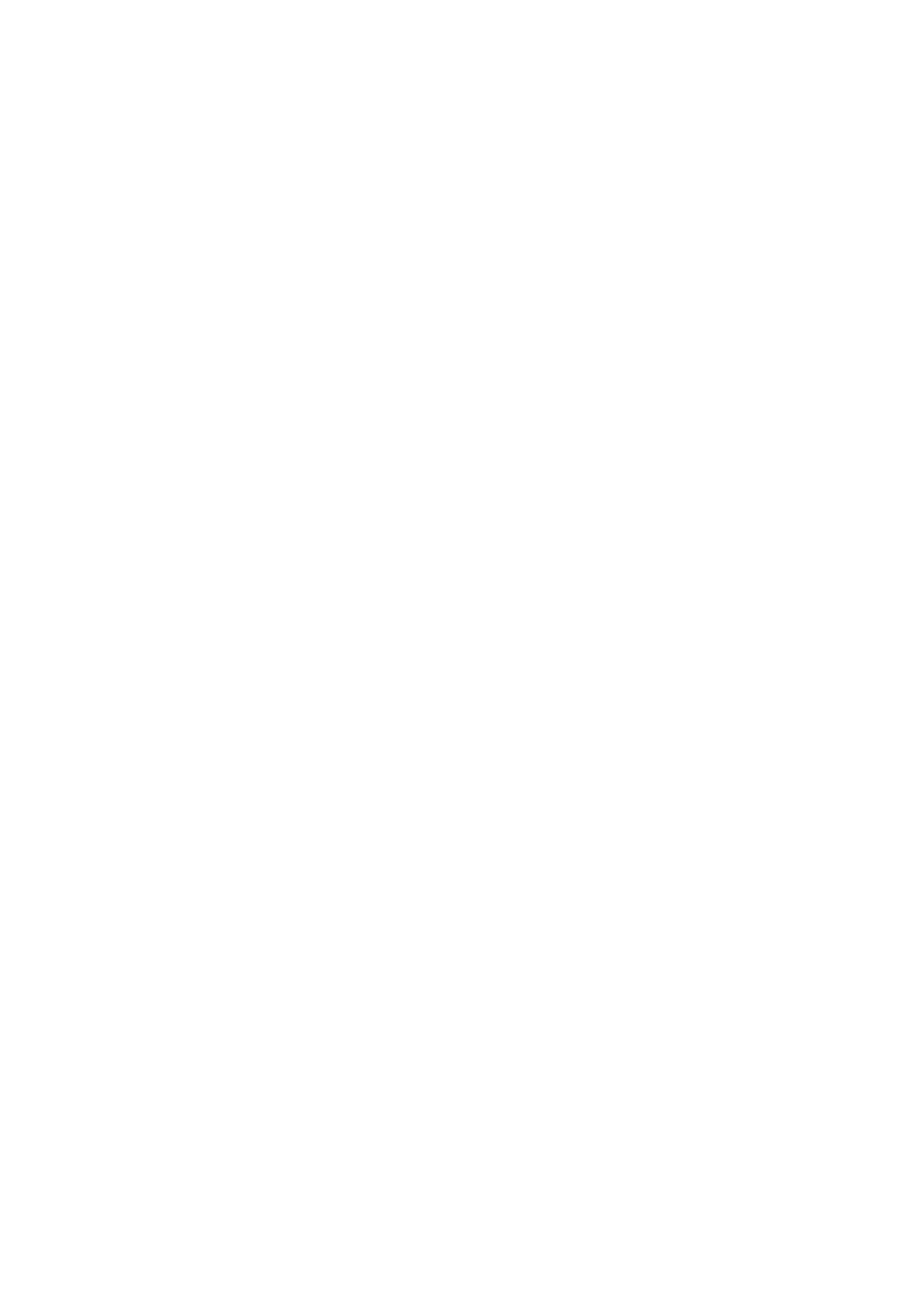

House of Commons Women and Equalities **Committee** 

# **Pregnancy and maternity discrimination**

## **First Report of Session 2016–17**

*Report, together with formal minutes relating to the report* 

*Ordered by the House of Commons to be printed 12 July 2016* 

> **HC 90**  Published on 31 August 2016 by authority of the House of Commons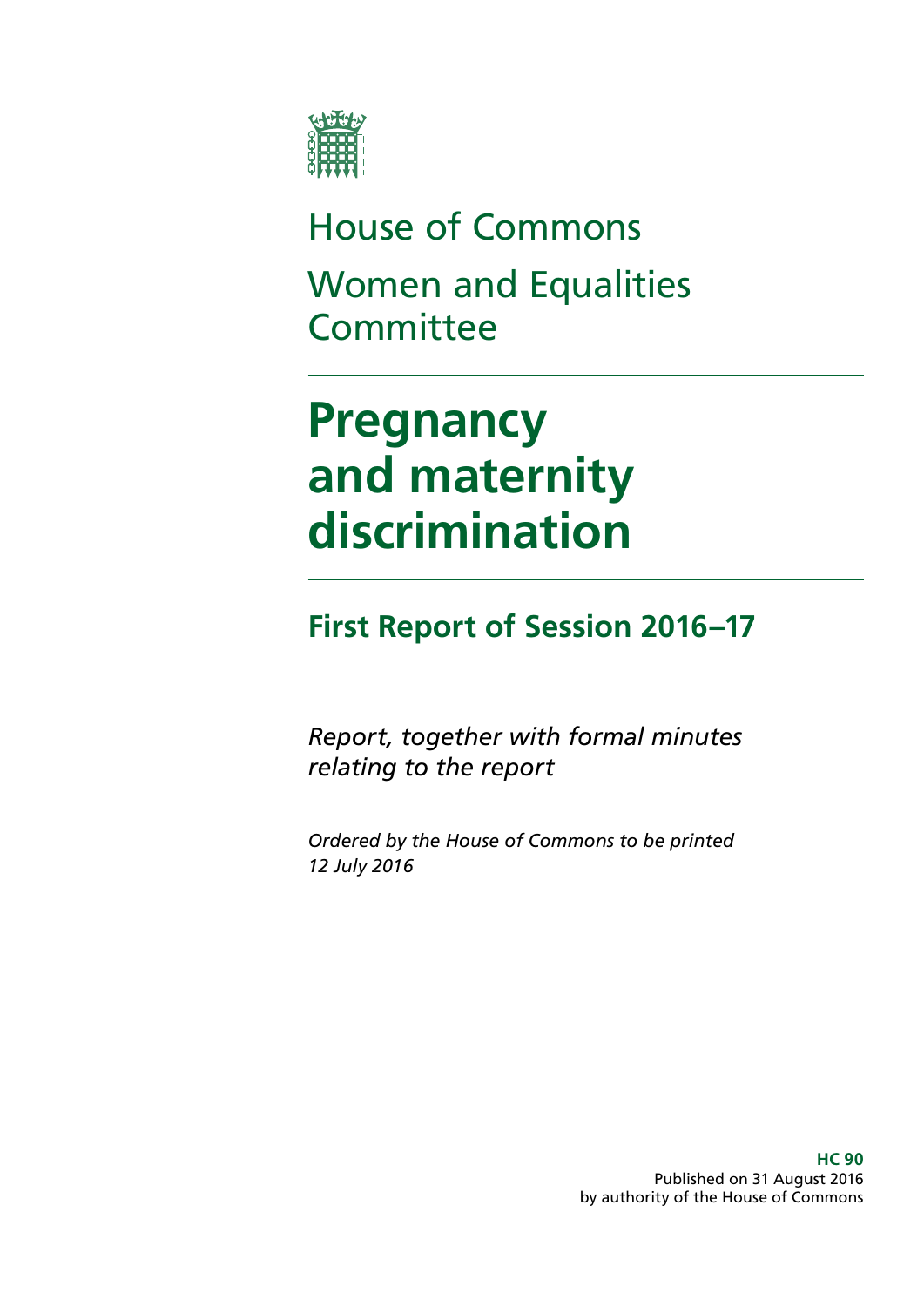#### **The Women and Equalities Committee**

The Women and Equalities Committee is appointed by the House of Commons to examine the expenditure, administration and policy of the Government Equalities Office (GEO).

#### **Current membership**

[Mrs Maria Miller MP](http://www.parliament.uk/biographies/commons/mrs-maria-miller/1480) (*Conservative, Basingstoke*) (Chair) [Ruth Cadbury MP](http://www.parliament.uk/biographies/commons/ruth-cadbury/4389) (*Labour, Brentford and Isleworth*) [Maria Caulfield MP](http://www.parliament.uk/biographies/commons/maria-caulfield/4492) (*Conservative, Lewes*) [Jo Churchill MP](http://www.parliament.uk/biographies/commons/jo-churchill/4380) (*Conservative, Bury St Edmonds)* [Angela Crawley MP](http://www.parliament.uk/biographies/commons/angela-crawley/4469) (*Scottish National Party, Lanark and Hamilton East*) [Mims Davies MP](http://www.parliament.uk/biographies/commons/mims-davies/4513) (*Conservative, Eastleigh*) [Mrs Flick Drummond MP](http://www.parliament.uk/biographies/commons/mrs-flick-drummond/4459) (*Conservative, Portsmouth South*) [Gill Furniss MP](http://www.parliament.uk/biographies/commons/gill-furniss/4571) (*Labour, Sheffield, Brightside and Hillsborough*) [Ben Howlett MP](http://www.parliament.uk/biographies/commons/ben-howlett/4445) (*Conservative, Bath*) [Jess Phillips MP](http://www.parliament.uk/biographies/commons/jess-phillips/4370) (*Labour, Birmingham, Yardley*) [Mr Gavin Shuker MP](http://www.parliament.uk/biographies/commons/mr-gavin-shuker/4013) (*Labour (Co-op), Luton South*) The following members were also members of the Committee during the Parliament: [Siobhain McDonagh MP](http://www.parliament.uk/biographies/commons/siobhain-mcdonagh/193) (*Labour, Mitcham and Morden*)

[Tulip Siddiq MP](http://www.parliament.uk/biographies/commons/tulip-siddiq/4518) *(Labour, Hampstead and Kilburn)* [Cat Smith MP](http://www.parliament.uk/biographies/commons/cat-smith/4436) (*Labour, Lancaster and Fleetwood*)

#### **Powers**

The Committee is one of the departmental select committees, the powers of which are set out in House of Commons Standing Orders, principally in SO No. 152. These are available on the Internet via [www.parliament.uk](http://www.parliament.uk/).

#### **Publications**

Committee reports are published on the Committee's website at [www.parliament.uk/womenandequalities](http://www.parliament.uk/womenandequalities) and by The Stationery Office by Order of the House.

Evidence relating to this report is published on the relevant [inquiry page](http://www.parliament.uk/business/committees/committees-a-z/commons-select/women-and-equalities-committee/inquiries/parliament-2015/pregnancy-and-maternity-discrimination-15-16/) of the Committee's website.

#### **Committee staff**

The current staff of the Committee are Gosia McBride (Clerk), Luanne Middleton (Second Clerk), Sharmini Selvarajah (Committee Specialist), Emma Sawyer (Committee Specialist), Asaad Qadri (Inquiry Manager), Thomas Pudlo (Senior Committee Assistant), Mandy Sullivan (Committee Assistant), and Liz Parratt (Media Officer).

#### **Contacts**

All correspondence should be addressed to the Clerk of the Women and Equalities Committee, House of Commons, Westminster, London, SW1A 0AA. The telephone number for general enquiries is 020 7219 6123; the Committee's email address is [womeqcom@parliament.uk](mailto:womeqcom@parliament.uk).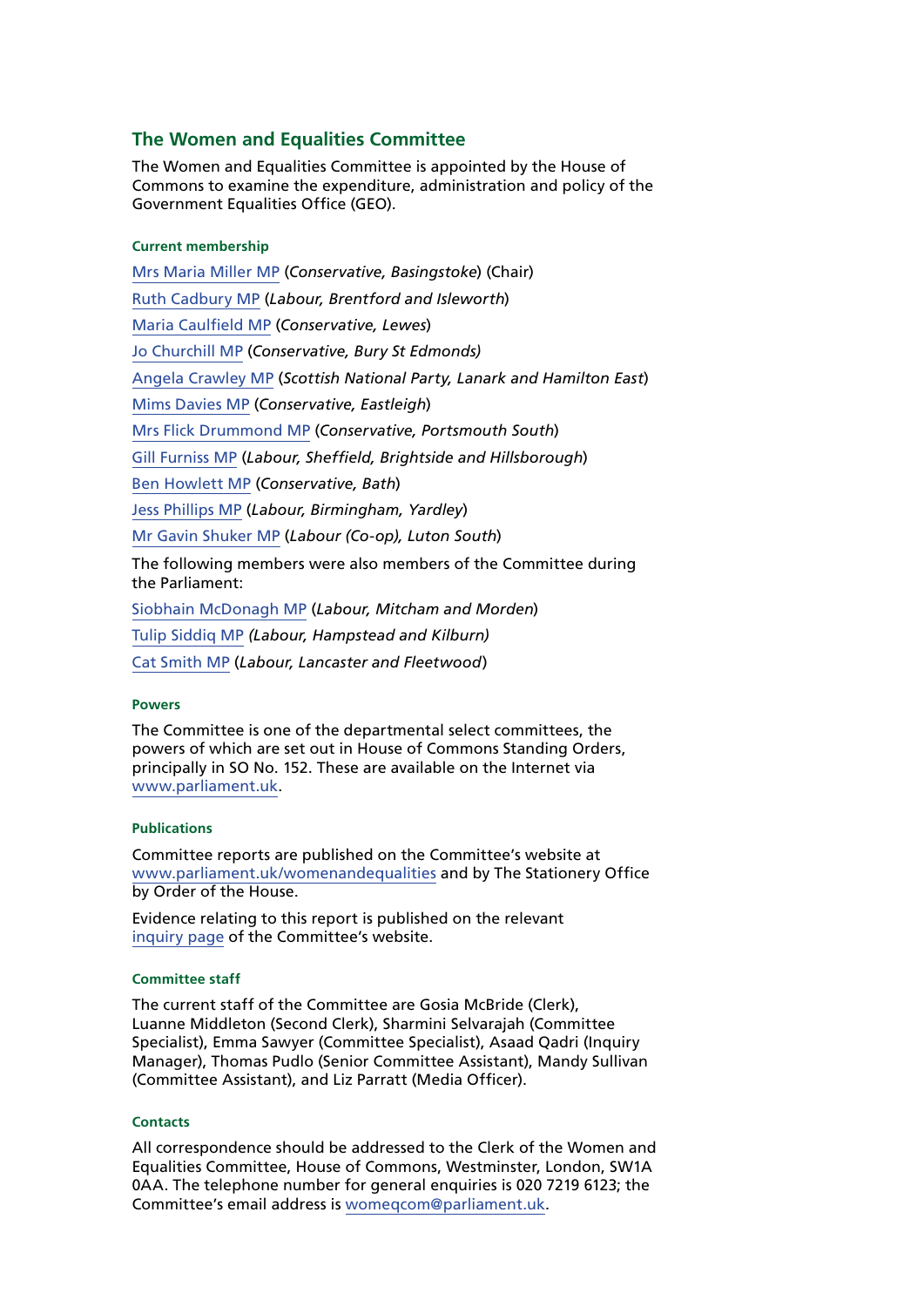### **Contents**

| <b>Summary</b>                     |                                                                       |                |
|------------------------------------|-----------------------------------------------------------------------|----------------|
| Introduction - what's the problem? |                                                                       |                |
|                                    | Discrimination is getting worse                                       | $\overline{7}$ |
|                                    | A plan for action?                                                    | 7              |
|                                    | The need for scrutiny                                                 | $\overline{7}$ |
|                                    | <b>Background</b>                                                     | 9              |
|                                    | Laws and protections for new and expectant mothers in the workplace   | 9              |
|                                    | Rights for all employees and workers                                  | 9              |
|                                    | Employees                                                             | 10             |
|                                    | Workers                                                               | 11             |
|                                    | BIS/EHRC research and follow-up                                       | 12             |
|                                    | Key research findings                                                 | 12             |
|                                    | <b>EHRC recommendations and Government response</b>                   | 13             |
| 1                                  | Are greater protections required?                                     | 14             |
|                                    | Rising discrimination and key concerns                                | 14             |
|                                    | Health and safety                                                     | 14             |
|                                    | <b>Concerning findings</b>                                            | 14             |
|                                    | Worst-affected groups                                                 | 15             |
|                                    | Improving health and safety outcomes                                  | 15             |
|                                    | Casual, agency and zero-hours workers                                 | 19             |
|                                    | Different treatment                                                   | 19             |
|                                    | Are additional rights and protections needed for particular workers?  | 20             |
|                                    | Redundancy and job loss                                               | 21             |
|                                    | Rising redundancies and job losses during pregnancy and maternity     | 21             |
|                                    | Are changes in the law needed?                                        | 22             |
|                                    | The EU context                                                        | 24             |
| 2                                  | Improving access to information and encouraging a change in attitudes | 25             |
|                                    | Improving women's access to information                               | 25             |
|                                    | How easy is it to access information now?                             | 25             |
|                                    | Getting the right information to women sooner                         | 26             |
|                                    | Accessing more focused advice                                         | 27             |
|                                    | Improving employers' access to information                            | 28             |
|                                    | Smaller businesses                                                    | 28             |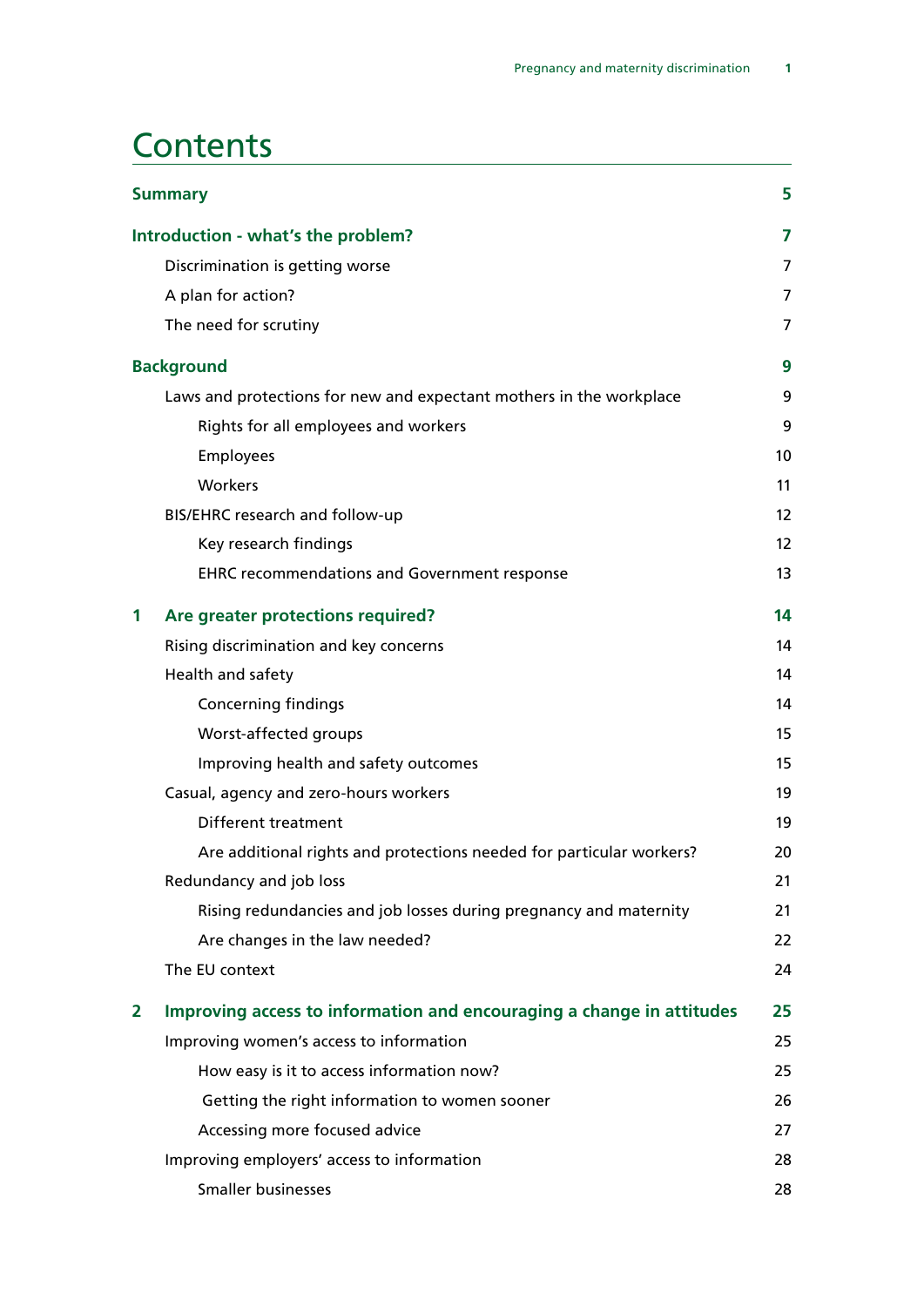|   | The case for a single website                       | 29 |
|---|-----------------------------------------------------|----|
|   | Encouraging a change in attitudes                   | 30 |
|   | The line manager effect                             | 31 |
|   | Leading the way forward                             | 32 |
|   | <b>Carrots and sticks</b>                           | 34 |
| 3 | <b>Improving access to justice</b>                  | 37 |
|   | Overview                                            | 37 |
|   | Dealing with disputes                               | 37 |
|   | The role of tribunals                               | 38 |
|   | <b>Tribunal fees</b>                                | 39 |
|   | A barrier to justice?                               | 39 |
|   | The case for abolishing or reducing fees            | 39 |
|   | Government review of the impact of tribunal fees    | 41 |
|   | <b>Tribunal time limits</b>                         | 41 |
|   | Justice Committee recommendations on tribunals      | 43 |
|   | Mind the enforcement gap                            | 43 |
|   | Access to one-to-one advice                         | 45 |
|   | <b>EHRC recommendations and Government response</b> | 46 |
| 4 | <b>Enforcement and monitoring</b>                   | 48 |
|   | Enforcement                                         | 48 |
|   | Monitoring                                          | 49 |
|   | The need for monitoring                             | 49 |
|   | <b>EHRC recommendations and Government response</b> | 50 |
|   | When can we expect to see positive results?         | 52 |
|   | <b>Conclusions and recommendations</b>              | 53 |
|   | <b>Annex 1 - Terms of reference</b>                 | 60 |
|   | <b>Annex 2 - Portsmouth visit note</b>              | 61 |
|   | Overview                                            | 61 |
|   | <b>Discussion points</b>                            | 61 |
|   | Workplace experiences                               | 61 |
|   | Accessing information                               | 62 |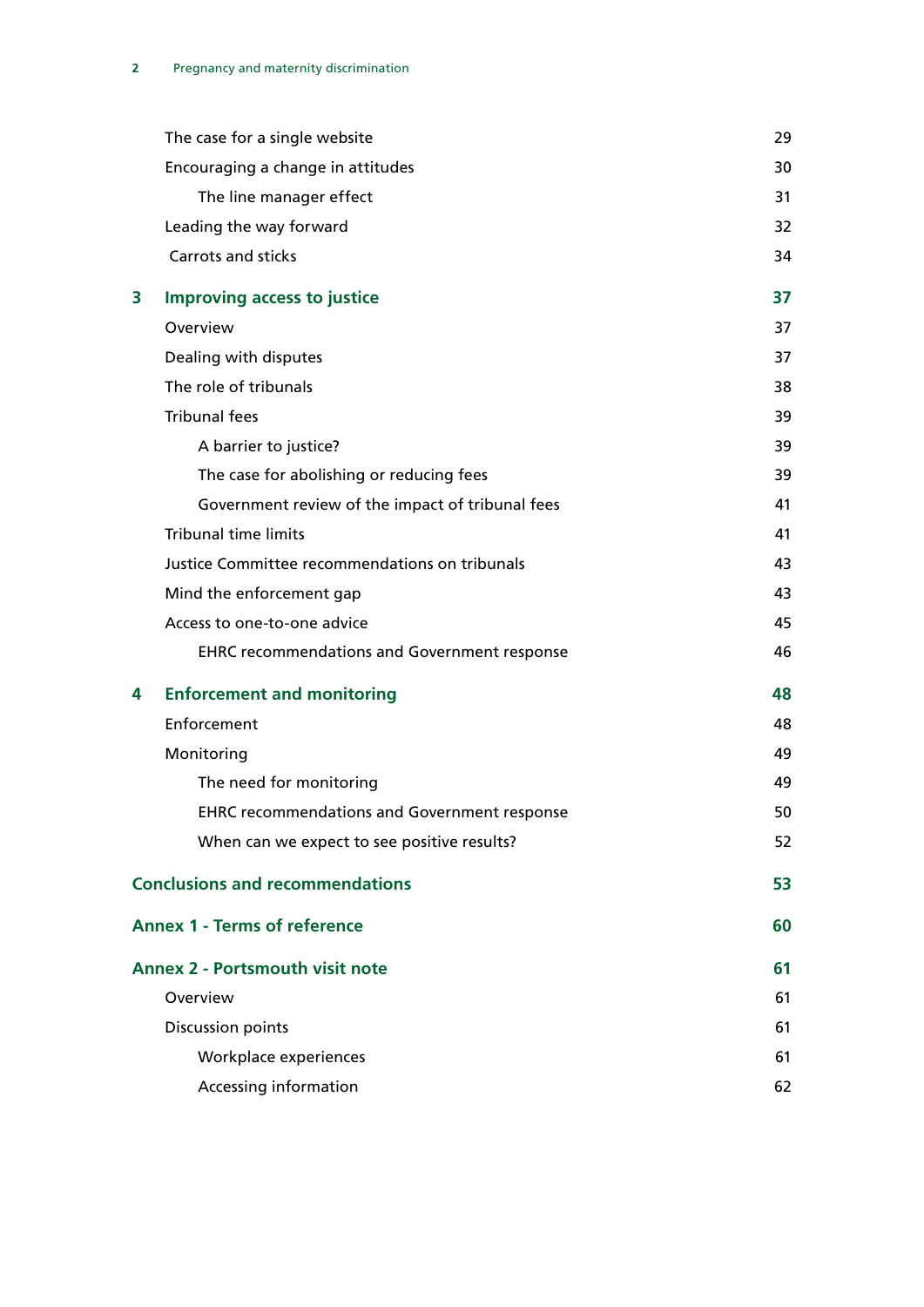| <b>Formal Minutes</b>                                            | 64  |
|------------------------------------------------------------------|-----|
| <b>Witnesses</b>                                                 | 65  |
| <b>Published written evidence</b>                                | 66. |
| List of Reports from the Committee during the current Parliament |     |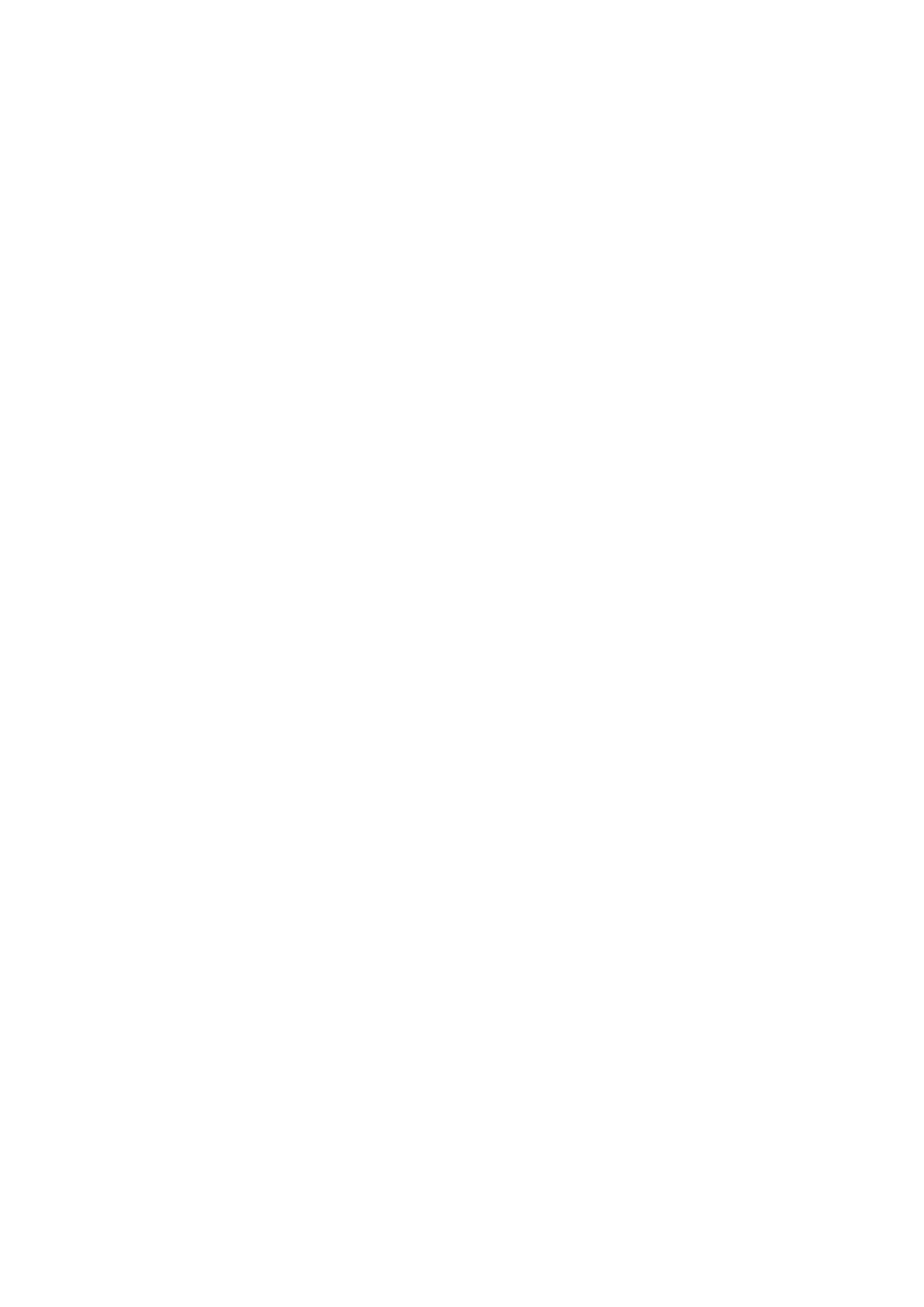### <span id="page-8-0"></span>Summary

Shockingly, pregnant women and mothers report more discrimination and poor treatment at work now than they did a decade ago. With record numbers of women in work in 2016, the situation is likely to decline further unless it is tackled effectively now. Urgent action and leadership is needed, but the approach that the Government is taking forward lacks urgency and bite. There is a lack of detail about the Government's objectives, how and when it expects to achieve them, and how the effectiveness of its approach will be assessed. We welcome the awareness-raising work that the Government is doing with the EHRC and businesses, but it needs to set out a detailed plan outlining the specific actions it will take to tackle this unacceptable level of discrimination. This work must be underpinned by concrete actions to increase significantly compliance by employers and so improve women's lives.

The Government must make changes in laws and protections to ensure a safe working environment for new and expectant mothers, to prevent discriminatory redundancies and to increase protection for casual, agency and zero-hours workers. It must also provide incentives and ensure better enforcement to encourage better employer practice. Currently, the burden of enforcement rests with the individual experiencing discrimination, but the number of women taking enforcement action is low. The Government must take urgent action to remove barriers to justice and should seek ways of reducing the burden on women and making it easier for them to take action. It must also set out how it will monitor whether outcomes are improving for women.

A summary of our key recommendations is outlined here.

Strategy and leadership

1. The Government should publish a strong, specific communications plan for the awareness-raising and attitude-changing work it has agreed to undertake in response to the EHRC's recommendations. The plan should include clear timelines and should set out where accountability for implementation will lie. (Paragraph 106)

Changes in laws and protections

2. Employers should be required to undertake an individual risk assessment when they are informed that a woman who works for them is pregnant, has given birth in the past six months or is breastfeeding. (Paragraph 44)

3. The right to paid time off for antenatal appointments should be extended to workers. The Government should review the pregnancy and maternity-related rights available to workers and legislate to give greater parity between workers and employees. (Paragraphs 57 and 58)

4. The Government should increase protection from redundancy so that new and expectant mothers can be made redundant only in specified circumstances. (Paragraph 70)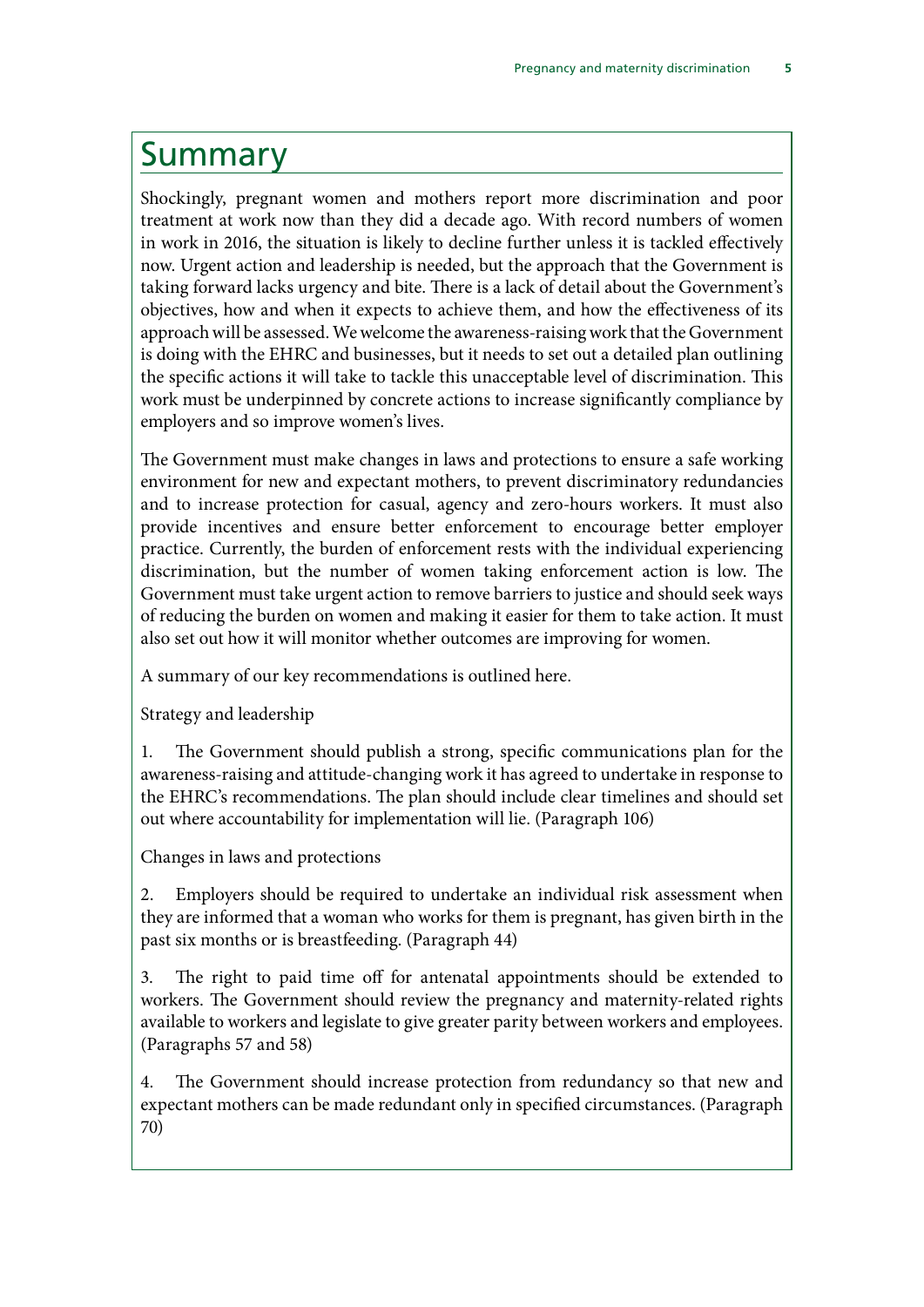#### Access to justice

5. The Government should review the three-month time limit for bringing a tribunal claim in maternity and pregnancy discrimination cases and should substantially reduce tribunal fees. (Paragraphs 143 and 146)

6. The Government should monitor access to free, good-quality, one-to-one advice on pregnancy and maternity discrimination issues and assess whether additional resources are required. (Paragraph 157)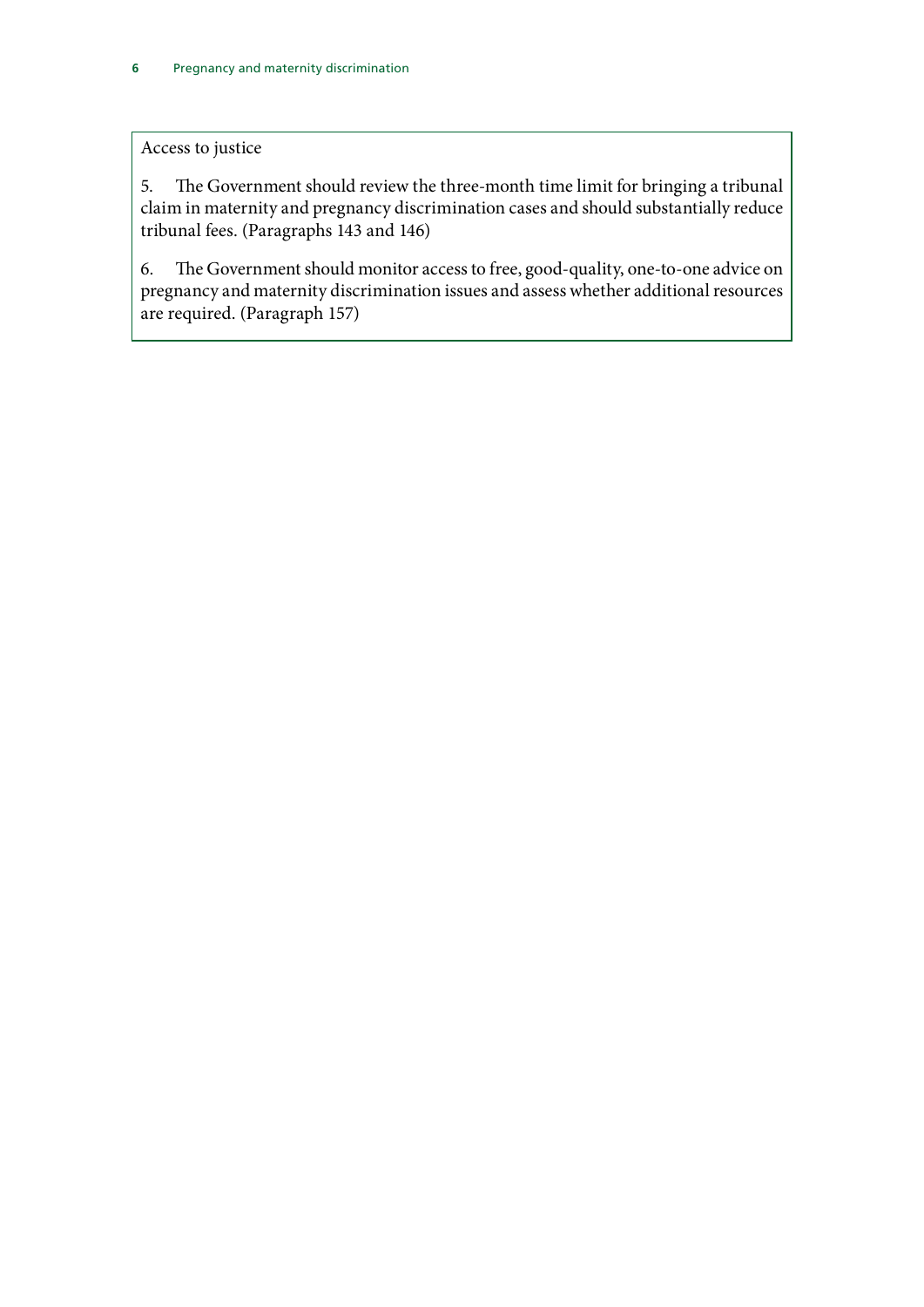### <span id="page-10-0"></span>Introduction - what's the problem?

#### **Discrimination is getting worse**

7. In 2015, the Department for Business, Innovation and Skills (BIS) and the Equality and Human Rights Commission (EHRC) published the first findings of their jointly commissioned research into pregnancy and maternity discrimination in the UK. While the research showed evidence of good employer attitudes towards, and treatment of, new and expectant mothers, there were also some very worrying results. One of the most shocking findings was that discrimination had increased since similar research by the Equal Opportunities Commission (EOC) in 2005, with more women now being made redundant or feeling forced to leave their job than a decade ago. Another was that more than three quarters of the women surveyed had experienced a negative or potentially discriminatory experience as a result of their pregnancy or maternity. Key findings from the research are outlined in the next chapter.

#### **A plan for action?**

8. The EHRC followed up the initial research with further work and analysis. It then made its final recommendations to the Government on the actions that should be taken to counter the discrimination revealed by the research. A final report was published on 22 March 2016 alongside the EHRC's recommendations and the Government's response.

9. In its response, the Government accepted or accepted in principle most of the recommendations and outlined the actions that it would take, or consider taking, as a result. The response did not set out any specific targets or timelines and did not go into detail about the actions that the Government would take.

#### **The need for scrutiny**

10. We felt compelled to launch this inquiry because we were so concerned by the findings of the BIS/EHRC research. We recognised its importance in demonstrating the scale of the problem, and we wanted to draw attention to those findings. Most importantly, we felt there was a need to ensure that action was taken now to deal with the discrimination exposed by this research. We want to be able to look back in five or 10 years and see that the situation has improved significantly, not that the same problems exist on the same scale or, worse, that there has been a further decline.

11. Our inquiry and this Report focus on what the next steps should be. Our terms of reference for the inquiry can be found in Annex 1. During the inquiry we received more than 30 written evidence submissions. We held three oral evidence sessions in which we heard from experts, unions, employers, the EHRC and the Minister of State for the Department for Business, Innovation and Skills, Nick Boles MP. We also heard directly from new and expectant mothers during a visit to Portsmouth. We are grateful for all the evidence we received whether from a position of professional expertise, personal experience or both.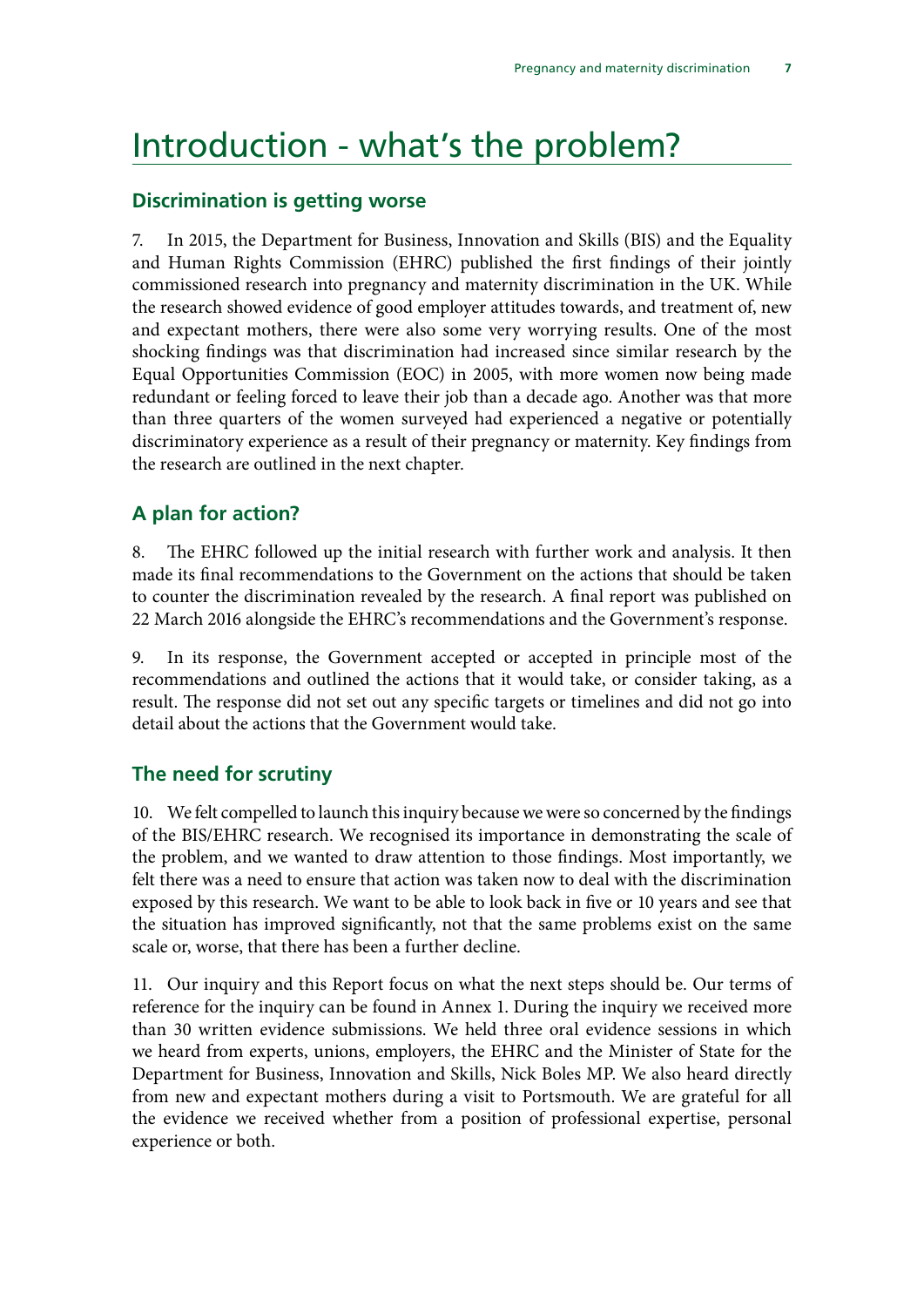12. An overview of the BIS/EHRC research findings and the Government's response is given in the Background section, which also sets out important rights and protections for employees and workers. In Chapter 1 we outline some of the key areas of concern identified as a result of the research findings and examine whether any changes in laws and protections are needed. In Chapter 2 we scrutinise the robustness of the awarenessraising approaching being taken forward by the Government. Chapter 3 looks at access to justice for women who have experienced pregnancy and maternity discrimination. Finally, in Chapter 4 we discuss enforcement and monitoring going forward.

13. We would like to thank our Specialist Adviser, Grace James, Professor of Law and Deputy Head, School of Law, University of Reading, for her help and guidance throughout this inquiry. $1$ 

Grace James declared the following interests of relevance to this inquiry and subject area: member of the Fawcett Society; the UK gender equality law expert for the European Equality Law Network (from 2016); former member of the Academic Advisory Group for the EHRC/BIS research project on pregnancy and maternity related discrimination in the workplace (2014-2015); has made two unsuccessful bids for funding – to look at invocation of law in relation to pregnancy and parenting: workplace conflicts (2008) and to look at carer concerns and workplace dispute resolution (2013). 1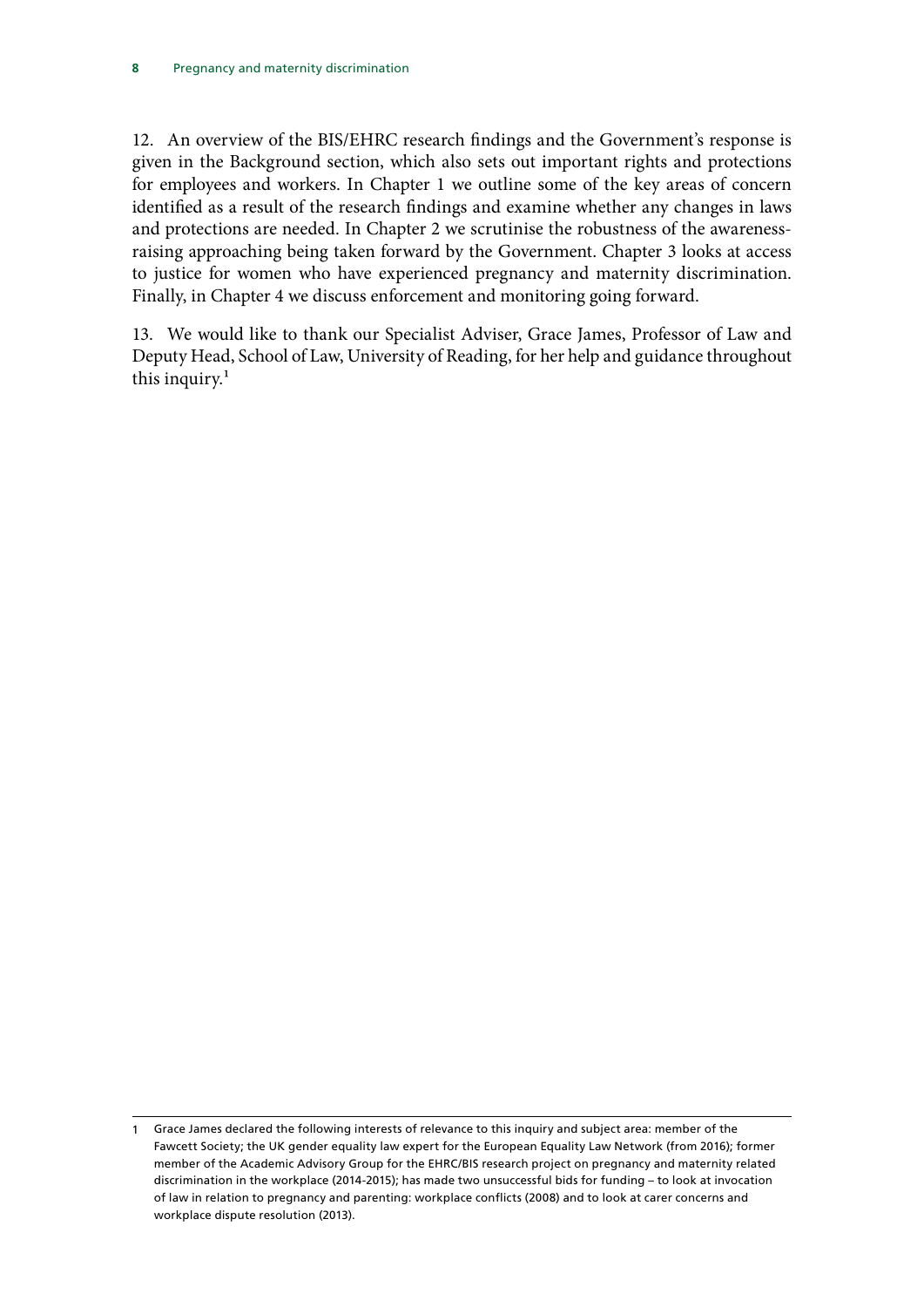### <span id="page-12-0"></span>Background

#### **Laws and protections for new and expectant mothers in the workplace**

14. Employment law and guidance relating to pregnancy and maternity is set out in a number of different Acts, regulations, codes and other guidance. Employers are responsible for keeping up to date with their obligations towards new and expectant mothers who work for them.

15. The law in this area is made more complex by the fact that different rights and protections are available to different women depending on their employment status and length of service.<sup>2</sup> Women who are classed as employees have different rights to those classed as workers, and some of those rights are not available until the woman has worked in that role for a certain number of weeks. The main rights and entitlements of employees and workers are outlined below.

#### *Rights for all employees and workers*

#### *Protection from discrimination*

16. All women are entitled to protection from discrimination by their employer because of their pregnancy or maternity. Under the Equality Act 2010, it is unlawful for an employer to discriminate against a woman because of her pregnancy, pregnancy-related sickness or maternity leave.<sup>3</sup> Discriminatory treatment can include dismissal, redundancy, removal of responsibilities, denial of a bonus and being overlooked for promotion. Some forms of harassment may also be classed as sex discrimination.<sup>4</sup>

#### *A safe working environment*

17. Employers have responsibilities under health and safety law to assess the health and safety risks to those working for them. This general risk assessment should include consideration of any specific risks to females of childbearing age who could become pregnant, and any risks to new and expectant mothers.<sup>5</sup> These risks could be from any process, working conditions, or physical, biological or chemical agents. Where risks are identified, the employer must put in place appropriate health and safety measures to control those risks.

18. If specific pregnancy or maternity-related risks are identified in the general risk assessment, the employer must take action to address those risks when they are notified in writing that a woman who works for them is a new or expectant mother, or that she is breastfeeding. However, employers are not legally required to conduct a specific, separate

<sup>2</sup> For more information on employment status, go to: www.gov.uk, [Employment status](https://www.gov.uk/employment-status/employee), accessed on 01 July 2016.

 3 Protection is also provided under EU law: the Recast Directive 2006/54/EC (which replaces the Equal Treatment Directive 76/207/EEC) prohibits less favourable treatment of women related to pregnancy or maternity leave. Subsequent case law in the Court of Justice of the European Union provides further guidance on this issue (see Recitals 23 and 25 of the Recast Directive).

 4 HM Government and EHRC, *[Pregnancy and maternity-related discrimination and disadvantage: Experiences of](https://www.equalityhumanrights.com/en/file/10511/download?token=fhYbcMUf)  [mothers](https://www.equalityhumanrights.com/en/file/10511/download?token=fhYbcMUf)*, March 2016, pp. 25-26

 $\overline{5}$ Management of Health and Safety at Work Regulations 1999 6I 1999/3242)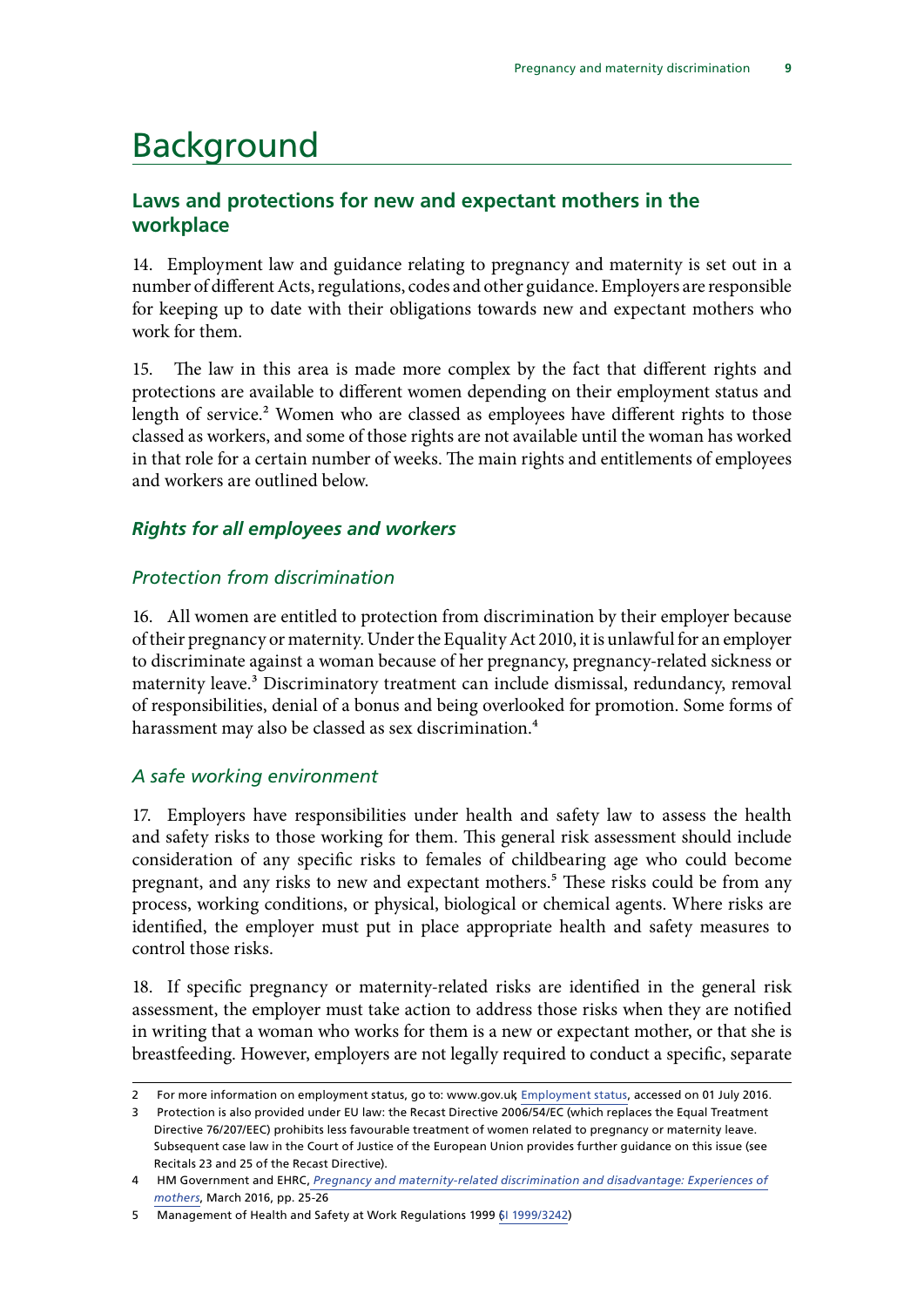<span id="page-13-0"></span>risk assessment at this point. If the risk cannot be avoided using preventive and protective measures, then the employer must take action to remove, reduce or control the risk. If it cannot be removed, employers must take one of the following actions in the order specified:

**Action 1** - Temporarily adjust (the employee's) working conditions and/or hours of work; or if that is not possible

**Action 2** - Offer her suitable alternative work (at the same rate of pay) if available, or if that is not feasible;

**Action 3** - Suspend her from work on paid leave for as long as necessary, to protect her health and safety, and that of her child.<sup>6</sup>

#### *Rest facilities*

19. Employers are required to provide suitable rest facilities for all pregnant and breastfeeding workers, but there is no legal duty to provide a place to breastfeed or store milk.<sup>7</sup>

#### *Employees*

#### *Pregnancy and maternity-related rights*

20. Under the Employment Rights Act 1996, an employee is defined as 'an individual who has entered into or works under ... a contract of employment'.<sup>8</sup> Employees are entitled to further pregnancy and maternity-related rights in addition to the rights outlined above.<sup>9</sup> These include:

- protection against pregnancy or maternity-related unfair dismissal (available from day one); $^{10}$
- paid time off for antenatal care (available from day one);<sup>11</sup>
- up to 12 months' maternity leave; $^{12}$
- the option to replace some maternity leave with shared parental leave (for those with 26 weeks' continuous employment and who meet the relevant criteria),<sup>13</sup> and

11 Employment Rights Act 1996, [section 55](http://www.legislation.gov.uk/ukpga/1996/18/section/55)

Under the Management of Health and Safety at Work Regulations 1999 (Fill 1999/3242). Health and Safety Executive, *[Guidance: new and expectant mothers - the law](http://www.hse.gov.uk/mothers/law.htm)*, accessed on 1 July 2016.

<sup>7</sup> Under the Workplace (Health and Safety and Welfare) Regulations 1992  $\beta$ I 1992/3004). Health and Safety Executive, *[Guidance: new and expectant mothers - the law](http://www.hse.gov.uk/mothers/law.htm)*, accessed on 1 July 2016.

 8 Employment Rights Act 1996[, section 230\(1](http://www.legislation.gov.uk/ukpga/1996/18/section/230)). For an explanation of the criteria for qualifying as an employee, go to: www.gov.uk, [Employment status](https://www.gov.uk/employment-status/employee), accessed on 01 July 2016.However, the conduct of the parties prevails over definitions within the contract of employment, and employment status can be challenged in certain cases: see for example, Ferguson v John Dawson & Partners (Contractors) Ltd) [1976] 1 WLR 1213, Megaw LJ; Troutbeck SA v White and Todd [2013] CA EWCA Civ 1171; and Autoclenz Limited v Belcher and others [2011] UKSC 41.

 9 For an explanation of employees' rights, go to: www.gov.uk, [Employment status,](https://www.gov.uk/employment-status/employee) accessed on 01 July 2016.

 10 Employment Rights Act 1996, [section 99](http://www.legislation.gov.uk/ukpga/1996/18/section/99).

<sup>12</sup> Employment Rights Act 1996, [sections 71-73.](http://www.legislation.gov.uk/ukpga/1996/18/part/VIII/chapter/I) For more information on statutory maternity leave, go to: www.gov. uk, [Maternity pay and leave](https://www.gov.uk/maternity-pay-leave/overview), accessed on 01 July 2016.

<sup>13</sup> Shared Parental Leave Regulations 2014 ([SI 2014/3050](http://www.legislation.gov.uk/uksi/2014/3050/pdfs/uksi_20143050_en.pdf)).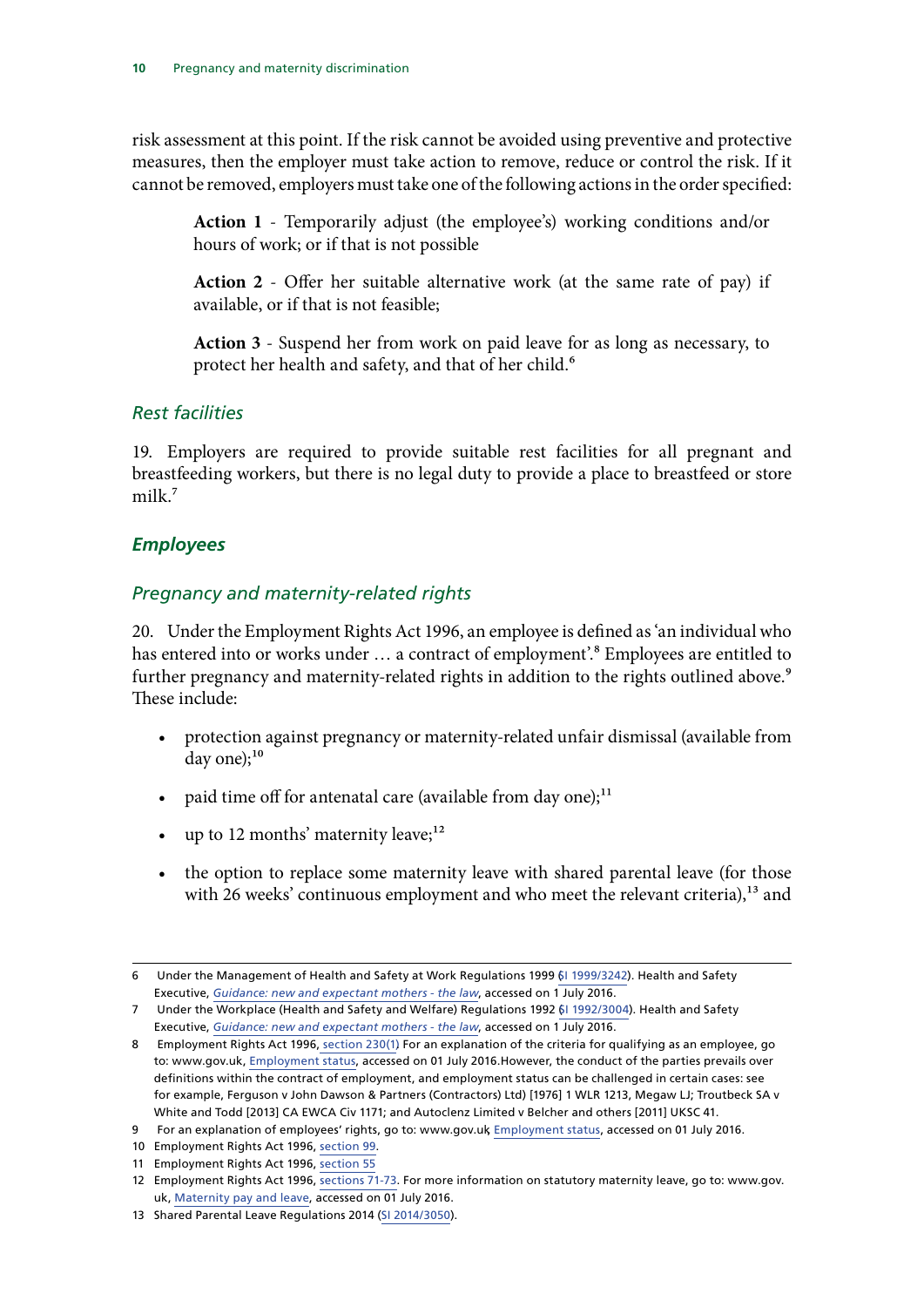<span id="page-14-0"></span>• statutory maternity pay (for those with 26 weeks' continuous employment at the 15th week before expected due date), $14$  or maternity allowance (for those who do not meet the criteria for maternity pay).<sup>15</sup>

#### *Right to request flexible working*

21. Another right that is available to employees not only during pregnancy and early maternity, but at any time (after 26 weeks' continuous employment) is the right to request flexible working.<sup>16</sup> Employers must consider such requests in a reasonable manner and within a reasonable period of time.<sup>17</sup> If the request is refused, the relevant notification must set out clear business reasons for the denial and the employee is unable to re-apply within the next 12 months.<sup>18</sup>

22. We recently looked at flexible working in our *Gender Pay Gap* Report.19 A key recommendation of that Report was that that all jobs should be available to work flexibly unless an employer has an immediate and continuing business case against doing so.<sup>20</sup>

#### *Workers*

23. The Gov.uk web pages on employment status do not provide an overarching definition for a worker, but advise that a person is generally classed as a worker if:

- they have a contract or other arrangement to do work or services personally for a reward (your contract doesn't have to be written);
- their reward is for money or a benefit in kind, eg the promise of a contract or future work;
- they only have a limited right to send someone else to do the work (subcontract);
- they have to turn up for work even if they don't want to;
- their employer has to have work for them to do as long as the contract or arrangement lasts;
- they aren't doing the work as part of their own limited company in an arrangement where the 'employer' is actually a customer or client.<sup>21</sup>

24. Workers do not have access to the same rights as employees and there are also differences between the rights available to different types of worker, such as casual, agency

<sup>14</sup> For more information on eligibility for statutory maternity pay, go to: www.gov.uk, [Maternity pay and leave,](https://www.gov.uk/maternity-pay-leave/overview) accessed on 01 July 2016.

<sup>15</sup> For more information on eligibility for maternity allowance, go to: www.gov.uk [Maternity allowance](https://hopuk.sharepoint.com/sites/womenandequalities/Shared%20Documents/Inquiries/Maternity%20and%20Pregnancy%20Discrimination/Maternity%20allowance), accessed on 01 July 2016.

<sup>16</sup> Employment Rights Act 1996, [section 80F.](http://www.legislation.gov.uk/ukpga/1996/18/part/8A)

<sup>17</sup> Employment Rights Act 1996, [section 80G](http://www.legislation.gov.uk/ukpga/1996/18/part/8A). See ACAS statutory code of practice on the meaning of 'reasonable': www.acas.org.uk, [Code of Practice 5: Handling in a reasonable manner requests to work flexibly,](http://www.acas.org.uk/media/pdf/f/e/Code-of-Practice-on-handling-in-a-reasonable-manner-requests-to-work-flexibly.pdf) accessed on 01 July 2016.

<sup>18</sup> Employment Rights Act 1996, [sections 80F and 80G.](http://www.legislation.gov.uk/ukpga/1996/18/part/8A)

<sup>19</sup> Women and Equalities Committee, Second Report of Session 2015-16, *[Gender Pay Gap](http://www.publications.parliament.uk/pa/cm201516/cmselect/cmwomeq/584/58402.htm)*, HC 584

<sup>20</sup> Recommendation 134

<sup>21</sup> www.gov.uk, [Employment status,](https://www.gov.uk/employment-status/employee) accessed on 01 July 2016.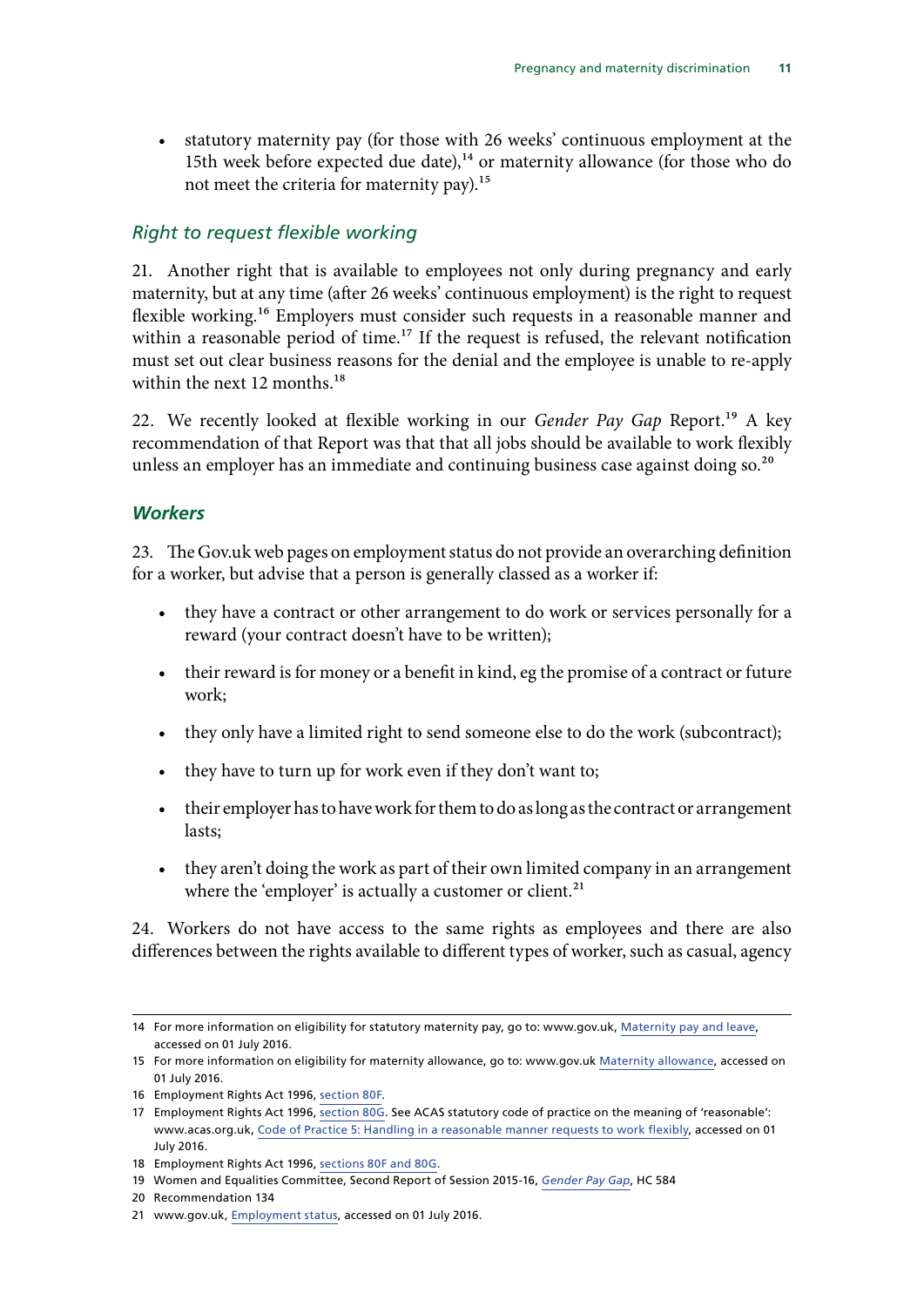<span id="page-15-0"></span>and zero-hours workers.<sup>22</sup> As outlined above, all workers are entitled to protection from discrimination and to a safe working environment. However, they are not usually entitled to: paid time off for antenatal appointments; maternity or shared parental leave; the right to request flexible working; or protection against unfair dismissal. One exception is that agency workers who have been in continuous employment for 12 weeks are entitled to paid time off for antenatal appointments.<sup>23</sup> This right was implemented as a result of an EU regulation and so may be subject to change when the UK leaves the EU.

#### **BIS/EHRC research and follow-up**

#### *Key research findings*

25. The BIS/EHRC research revealed some worrying findings about the experiences of new and expectant mothers in the workplace. More than three quarters (77%) of the women surveyed reported at least one potentially discriminatory or negative experience, and 61% reported two or more such experiences.<sup>24</sup> In contrast, 89% of the employers surveyed said that it was easy to protect employees from being treated unfavourably because they were pregnant or on maternity leave.<sup>25</sup> This suggests a mismatch between employees' experience and employers' understanding of discrimination and the extent to which it is happening.

26. Examples of unfavourable or discriminatory experiences reported in the research are given below:

- half of mothers reported a negative impact on their career, such as being given duties at a lower level, being treated with less respect or feeling that their opinion was less valued as a result of their pregnancy (if scaled up to the general population this could mean as many as 260,000 mothers a year);
- around 20% said that they had experienced harassment or negative comments related to pregnancy or flexible working from their employer and /or colleagues (if scaled up to the general population this could mean up to 100,000 women a year);
- 11% reported being either dismissed, made compulsorily redundant, where others in their workplace were not, or treated so poorly that they felt they had to leave their job (if scaled up to the general population this could mean up to 54,000 women a year); and
- 10% said that their employer had discouraged them from attending antenatal appointments (if scaled up to the general population this could mean up to 53,000 women a year).<sup>26</sup>

<sup>22</sup> For further information about criteria and entitlements for different workers, go to: www.gov.uk, Employment [status,](https://www.gov.uk/employment-status/employee) accessed on 01 July 2016.

<sup>23</sup> Under the Agency Workers Regulations 2010, which implemented Council Directive (EC) 2008/104 on Temporary Agency Work. For an outline of the rights of / responsibilities towards agency workers, see: www.gov.uk, [Your](https://www.gov.uk/agency-workers-your-rights)  [rights as an agency worker,](https://www.gov.uk/agency-workers-your-rights) accessed on 01 July 2016.

<sup>24</sup> HM Government and EHRC, *[Pregnancy and maternity-related discrimination and disadvantage: Experiences of](https://www.equalityhumanrights.com/en/file/10511/download?token=fhYbcMUf)  [mothers](https://www.equalityhumanrights.com/en/file/10511/download?token=fhYbcMUf)*, March 2016, pp. 38-39

<sup>25</sup> Ibid, p. 41

<sup>26</sup> EHRC, [Pregnancy and maternity discrimination research findings](https://www.equalityhumanrights.com/en/managing-pregnancy-and-maternity-workplace/pregnancy-and-maternity-discrimination-research-findings), accessed on 01 July 2016; HM Government and EHRC: *[Pregnancy and maternity-related discrimination and disadvantage: Experiences of mothers](https://www.equalityhumanrights.com/en/file/10511/download?token=fhYbcMUf)*, March 2016, pp. 38-39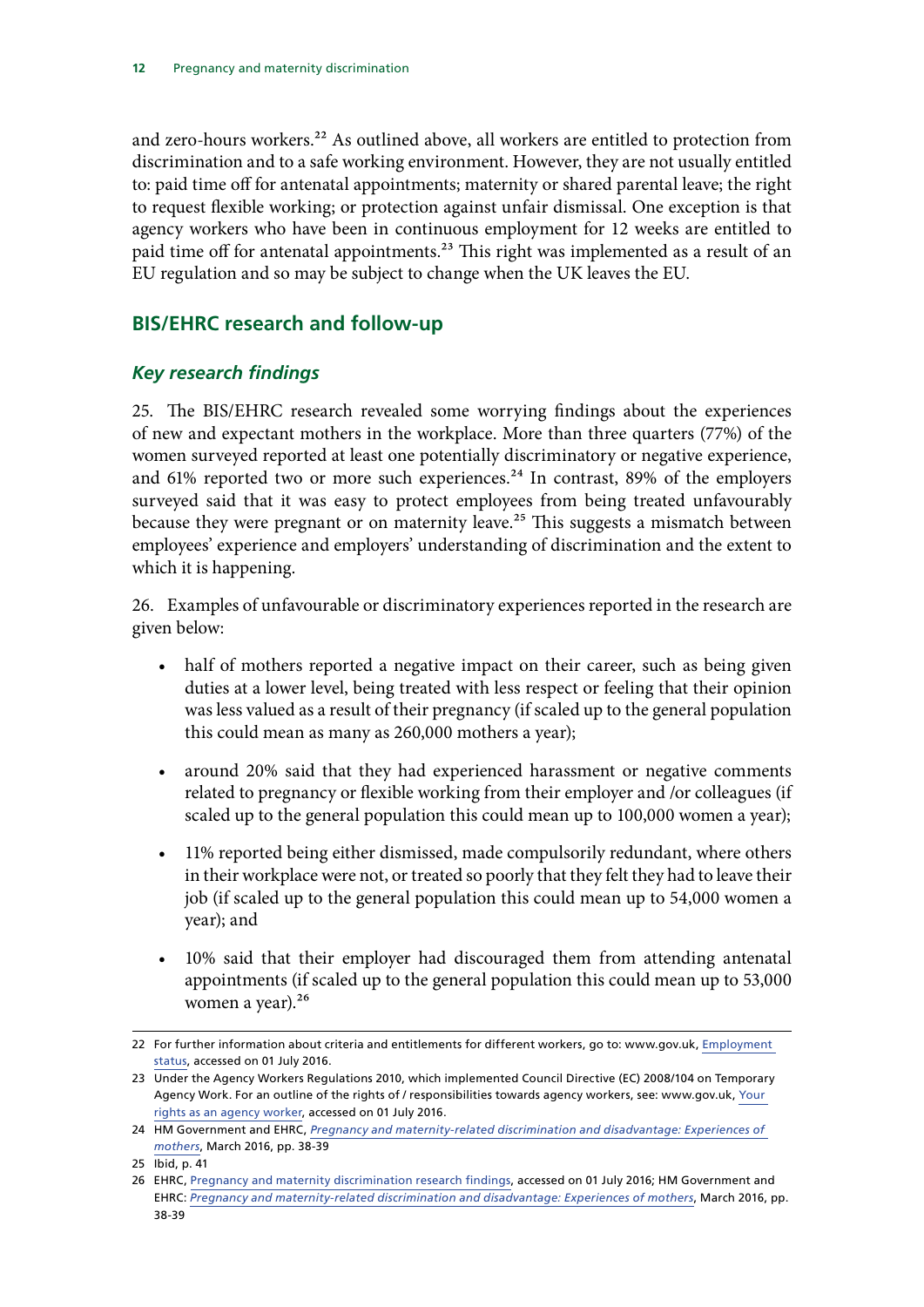<span id="page-16-0"></span>27. Overall, women reported that negative and possibly discriminatory experiences were more likely to happen during pregnancy than on maternity leave or afterwards. However, women were more likely to report feeling forced to leave their job once they had returned to work.<sup>27</sup> Length of service and occupation were identified as key drivers of negative or discriminatory treatment. Women with five years or more of service were less likely to say they had experienced poor treatment and those with two to five years' service were most likely to do so. The occupations in which women were most affected were the caring, leisure and other service occupations.<sup>28</sup>

#### *EHRC recommendations and Government response*

28. The EHRC made a number of recommendations to the Government about how the discrimination uncovered by the BIS/EHRC research should be tackled. These focused strongly on raising awareness about employees' rights and employers' obligations, increasing access to information and encouraging behaviour change. The recommendations were grouped into six broad areas, which were set out by the EHRC as follows:

**Leadership for change** so that employers attract the best talent, create the conditions for their staff to perform well, and avoid the loss of skills and experience which can result from misconceptions and poor practice in relation to pregnant workers and new mothers.

**Improving employer practice** to promote family-friendly workplaces, effective management and open communication.

**Improving access to information and advice** so that women and employers understand their rights and obligations.

**Improving health and safety management in the workplace** so that employers manage risks effectively and women are not forced to choose between their job and their health or the health of their unborn child.

**Improving access** to justice by removing barriers to women raising complaints.

**Monitoring progress** to track the pace of change towards creating fairer workplaces.<sup>29</sup>

29. The Government's response accepted or accepted in principle most of the recommendations, but did not set out any specific targets, timelines or detailed plans about the actions that the Government would take.<sup>30</sup>

30. There have been mixed reactions to the EHRC's recommendations and the Government's response. Some witnesses felt that the approach set out was well-rooted in the findings, whereas others were more critical. In the following chapters we look in more detail at the approach being taken forward and ways in which it might be improved.

<sup>27</sup> HM Government and EHRC: Pregnancy and maternity-related discrimination and disadvantage: Experiences of *[mothers](https://www.equalityhumanrights.com/en/file/10511/download?token=fhYbcMUf)*, March 2016, p. 41

<sup>28</sup> Ibid, p. 54

<sup>29</sup> EHRC, *[Our recommendations to tackle pregnancy and maternity discrimination](http://www.equalityhumanrights.com/en/managing-pregnancy-and-maternity-workplace/our-recommendations-tackle-pregnancy-and-maternity)*, March 2016, p. 2

<sup>30</sup> HM Government, *[Government response to recommendations made by the Equality and Human Rights Commission](https://www.gov.uk/government/uploads/system/uploads/attachment_data/file/509571/bis-16-148-government-response-to-recommendations-by-EHRC-on-pregnancy-and-maternity-related-discrimination.pdf)  [on Pregnancy and Maternity-related Discrimination and Disadvantage in the Workplace](https://www.gov.uk/government/uploads/system/uploads/attachment_data/file/509571/bis-16-148-government-response-to-recommendations-by-EHRC-on-pregnancy-and-maternity-related-discrimination.pdf)*, March 2016.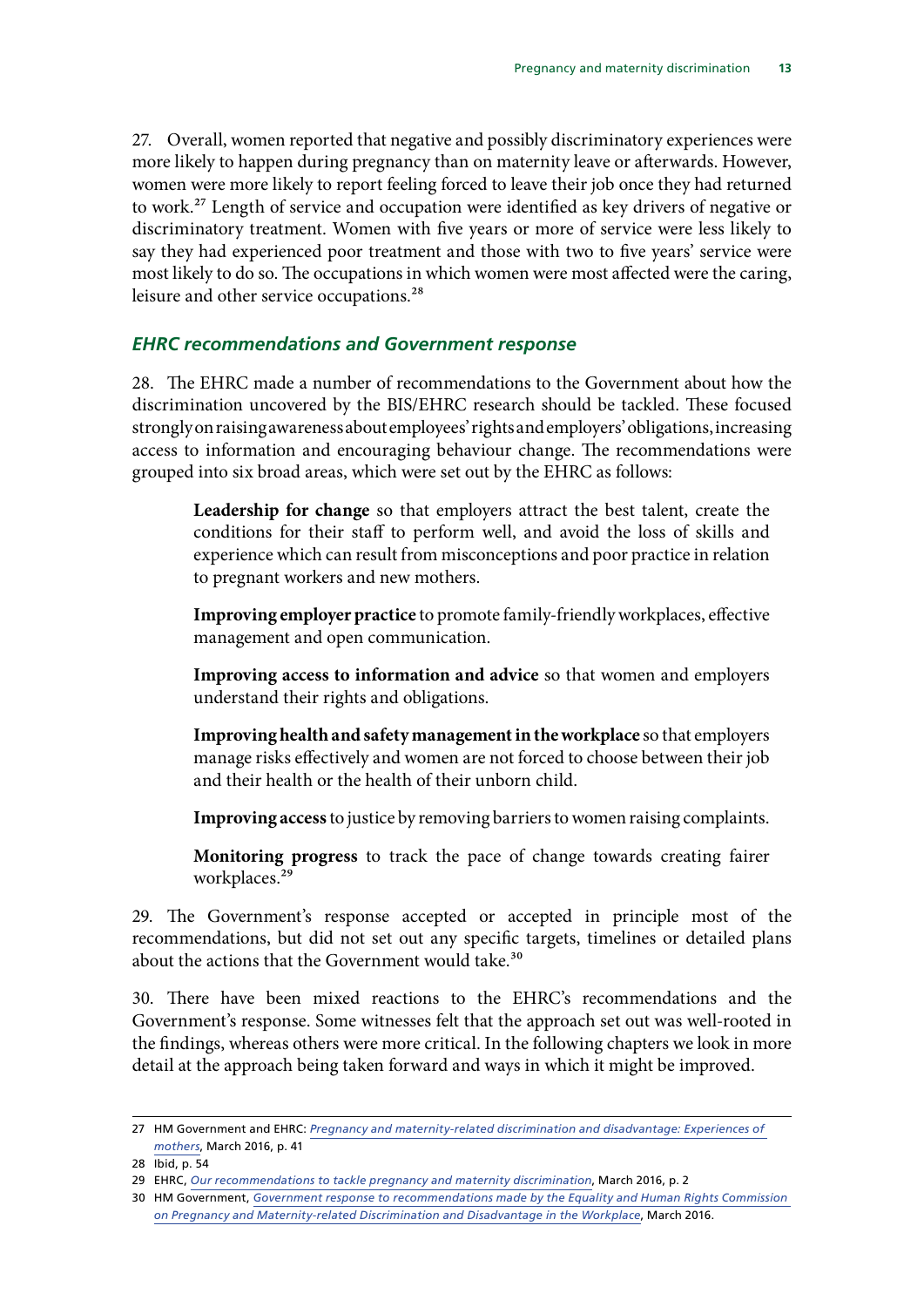## <span id="page-17-0"></span>**1** Are greater protections required?

#### **Rising discrimination and key concerns**

31. Many witnesses expressed shock and concern at the level of discrimination revealed by the BIS/EHRC research.<sup>31</sup> Rosalind Bragg of Maternity Action told us that it showed a "significant increase in rates of pregnancy discrimination" in the past decade.<sup>32</sup> Catherine Rayner of the Discrimination Law Association highlighted that there was evidence of not just discriminatory treatment but "a large spread of probably unlawful treatment."<sup>33</sup> Some witnesses suggested that greater protection from discrimination was needed, including through legislative change.<sup>34</sup> Three areas flagged up by witnesses as being of particular concern were:

- health and safety;
- the experience of casual, agency and zero-hours workers; and
- the level of redundancies and women feeling forced out of their job.

In this chapter we look at the level of discrimination against, and poor treatment of, women in these particular areas and examine whether additional protections, such as changes in the law, are needed to tackle this discrimination.

#### **Health and safety**

#### *Concerning findings*

32. The BIS/EHRC research revealed some concerning findings about the extent to which health and safety obligations were being met, showing that:

- two in five of the women surveyed (41% or up to 210,000 women a year if scaled up) felt there was a risk to, or impact on, their health or welfare at work;
- 38% said that their employer did not initiate a conversation about risks when they informed them of their pregnancy;
- 19% said they had identified risks that their employer had not;
- 10% said that their employer had identified risks and had not tackled them, and 10% said that they had identified risks that their employer had not tackled; and
- one in 25 (4% or up to 21,000 women a year if scaled up) left their job because pregnancy and maternity-related health and safety risks were not tackled.<sup>35</sup>

<sup>31</sup> Q1 [Elizabeth Duff]; Q2 [Rosalind Bragg]; Q4 [Catherine Rayner]; Q36 [Scarlet Harris, Siobhan Endean]; Working Families [\(MPD0005\)](http://data.parliament.uk/writtenevidence/committeeevidence.svc/evidencedocument/women-and-equalities-committee/maternity-and-pregnancy-discrimination/written/31778.html); National Childbirth Trust ([MPD0015\)](http://data.parliament.uk/writtenevidence/committeeevidence.svc/evidencedocument/women-and-equalities-committee/maternity-and-pregnancy-discrimination/written/31959.html); Chwarae Teg ([MPD0016](http://data.parliament.uk/writtenevidence/committeeevidence.svc/evidencedocument/women-and-equalities-committee/maternity-and-pregnancy-discrimination/written/31967.html)); Pregnant Then Screwed ([MPD0017\)](http://data.parliament.uk/writtenevidence/committeeevidence.svc/evidencedocument/women-and-equalities-committee/maternity-and-pregnancy-discrimination/written/31974.html); Maternity Action [\(MPD0024](http://data.parliament.uk/writtenevidence/committeeevidence.svc/evidencedocument/women-and-equalities-committee/maternity-and-pregnancy-discrimination/written/33313.html))

 32 Q2

 33 Q4

 34 Qq36-38, 56 [Siobhan Endean]; Qq12, 14 [Catherine Rayner]; Alexandra Heron [\(MPD0010](http://data.parliament.uk/writtenevidence/committeeevidence.svc/evidencedocument/women-and-equalities-committee/maternity-and-pregnancy-discrimination/written/31871.html)); Pregnant Then Screwed ([MPD0017\)](http://data.parliament.uk/writtenevidence/committeeevidence.svc/evidencedocument/women-and-equalities-committee/maternity-and-pregnancy-discrimination/written/31974.html); Your Employment Settlement Service (YESS) Law ([MPD0019\)](http://data.parliament.uk/writtenevidence/committeeevidence.svc/evidencedocument/women-and-equalities-committee/maternity-and-pregnancy-discrimination/written/32101.html); Maternity Action [\(MPD0024\)](http://data.parliament.uk/writtenevidence/committeeevidence.svc/evidencedocument/women-and-equalities-committee/maternity-and-pregnancy-discrimination/written/33313.html)

 35 EHRC, *[Our recommendations to tackle pregnancy and maternity discrimination](http://www.equalityhumanrights.com/en/managing-pregnancy-and-maternity-workplace/our-recommendations-tackle-pregnancy-and-maternity)*, March 2016, p. 12; HM Government and EHRC, *[Pregnancy and maternity-related discrimination and disadvantage: Experiences of](https://www.equalityhumanrights.com/en/file/10511/download?token=fhYbcMUf)  [mothers](https://www.equalityhumanrights.com/en/file/10511/download?token=fhYbcMUf)*, March 2016, p. 65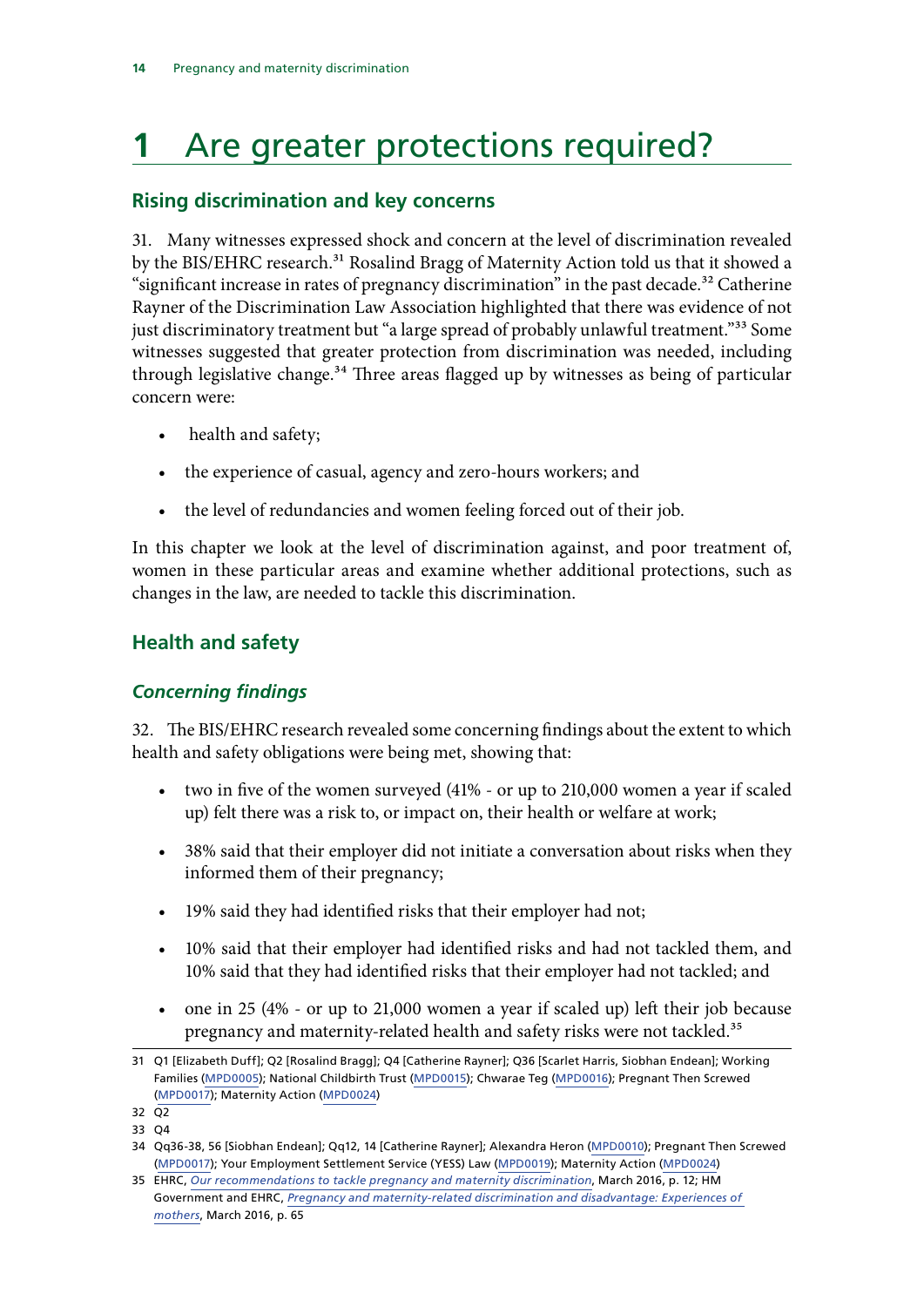<span id="page-18-0"></span>Rosalind Bragg told us that these findings were consistent with what Maternity Action had found through its advice line and that it "would like to look at more active ways to address this problem."36

33. We also heard some troubling stories about women's experiences in the workplace when their employer did not do a health and safety assessment and/or adjust work practices to accommodate their needs. Sarah Barton, Chair of Portsmouth and South East Hampshire Maternity Services Liaison Committee, held two focus group discussions with women from Portsmouth on these issues. Her summary of the discussions stated that in one group of eight women, only two said their employer had conducted a health and safety assessment during their pregnancy. She also detailed a distressing example of a supermarket worker who had been left to wet herself while working at a checkout because there had been no risk assessment and no adjustment to how her breaks were managed.<sup>37</sup>

#### *Worst-affected groups*

34. Detailed analysis of the research results showed that a greater share of mothers in caring, leisure and other services (54%) and those on agency, casual or zero hours contracts (50%) reported a risk or impact to their health and welfare.<sup>38</sup> Mothers who left their employer as a result of risks not being resolved were more likely than average to:

- • work in skilled trades occupations (11%);
- be a single parent (11% compared with 3% married/living with partner);
- have a long-term physical or mental health condition (9% compared with 4% without);
- be on an agency/casual or zero-hours contract (9% compared with 4% on a permanent contact);
- work in the hotels and restaurants  $(8%)$  or health and social work  $(6%)$  sectors;
- work part-time (6% compared with 3% full-time); or
- earn less than £30,000 (5% compared with 1% earning £30,000 or more).<sup>39</sup>

#### *Improving health and safety outcomes*

#### *EHRC recommendations and Government response*

35. The EHRC responded to the findings by recommending that the Health and Safety Executive (HSE) should "address the issues raised in the research findings about health and safety in particular industry sectors and occupational groups by working with stakeholders in these areas to improve practice." It also recommended that the HSE should:

 36 Q6

 37 Sarah Barton [\(MPD0029\)](http://data.parliament.uk/writtenevidence/committeeevidence.svc/evidencedocument/women-and-equalities-committee/maternity-and-pregnancy-discrimination/written/34036.html)

 38 HM Government and EHRC, *[Pregnancy and maternity-related discrimination and disadvantage: Experiences of](https://www.equalityhumanrights.com/en/file/10511/download?token=fhYbcMUf)  [mothers](https://www.equalityhumanrights.com/en/file/10511/download?token=fhYbcMUf)*, March 2016, p. 65

 39 HM Government and EHRC: *[Pregnancy and maternity-related discrimination and disadvantage: Experiences of](https://www.equalityhumanrights.com/en/file/10511/download?token=fhYbcMUf)  [mothers](https://www.equalityhumanrights.com/en/file/10511/download?token=fhYbcMUf)*, March 2016, p. 94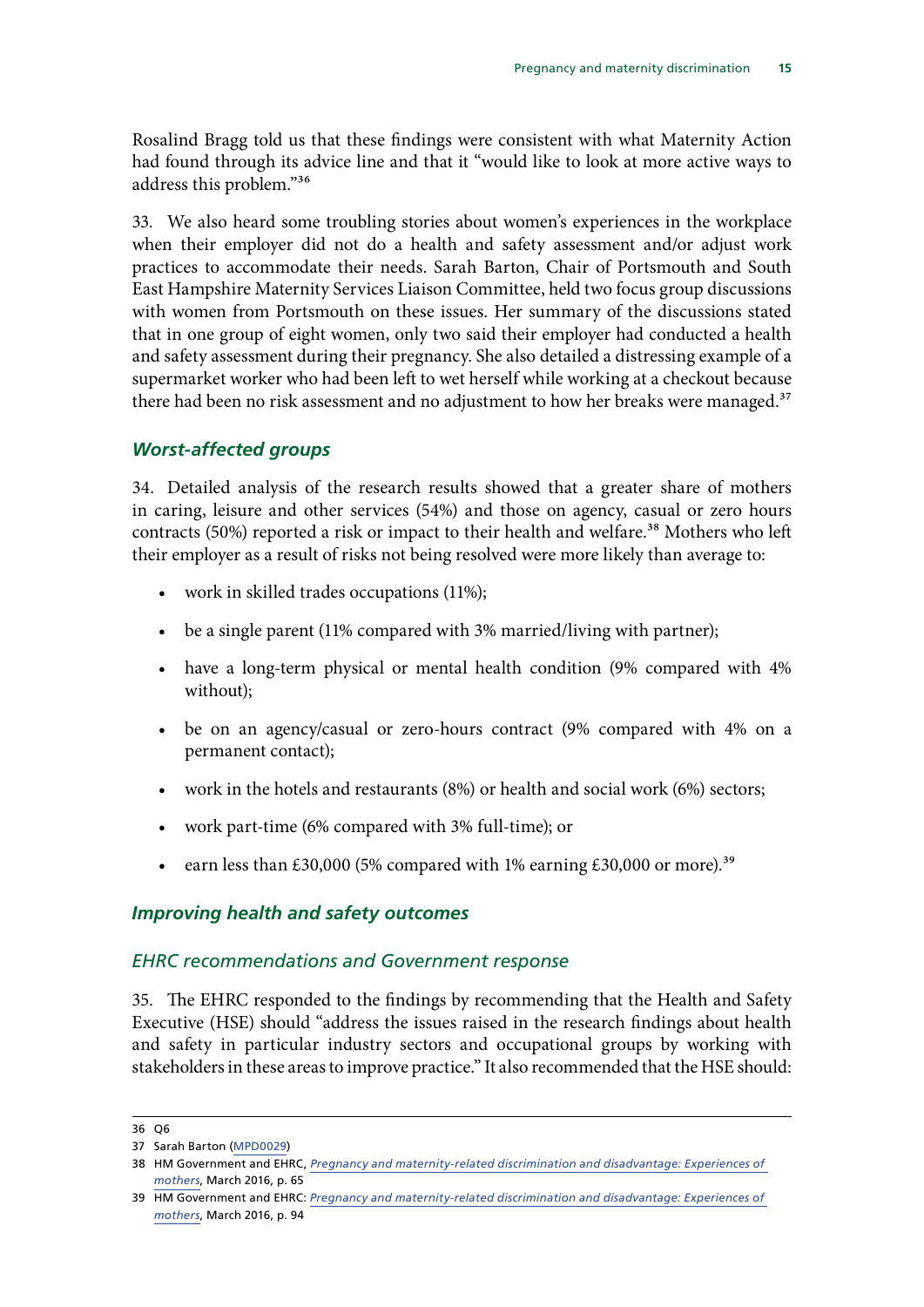- review its guidance to employees and employers to emphasise the importance of ongoing and open communication with new and expectant mothers to enable employers to comply with their obligations; and
- raise employers' awareness of health and safety obligations to pregnant women and new mothers, and awareness of existing guidance on breastfeeding.<sup>40</sup>

36. The Government responded by stating that the HSE accepted the recommendation and wanted to make sure that good practice was shared across all sectors. The HSE has agreed to "take forward these recommendations, review current guidance and work through existing partnership channels, particularly in sectors highlighted in the research report".<sup>41</sup>

#### *Risk assessments*

37. As outlined in the Background section, employers are not required to conduct a risk assessment when they are informed that a woman who works for them is pregnant, has given birth in the past six months or is breastfeeding. However, if they have identified any risks to new and expectant mothers in their general risk assessment, they are obliged to take action to remove, reduce or control those risks.<sup>42</sup> For example, fire services know from their general risk assessments that attending operational incidents creates risks for pregnant and breastfeeding firefighters from toxin inhalation, which could be passed on to their babies. Once they are informed that a firefighter is pregnant they must take action to ensure that she does not attend operational incidents until this risk has passed.

38. There was fairly wide agreement among witnesses that if risks were to be identified and managed, employers needed to discuss the risks with the worker or employee when they were informed that she was pregnant, had given birth in the past six months or was breastfeeding. Views differed on how best to ensure that this happened and whether an individual risk assessment needed to be conducted at this point. Sue Coe of the EHRC said:

We saw that 38% of women said that, when they told their employer they were pregnant, no discussion happened at all about health and safety. That is a real concern to us because, even if your conversation is, "We do not feel that there is any risk to you," then at least it allows the woman to engage in that conversation, and put forward information that she might have about her health or particular conditions that she may be experiencing, so that those risks could be tackled. As I said, we do not think there needs to be a new duty; we just think that employers need to get better at talking to women about health and safety, throughout their pregnancy.<sup>43</sup>

39. Siobhan Endean of Unite suggested that if the generic risk assessment "understands and reflects that there might be pregnant workers in the workplace…it does not necessarily

<sup>40</sup> EHRC, *[Our recommendations to tackle pregnancy and maternity discrimination](http://www.equalityhumanrights.com/en/managing-pregnancy-and-maternity-workplace/our-recommendations-tackle-pregnancy-and-maternity)*, March 2016, p. 13

<sup>41</sup> HM Government, *[Government response to recommendations made by the Equality and Human Rights Commission](https://www.gov.uk/government/uploads/system/uploads/attachment_data/file/509571/bis-16-148-government-response-to-recommendations-by-EHRC-on-pregnancy-and-maternity-related-discrimination.pdf)  [on Pregnancy and Maternity-related Discrimination and Disadvantage in the Workplace](https://www.gov.uk/government/uploads/system/uploads/attachment_data/file/509571/bis-16-148-government-response-to-recommendations-by-EHRC-on-pregnancy-and-maternity-related-discrimination.pdf)*, March 2016, p. 11

<sup>42</sup> See Background for a more detailed explanation of employers' health and safety obligations.

<sup>43</sup> Q128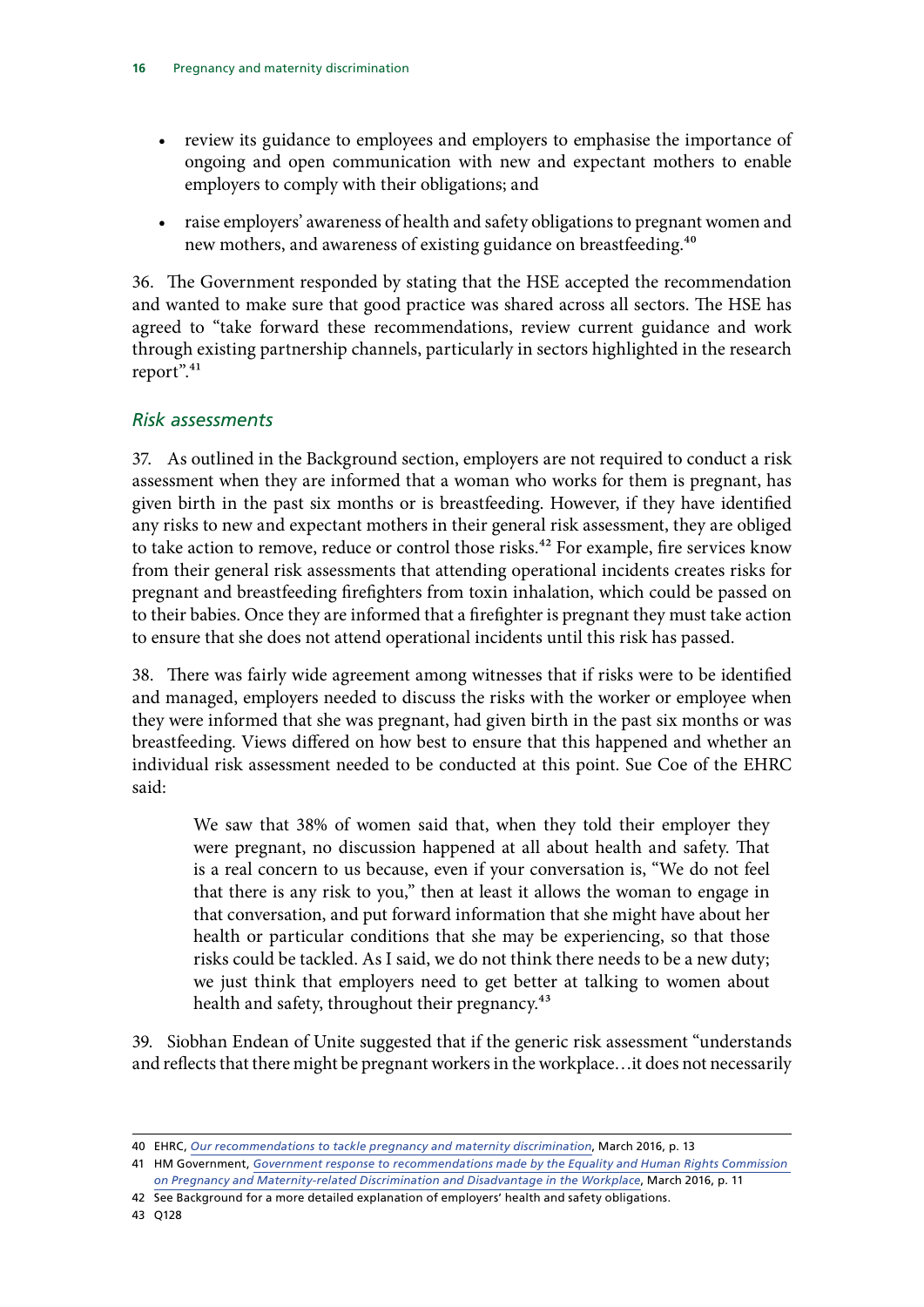matter whether or not women have declared that they are pregnant."<sup>44</sup> Conversely, Maternity Action argued that the general risk assessment is "woefully inadequate in ensuring a safe working environment for pregnant women and new mothers", adding:

Because there is no requirement to consider each individual pregnant employee in the context of her specific work, many employers believe their current generic risk assessments are appropriate. As a result they are not prompted to make any alterations in respect of individual employees, even where the individual circumstances of the woman would warrant adjustments to be made. 45

40. Maternity Action concluded that it would not be "overly burdensome" for employers to be required to conduct an individual assessment for new and expectant mothers, as individual assessments were "commonplace". It recommended that the HSE should commit to including this requirement in its guidance to employers and should ensure that it is properly enforced.<sup>46</sup> We discuss enforcement in more detail in the final chapter. Maternity Action also suggested that model risk assessments for employers, including specific risk assessments for particular sectors, would be "very helpful for employers – especially for SMEs".<sup>47</sup>

41. When we questioned why the EHRC had not recommended obliging employers to conduct a risk assessment at this time, Sue Coe told us that employers had previously been obliged to do this and that even fewer risk assessments had been conducted then. She argued that the idea of conducting an assessment might in itself be a barrier and that it was better to encourage conversations between employers and women. She said:

Quite often, the adjustments that employers have to make are very simple, in terms of getting a chair and moving start times. It is not technical rocket science. Too often, employers are seeing it as a confusing area and taking a very technical tick-box approach. What we want to drive here is conversations between women and employers ongoing throughout their pregnancy.<sup>48</sup>

42. The Minister said that "it would be a retrograde step to introduce a specific separate risk assessment" because that would somehow imply that "the general risk assessment should not include looking at the situation of pregnant women". He added that the obligation should remain within the general risk assessment, and highlighted the importance of sector-specific and occupation-specific guidance, particularly for higher-risk roles.<sup>49</sup>

43. **We are disappointed that the EHRC and the Government do not think it necessary to place a duty on employers to conduct an individual risk assessment for new and expectant mothers. Such a requirement would help employers to provide a safe working environment and would not be a great burden. We do not accept the Minister's assertion that this requirement would imply that employers no longer had to consider the risks to new and expectant mothers in their general risk assessment. We are not convinced that the EHRC's recommended approach of encouraging employers** 

<sup>44</sup> Q47

<sup>45</sup> Maternity Action [\(MPD0024](http://data.parliament.uk/writtenevidence/committeeevidence.svc/evidencedocument/women-and-equalities-committee/maternity-and-pregnancy-discrimination/written/33313.html)), para. 21

<sup>46</sup> Ibid, para. 22

<sup>47</sup> Maternity Action [\(MPD0024](http://data.parliament.uk/writtenevidence/committeeevidence.svc/evidencedocument/women-and-equalities-committee/maternity-and-pregnancy-discrimination/written/33313.html)), paras. 22 and 26

<sup>48</sup> Q125

<sup>49</sup> Q166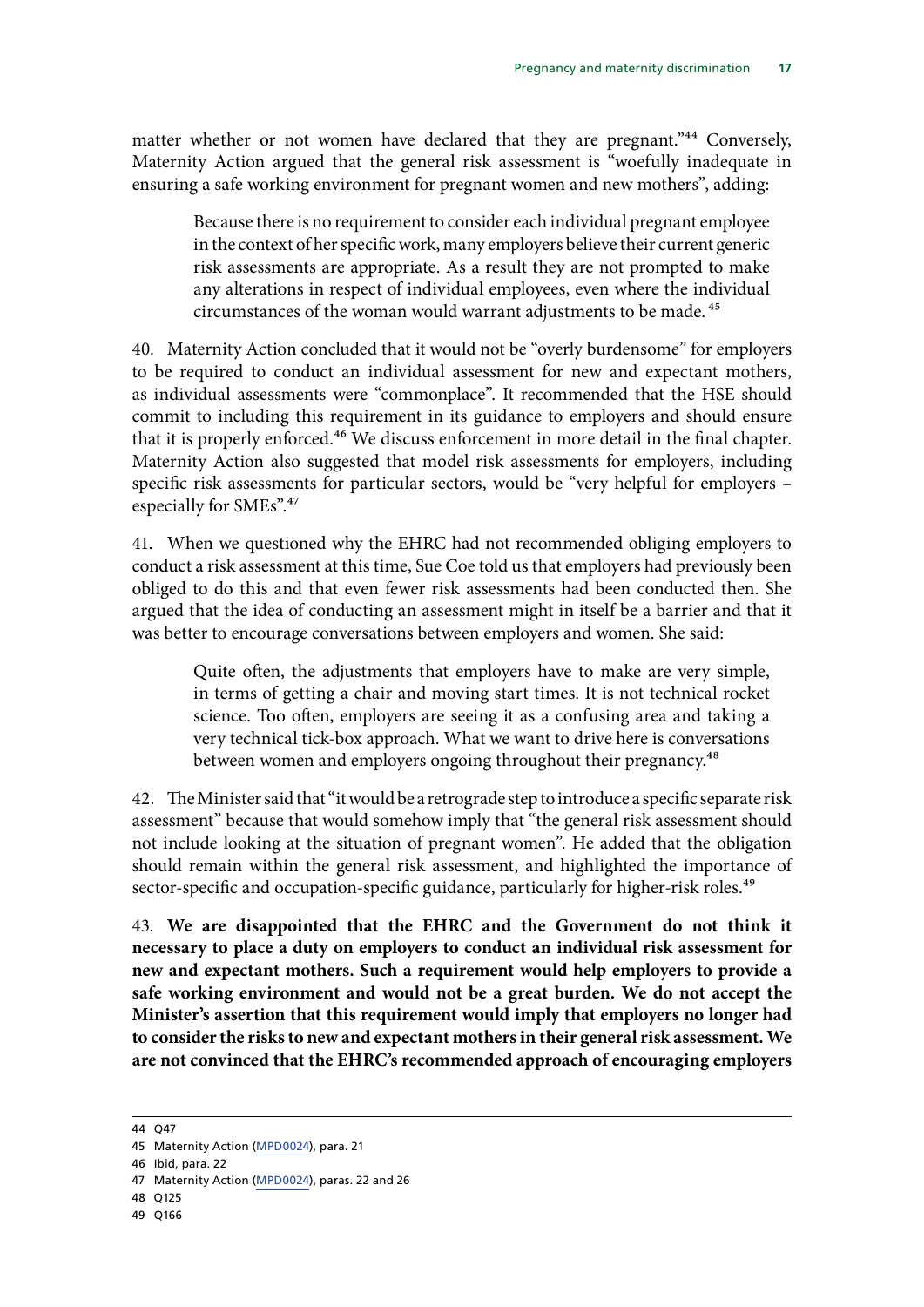**to have conversations with women about risks is robust enough. While it may improve compliance among well-meaning employers, it is unlikely to persuade less scrupulous employers to meet their responsibilities.** 

44. *Employers should be required to undertake an individual risk assessment when they are informed that a woman who works for them is pregnant, has given birth in the past six months or is breastfeeding. The Health and Safety Executive should include this requirement in its guidance to employers by the end of 2016 and should ensure that it is properly enforced. It should also support employers in meeting this requirement by ensuring that model risk assessments for particular sectors and occupations are available to employers by the end of 2016.* 

#### *Ensuring that risks are dealt with*

45. An employer must place a new or expectant mother on paid leave if they identify a risk that cannot be managed. As we have noted, however, tens of thousands of women a year leave their job because pregnancy and maternity-related health and safety risks are not tackled. In addition, many women identify risks that their employer does not, some of which are not then dealt with.<sup>50</sup> Maternity Action has suggested strengthening the onus on employers to find women a suitable alternative job, or place them on paid leave, if they are unable to remove identified risks.<sup>51</sup> Rosalind Bragg told us:

[G]iven the extraordinary scale of the number of women who left their jobs as a result of an unsafe working environment, we think it would be useful to explore the Australian model of no-safe-job leave, in which a doctor or another clinician can certify that a job is unsafe for pregnant women and a woman is placed on paid leave unless the employer offers her a suitable alternative post. This would provide a very clear financial incentive for employers to swiftly find a suitable alternative job.<sup>52</sup>

46. Samantha Rye of the Fire Brigades Union emphasised the need to deal with risks promptly, but also highlighted the FBU's concerns about employers unnecessarily removing pregnant women from their normal shift pattern and placing them in another role away from their team. A key concern was that some women were reluctant to disclose their pregnancy straight away, despite the risks of continuing their usual role, because of fears that this would happen to them. Another concern was the financial impact on those who had to make new childcare arrangements to fit the new shift pattern.<sup>53</sup>

47. **We are particularly concerned by the BIS/EHRC research finding that up to 21,000 women a year left their job because pregnancy and maternity-related health and safety risks were not tackled. We are also mindful that it is important that employers are sensitive to the employee's wishes when offering alternative work or paid leave.** 

48. *It is imperative that new and expectant mothers who are concerned that their health and/or the health of their baby is being put at risk by their work have an easily accessible,* 

<sup>50</sup> EHRC, *[Our recommendations to tackle pregnancy and maternity discrimination](http://www.equalityhumanrights.com/en/managing-pregnancy-and-maternity-workplace/our-recommendations-tackle-pregnancy-and-maternity)*, March 2016, p. 12; HM Government and EHRC, *[Pregnancy and maternity-related discrimination and disadvantage: Experiences of](https://www.equalityhumanrights.com/en/file/10511/download?token=fhYbcMUf)  [mothers](https://www.equalityhumanrights.com/en/file/10511/download?token=fhYbcMUf)*, March 2016, p. 65

 51 Q16; see also Maternity Action ([MPD0024](http://data.parliament.uk/writtenevidence/committeeevidence.svc/evidencedocument/women-and-equalities-committee/maternity-and-pregnancy-discrimination/written/33313.html)), para. 23

 52 Q16

 53 Q43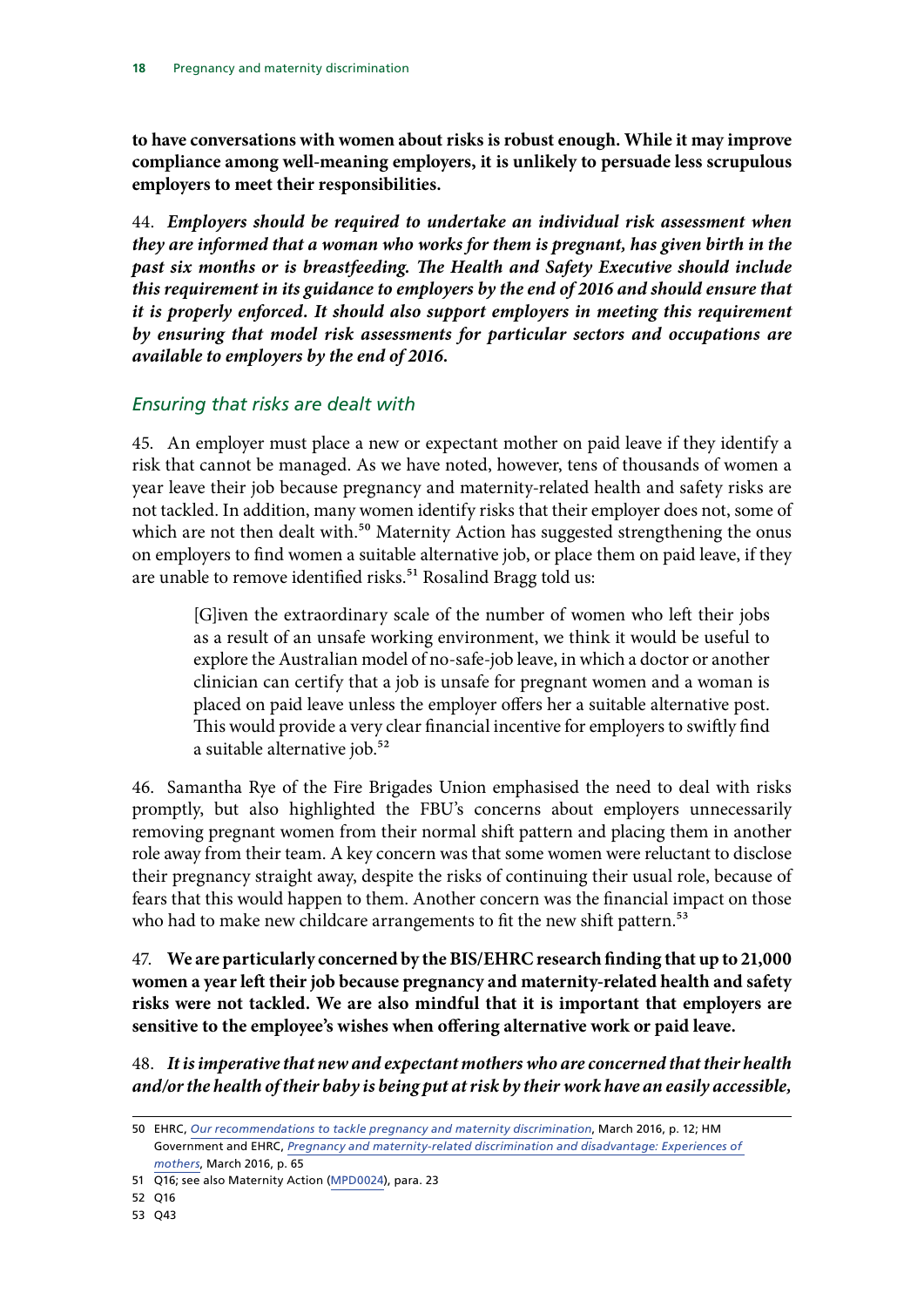<span id="page-22-0"></span>*formal mechanism to compel their employer to deal with such risks appropriately. There should also be a formal mechanism by which an employee can ask a doctor or midwife to confirm that specific risks at work need to be dealt with. The Government should consider how best to provide those mechanisms and commit to implementing them by the end of 2017.* 

#### **Casual, agency and zero-hours workers**

49. As set out in the Background, casual, agency and zero-hours workers do not have the same pregnancy and maternity entitlements as women who are classed as employees. Both Citizens Advice and Catherine Rayner of the Discrimination Law Association suggested that the number of women now in this kind of work may be one reason for the increase in pregnancy and maternity discrimination in the past 10 years.<sup>54</sup> Citizens Advice stated that there had been "a 58% increase in the past decade in the number of people in temporary jobs because they are unable to find permanent work."<sup>55</sup> It suggested that "changes in working patterns and the use of agency staff ... could mask discriminatory practices".<sup>56</sup>

#### *Different treatment*

50. Catherine Rayner told us that many women faced "real difficulties because of their employment status." She went on:

A lot of the rights that you will be looking at are focused on employees. There are huge swathes of women, particularly in some of the caring industries, who are treated not as employees but as workers and therefore do not necessarily access the rights.<sup>57</sup>

51. Even where such workers do have the same rights as employees, there is evidence that they are more likely to receive unfavourable treatment than other types of worker. As we have seen, although employers have the same health and safety obligations to all workers and employees, the BIS/EHRC research found that casual, agency and zero-hours workers were more likely to report a risk or impact to their health and welfare and to leave their employer as a result of health and safety risks not being resolved.<sup>58</sup> Scarlet Harris of the TUC told us that some larger employers treated agency staff less favourably than employees. She said:

In some larger employers you will see good practices happening among professional women at the top, but they might be large organisations with women agency workers working lower down who are not afforded the same rights at all and are treated very differently.<sup>59</sup>

52. Working Families related some of the discrimination and poor practice affecting such workers that it had heard about through calls to its helpline, stating:

<sup>54</sup> Citizens Advice [\(MPD0027\)](http://data.parliament.uk/writtenevidence/committeeevidence.svc/evidencedocument/women-and-equalities-committee/maternity-and-pregnancy-discrimination/written/33416.html), paras. 5.2 and 6.3; Q12 [Catherine Rayner]

<sup>55</sup> Citizens Advice [\(MPD0027\)](http://data.parliament.uk/writtenevidence/committeeevidence.svc/evidencedocument/women-and-equalities-committee/maternity-and-pregnancy-discrimination/written/33416.html), para. 6.2

<sup>56</sup> Ibid, para. 5.2

<sup>57</sup> Q12

<sup>58</sup> HM Government and EHRC: *[Pregnancy and maternity-related discrimination and disadvantage: Experiences of](https://www.equalityhumanrights.com/en/file/10511/download?token=fhYbcMUf)  [mothers](https://www.equalityhumanrights.com/en/file/10511/download?token=fhYbcMUf)*, March 2016, p. 65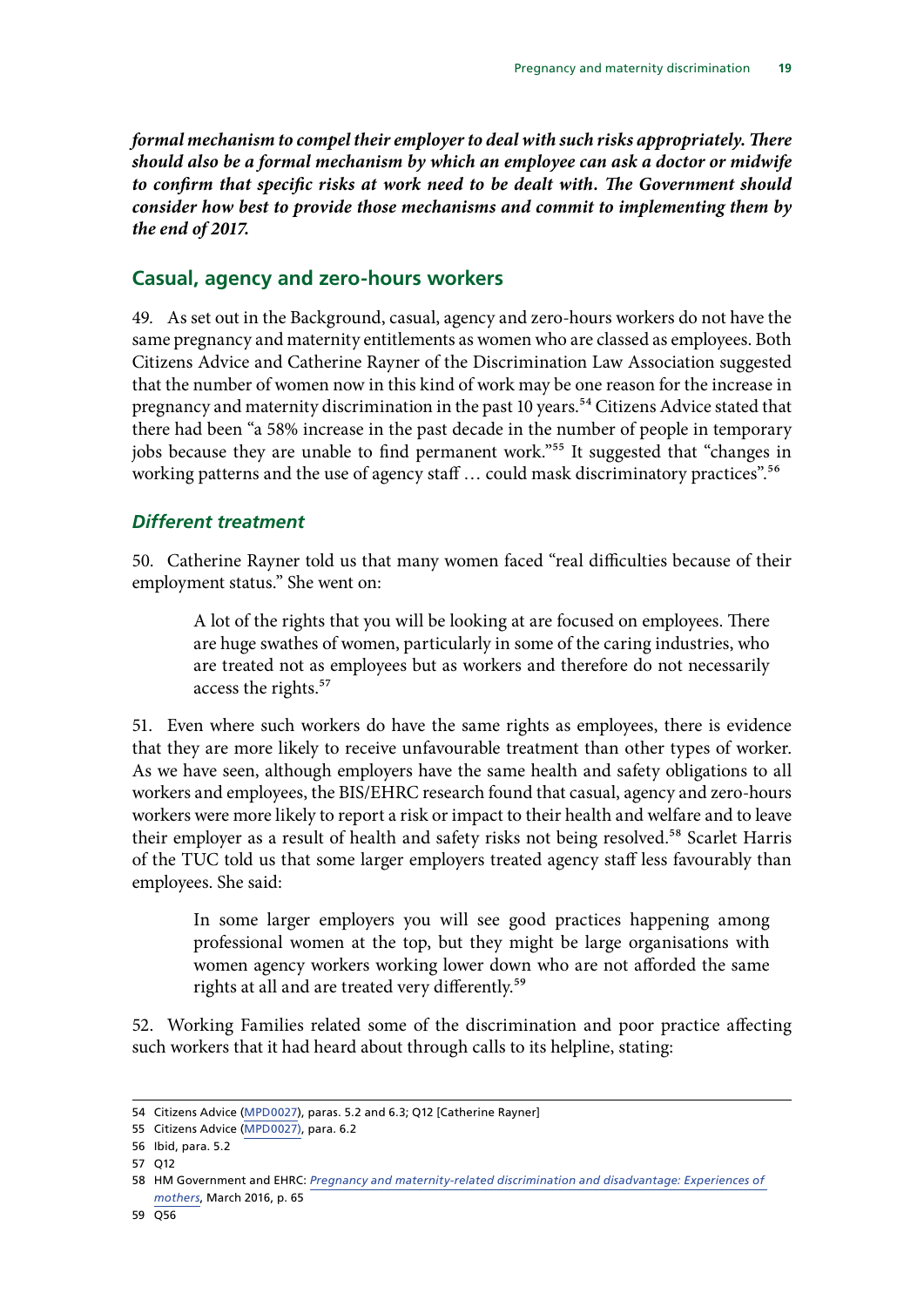<span id="page-23-0"></span>We have seen a number of instances of shift patterns or the number of hours of work offered being changed without agreement for women who are pregnant or returning from maternity leave. These women find it very difficult to protect their income and position, and may not be able to afford to return to work or find childcare to suit the new arrangement. Some of these women have zero hours contracts or even no written terms and conditions of employment, and others have been told that it is their employer's right to change their terms and conditions.<sup>60</sup>

53. Citizens Advice suggested that the "increased job insecurity" experienced by such workers "impacted on [their] confidence in challenging discrimination and other workplace problems."61

#### *Are additional rights and protections needed for particular workers?*

54. Siobhan Endean told us that Unite was "very concerned at the treatment of women who do not have permanent employment contracts, so temporary and agency workers, and the experience of women within those sectors. She went on to suggest that "remedial action" was needed and told us that there "absolutely needs to be some more legislation around the issue of agency and temporary workers.<sup>62</sup> Catherine Rayner said that there was "an argument that the 26-week period for qualifying for some of the rights, such as the right to request flexible working, and some of the benefits ought to be looked at again."<sup>63</sup>

55. When we asked the EHRC whether such workers needed more protection, Caroline Waters replied that the work it had done in relation to the cleaning sector suggested that many of those workers were more disadvantaged, often because they did not know their rights and/or because they were concerned they would be badly thought of if they raised an issue. She went on:

There are some perception things there and there are some actual, real gaps. Yes, I do think that that is an area that needs more work. We are working on that and there are things that can be done. Lots of agencies are great employers. We need to work with the ones that are not to get them to that standard.<sup>64</sup>

The EHRC did not make any specific recommendations to the Government about providing additional protection for such workers. No specific actions to improve outcomes for this group are set out in the approach being taken forward by the Government and the EHRC.

56. **We are concerned by the evidence that new and expectant mothers who are casual, agency and zero-hours workers are: more likely to report a risk or impact to their health and welfare than other types of worker; more likely to leave their employer as a result of health and safety risks not being resolved; and less likely to feel confident about challenging discriminatory behaviour. We note that the EHRC has committed to work with employers to improve outcomes for this group, but we believe that additional rights and protections are also required.** 

<sup>60</sup> Working Families [\(MPD0005\)](http://data.parliament.uk/writtenevidence/committeeevidence.svc/evidencedocument/women-and-equalities-committee/maternity-and-pregnancy-discrimination/written/31778.html), para. 3.3

<sup>61</sup> Citizens Advice [\(MPD0027\)](http://data.parliament.uk/writtenevidence/committeeevidence.svc/evidencedocument/women-and-equalities-committee/maternity-and-pregnancy-discrimination/written/33416.html), para. 6.3

<sup>62</sup> Qq36-38

<sup>63</sup> Q12

<sup>64</sup> Q136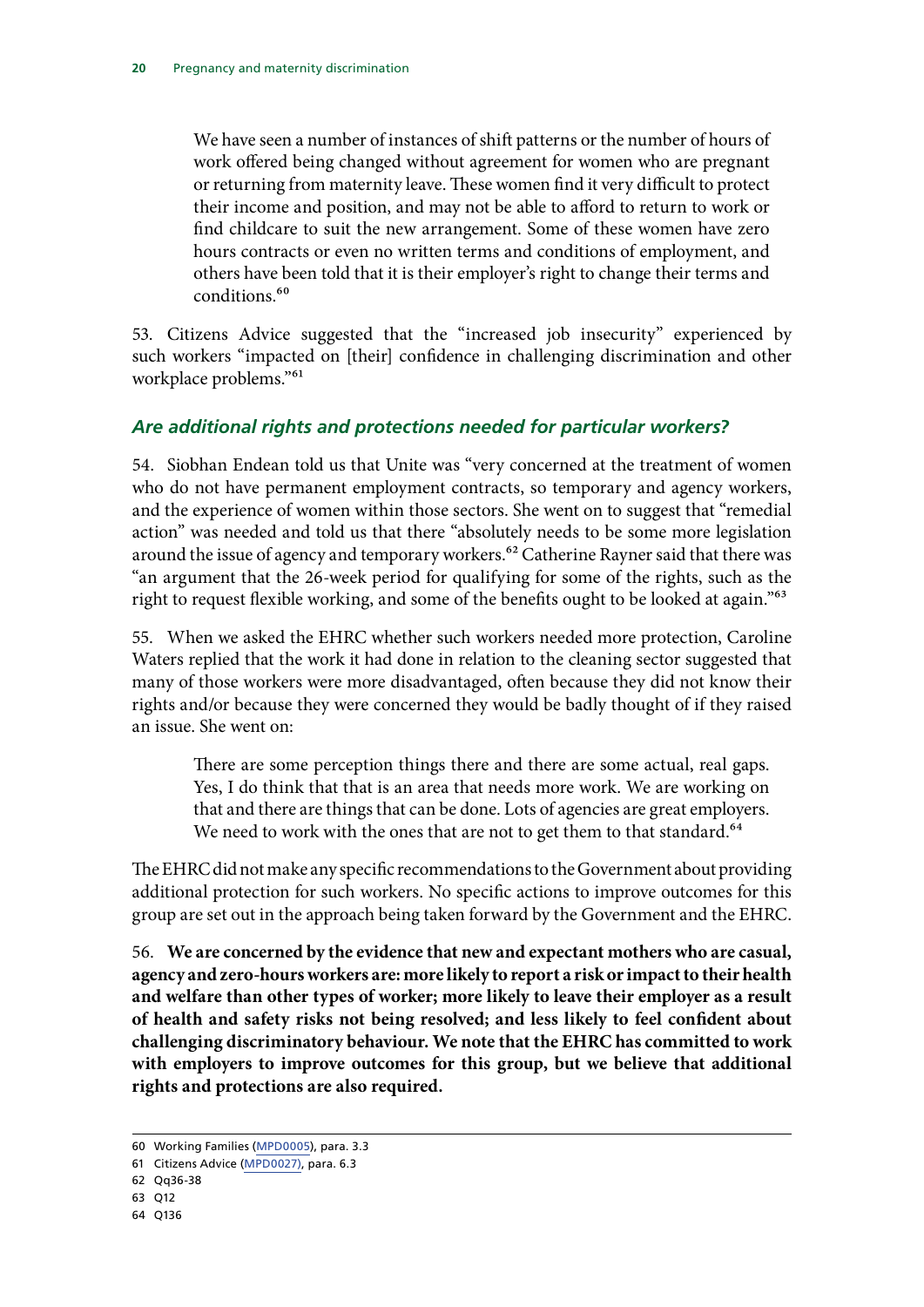<span id="page-24-0"></span>57. **We understand that there are reasons why new and expectant mothers who are casual, agency and zero-hours workers do not have the same day-one rights as employees. However, we see no reason why they should not be entitled to paid time off for antenatal appointments.** *The right to paid time off for antenatal appointments should be extended to workers within the next year. This right should be available after a short qualifying period.* 

58. **Employers should not be able to avoid affording regular, long-term workers the same rights as employees because they have a different contract type. More pregnancy and maternity-related rights should be available to casual, agency and zero-hours workers after a suitable qualifying period of continuous employment.** *The Government should review the pregnancy and maternity-related rights available to workers and legislate to give greater parity between workers and employees in this regard. It should do this within the next two years.* 

#### **Redundancy and job loss**

#### *Rising redundancies and job losses during pregnancy and maternity*

59. As outlined in the previous chapter, 11% of the women surveyed reported being either dismissed, made compulsorily redundant, where others in their workplace were not, or treated so poorly that they felt they had to leave their job. Rosalind Bragg of Maternity Action highlighted that this was a significant increase on the 2005 figure. She said:

In 2005, 30,000 women lost their jobs as a result of pregnancy discrimination. The first findings in 2015 showed that 54,000 women lost their jobs as a result of pregnancy discrimination. 65

60. Key drivers of whether mothers felt forced to leave their job were length of service prior to maternity leave, and occupation. Mothers who had been in post for less than a year were twice as likely as average to say that they felt forced out of their job, whereas those with more than five years' experience were half as likely to feel forced out. Mothers working in the skilled trades sector, such as chefs, gardeners, car mechanics and carpet fitters, were five times more likely than average to say that they had felt forced out.<sup>66</sup>

61. Siobhan Endean of Unite noted that if an employee suspected that they had lost their job because of their pregnancy or maternity, it might be difficult for them to obtain evidence that this was the case. She went on to suggest that legislative changes might make it easier to prevent discriminatory redundancies, stating:

We find it is very rare that people say, "I am sacking you because you are pregnant", because obviously people know that is unlawful. What will happen is that you will be made redundant while you are pregnant or on maternity leave. If you strengthened the framework of legislation around redundancies, fewer women would fall through that net.<sup>67</sup>

<sup>66</sup> HM Government and EHRC: *[Pregnancy and maternity-related discrimination and disadvantage: Experiences of](https://www.equalityhumanrights.com/en/file/10511/download?token=fhYbcMUf)* 

*[mothers](https://www.equalityhumanrights.com/en/file/10511/download?token=fhYbcMUf)*, March 2016, p. 43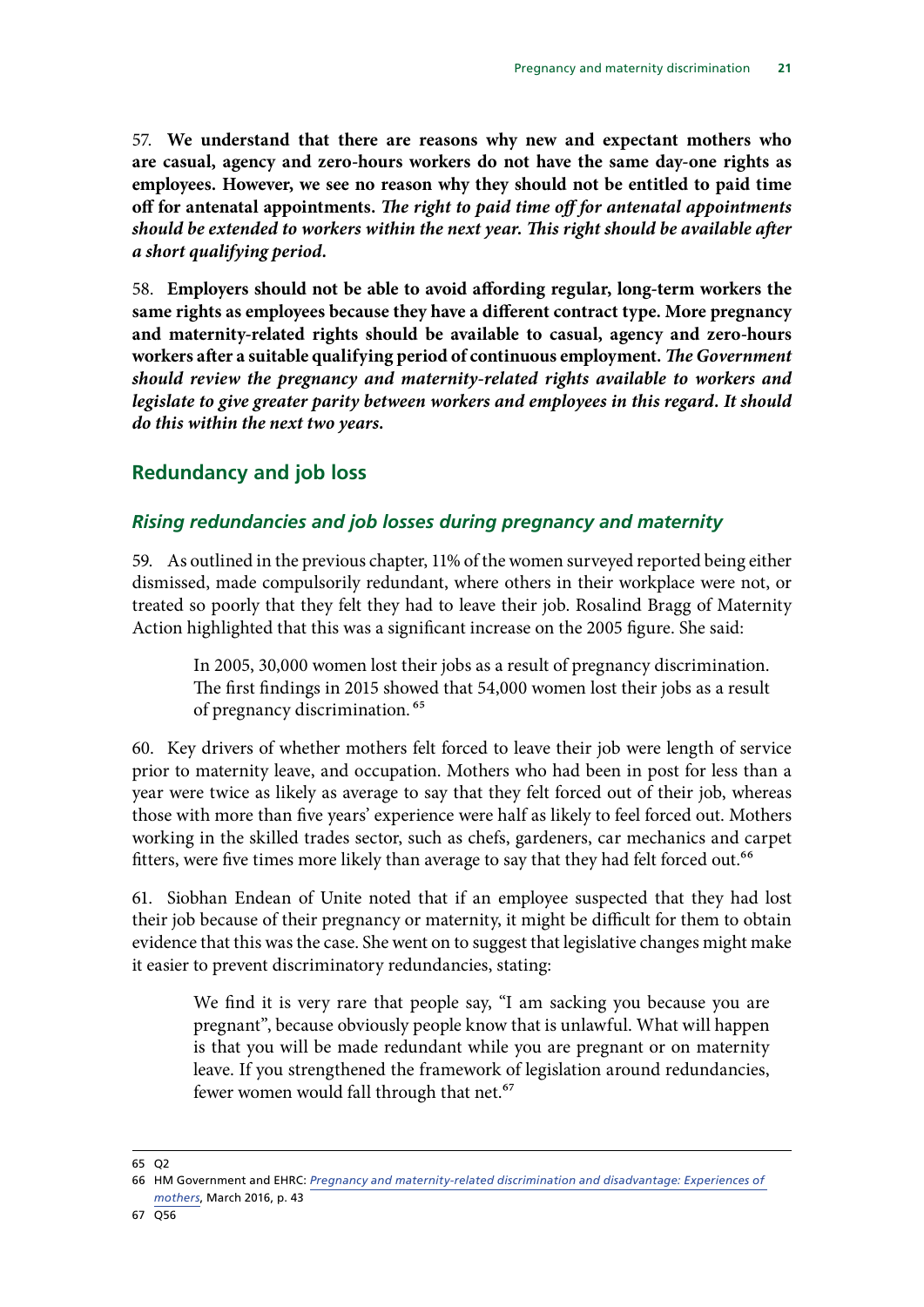<span id="page-25-0"></span>Your Employment Settlement Service (YESS) Law said that employers who understood the law made women redundant after their return to work so that the protection provided under regulation 10 of the Maternity and Parental Leave Regulations 1999 did not apply.<sup>68</sup> Regulation 10 provides that an employee who is made redundant during maternity leave is entitled to any existing suitable alternative work in preference to other employees, including those at risk of redundancy.<sup>69</sup>

#### *Are changes in the law needed?*

62. Several witnesses told us there was a need to increase protection against redundancy during pregnancy and early maternity.<sup>70</sup> Maternity Action said that the "shocking number of women losing their jobs as a result of their pregnancy" identified the need for "further protection from unfair redundancy."71 Your Employment Settlement Service (YESS) Law said that focusing on measures that would prevent women from being dismissed or treated so unfavourably that they felt forced out was a better solution than relying on enforcement action at tribunal.72

63. YESS Law described the system used in Germany to protect new and expectant mothers from redundancy, stating:

In Germany women are well protected from loss of employment due to dismissal - from the beginning of pregnancy until 4 months following childbirth (Schutzfrist) through a Kündigungsverbot, Dismissal Ban. Only in extremely rare exceptions are employers permitted to dismiss a pregnant employee during this time.<sup>73</sup>

64. YESS Law proposed that a similar model be adopted in the UK, with defined exceptions such as "severe financial difficulty for the employer, leading to multiple redundancies, and gross misconduct by the individual". It added that the protection should be extended beyond the maternity leave period "as employers now commonly put an employee at risk of redundancy on her first day back from maternity leave (or within the first few weeks)."74 Academic Alexandra Heron also recommended that the German model be implemented, with an extension to six months after the woman's return to work.<sup>75</sup>

65. An alternative approach of extending the protection currently provided under regulation 10 of the Maternity and Parental Leave Regulations 1999 was suggested by both Maternity Action and YESS Law. Maternity Action proposed extending it beyond maternity leave to include the period from notification of pregnancy through to six months after return to work.<sup>76</sup> YESS Law suggested it could be extended even further, so that it would continue to apply for up to a year after return to work.<sup>77</sup>

<sup>68</sup> Your Employment Settlement Service (YESS) Law ([MPD0019\)](http://data.parliament.uk/writtenevidence/committeeevidence.svc/evidencedocument/women-and-equalities-committee/maternity-and-pregnancy-discrimination/written/32101.html);

<sup>69</sup> Maternity and Parental Leave Regulations, etc. 1999, [regulation 10](http://www.legislation.gov.uk/uksi/1999/3312/regulation/10/made)

<sup>70</sup> Alexandra Heron ([MPD0010\)](http://data.parliament.uk/writtenevidence/committeeevidence.svc/evidencedocument/women-and-equalities-committee/maternity-and-pregnancy-discrimination/written/31871.html); Your Employment Settlement Service (YESS) Law [\(MPD0019](http://data.parliament.uk/writtenevidence/committeeevidence.svc/evidencedocument/women-and-equalities-committee/maternity-and-pregnancy-discrimination/written/32101.html)); Maternity Action ([MPD0024](http://data.parliament.uk/writtenevidence/committeeevidence.svc/evidencedocument/women-and-equalities-committee/maternity-and-pregnancy-discrimination/written/33313.html)); Siobhan Endean, [Q56](http://data.parliament.uk/writtenevidence/committeeevidence.svc/evidencedocument/women-and-equalities-committee/maternity-and-pregnancy-discrimination/oral/32617.html)

<sup>71</sup> Maternity Action [\(MPD0024](http://data.parliament.uk/writtenevidence/committeeevidence.svc/evidencedocument/women-and-equalities-committee/maternity-and-pregnancy-discrimination/written/33313.html)), para. 11

<sup>72</sup> Your Employment Settlement Service (YESS) Law ([MPD0019\)](http://data.parliament.uk/writtenevidence/committeeevidence.svc/evidencedocument/women-and-equalities-committee/maternity-and-pregnancy-discrimination/written/32101.html)

<sup>73</sup> Your Employment Settlement Service (YESS) Law ([MPD0019\)](http://data.parliament.uk/writtenevidence/committeeevidence.svc/evidencedocument/women-and-equalities-committee/maternity-and-pregnancy-discrimination/written/32101.html)

<sup>74</sup> Ibid.

<sup>75</sup> Alexandra Heron ([MPD0010\)](http://data.parliament.uk/writtenevidence/committeeevidence.svc/evidencedocument/women-and-equalities-committee/maternity-and-pregnancy-discrimination/written/31871.html), para. 6

<sup>76</sup> Maternity Action [\(MPD0024](http://data.parliament.uk/writtenevidence/committeeevidence.svc/evidencedocument/women-and-equalities-committee/maternity-and-pregnancy-discrimination/written/33313.html)), para. 11

<sup>77</sup> Your Employment Settlement Service (YESS) Law ([MPD0019\)](http://data.parliament.uk/writtenevidence/committeeevidence.svc/evidencedocument/women-and-equalities-committee/maternity-and-pregnancy-discrimination/written/32101.html)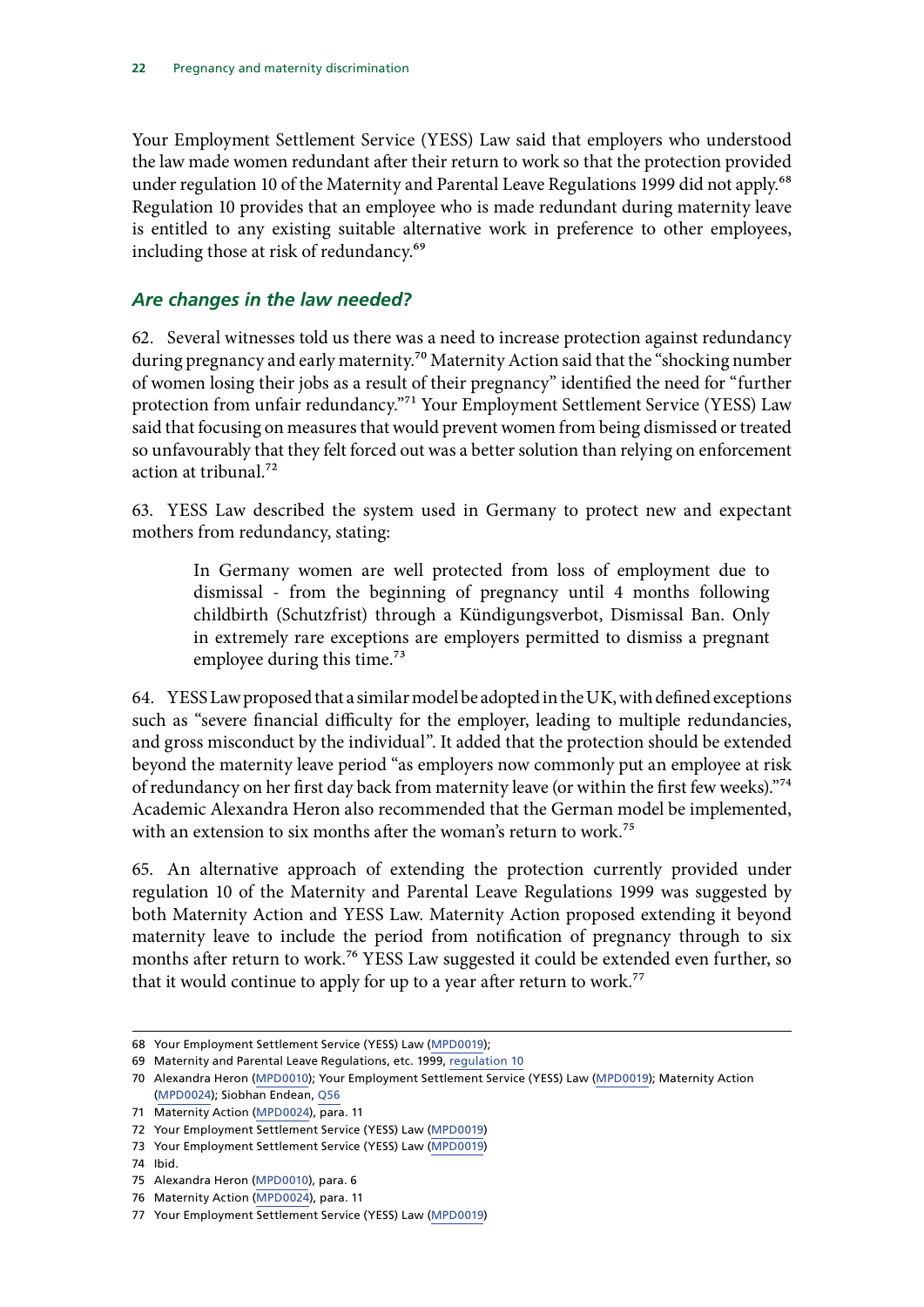66. The EHRC did not make any recommendations specifically on tackling the rising numbers of new and expectant mothers being made redundant or otherwise losing their job at this time. However, it did recommend that the Government work with it "to identify effective interventions" to "ensure that employers are aware of and comply with their legal obligations", which the Government agreed to do in its response.<sup>78</sup> Similarly, there were no wider recommendations to strengthen or extend the protection from discrimination and poor treatment provided in law. Instead, the recommendations were broad and few, focusing strongly on raising awareness about employees' rights and employers' obligations, increasing access to information and encouraging behaviour change. Caroline Waters, Deputy Chair of the EHRC, told us that this was because "the problem is mostly about lack of information, attitudes and behaviours ... not about big-picture stuff".<sup>79</sup>

67. The approach to tackling pregnancy and maternity discrimination set out in the EHRC's recommendations and Government response has been criticised as being too weak.<sup>80</sup> We consider the merits of this approach in the next chapter. Siobhan Endean of Unite suggested that "much clearer and stronger action by Government, employers and agencies" was needed to tackle pregnancy discrimination at work.<sup>81</sup> She made two suggestions for strengthening the law in this area:

- reintroducing the "questionnaires procedure" under which "if you felt that you had been discriminated against, you had the right to issue the questionnaire to your employer to find out what procedures they went through and how it came about that you lost your job"; and
- extending the public sector requirement for equality auditing and equality impact assessments to the private sector, which can help employers to uncover and tackle unconscious bias and discrimination.<sup>82</sup>

68. When we challenged the EHRC on the robustness of the approach it had set out in its recommendations, and asked whether the law needed to be changed, Caroline Waters replied:

What we absolutely believe is that the legislation is clear in all of these areas, but we are seeing those misinterpreted. Mostly, the evidence we have is that that is about people not understanding what their obligations are and women not being able to hold employers to account, because they do not understand their rights. We believe that, if you close that gap, you change the reality of how women experience these things.<sup>83</sup>

69. Sue Coe rejected the suggestion that the lack of recommendations for legislative change weakened the EHRC recommendations, adding that shifting behaviours and

<sup>78</sup> EHRC, *[Our recommendations to tackle pregnancy and maternity discrimination](http://www.equalityhumanrights.com/en/managing-pregnancy-and-maternity-workplace/our-recommendations-tackle-pregnancy-and-maternity)* March 2016, p. 13; HM Government, *[Government response to recommendations made by the Equality and Human Rights Commission on](https://www.gov.uk/government/uploads/system/uploads/attachment_data/file/509571/bis-16-148-government-response-to-recommendations-by-EHRC-on-pregnancy-and-maternity-related-discrimination.pdf)  [Pregnancy and Maternity-related Discrimination and Disadvantage in the Workplace](https://www.gov.uk/government/uploads/system/uploads/attachment_data/file/509571/bis-16-148-government-response-to-recommendations-by-EHRC-on-pregnancy-and-maternity-related-discrimination.pdf)*, March 2016, pp. 7-8

<sup>79</sup> Q118

<sup>80</sup> Q28 [Rosalind Bragg, Elizabeth Duff]; Q36 [Siobhan Endean]; Pregnant Then Screwed [\(MPD0017](http://data.parliament.uk/writtenevidence/committeeevidence.svc/evidencedocument/women-and-equalities-committee/maternity-and-pregnancy-discrimination/written/31974.html))

<sup>81</sup> Q36

<sup>82</sup> Q56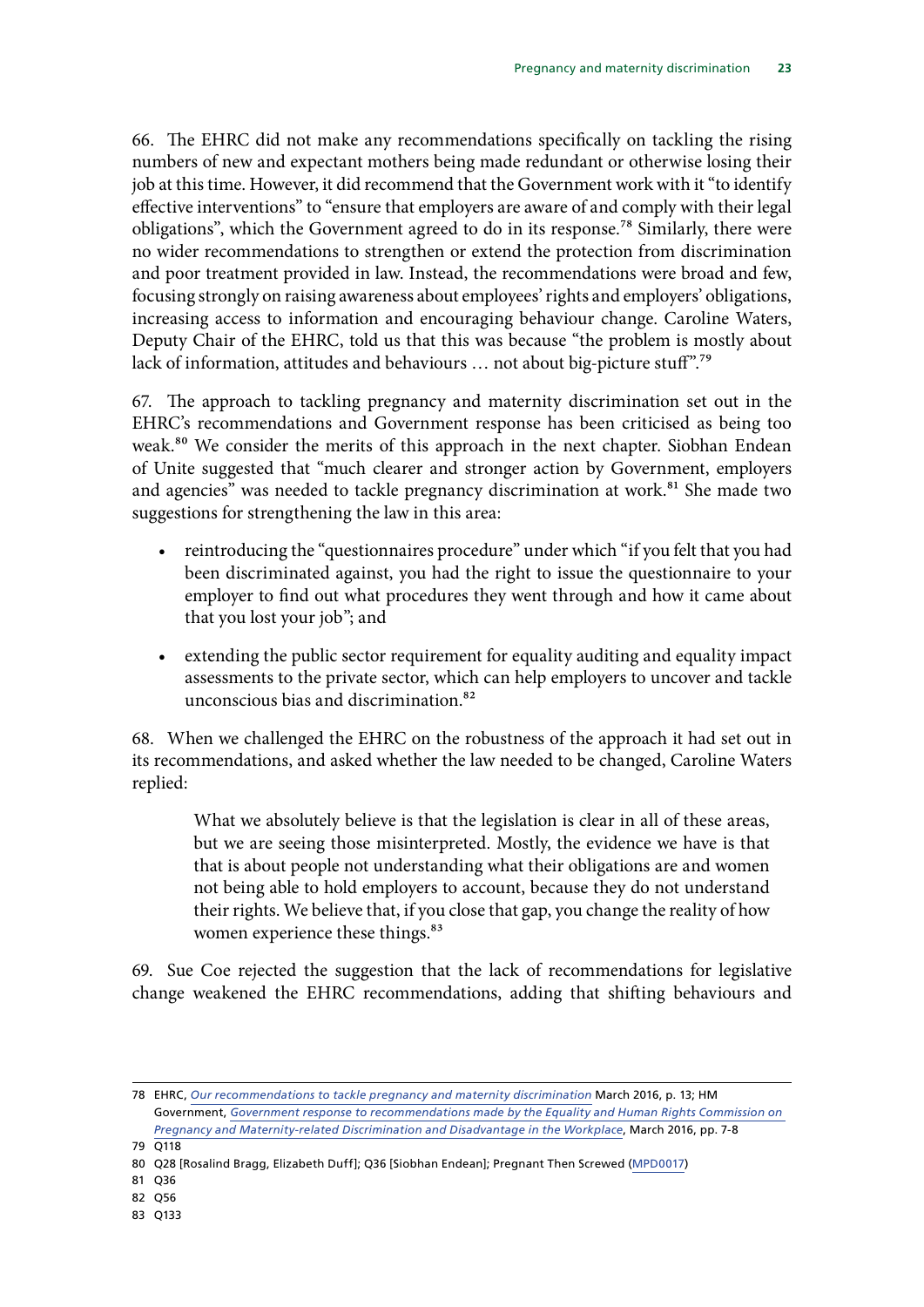<span id="page-27-0"></span>attitudes was "a really tough thing to do" and was desperately needed.<sup>84</sup> The Minister also told us that the law was clear and stated that the focus should be on enforcement.<sup>85</sup> We examine these issues in more detail in the following chapters.

70. **We find it shocking that the number of new and expectant mothers feeling forced out of their job has nearly doubled in the past decade. It is difficult to accept the EHRC's characterisation of this as solely an issue of misinterpretation of the law.**  *We are persuaded that additional protection from redundancy for new and expectant mothers is required. The Government should implement a system similar to that used in Germany under which such women can be made redundant only in specified circumstances. This protection should apply throughout pregnancy and maternity leave and for six months afterwards. The Government should implement this change within the next two years.* 

#### **The EU context**

71. The rights and protections available to new and expectant mothers under UK employment law go beyond what is required by EU law. **We hope that the Government is committed to not only retaining but enhancing the current level of protections available to new and expectant mothers when the UK leaves the EU.** *Given the uncertainty about*  what a UK exit will mean, a statement of the Government's intention to ensure that *those rights and protections are not eroded would provide welcome reassurance during this period of transition.*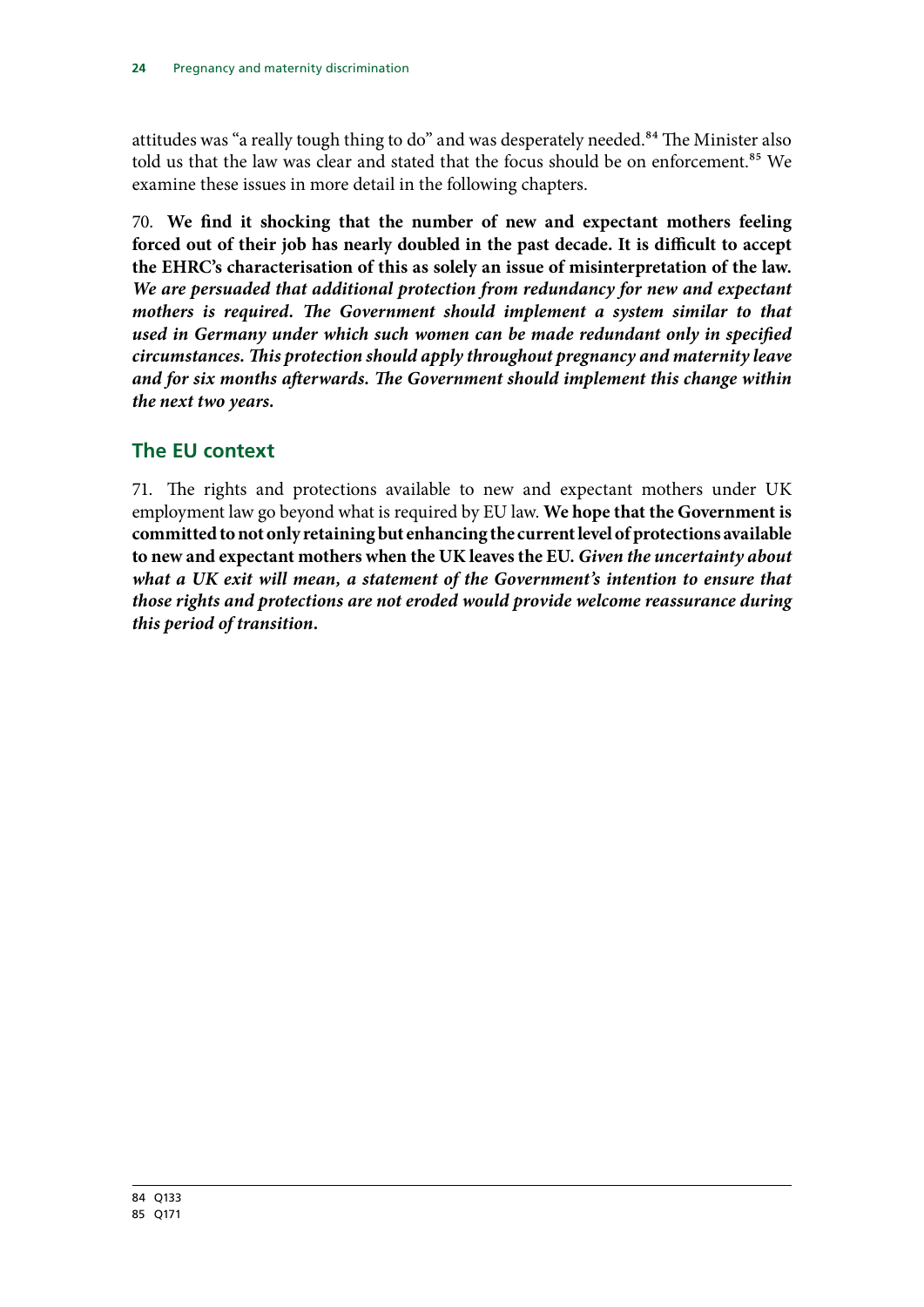## <span id="page-28-0"></span>**2** Improving access to information and encouraging a change in attitudes

72. As set out in the Background, the EHRC's recommendations centre around raising awareness and increasing access to information as the primary means of tackling the discrimination evidenced in the BIS/EHRC research. The Government have accepted or accepted in principle most of those recommendations, but the approach being taken forward has been criticised as being too weak. Rosalind Bragg of Maternity Action told us that the EHRC's recommendations were "not sufficiently strong to make a significant impact on the very high rates of pregnancy discrimination." She went on:

[T]he Government's response, which accepts in principle some of the recommendations and rejects others, is unlikely to make inroads to any significant degree on the scale of pregnancy discrimination. If the Government are serious about ending pregnancy discrimination or even moving back to the situation that existed in 2005, we would need to see a new, strong, wellresourced set of recommendations that go considerably further beyond the plan of action that we currently have to hand.<sup>86</sup>

In this chapter we examine the proposed approach and question whether it will really be enough to bring about the changes that are required.

#### **Improving women's access to information**

#### *How easy is it to access information now?*

73. During a visit to Portsmouth on 12 May, we heard directly from new and expectant mothers. There was wide agreement among participants that information about pregnancy and maternity rights at work could be easier to access. Several women told us that they had tried to find out about their rights or about their employer's maternity, flexible working and other relevant policies, but that it had been difficult for them to do so. For example, one woman had not realised that she should have accrued annual leave while on maternity leave, and another had not known about childcare vouchers.<sup>87</sup>

74. We also received evidence from Sarah Barton, Chair of Portsmouth and South East Hampshire Maternity Services Liaison Committee, who facilitated two focus groups with local women to discuss these issues. Only one woman out of the 17 who took part "could say that she was confident in knowing her rights whilst pregnant and returning to work", and she was a human resources manager. The other seven women in her group had not known that they were entitled to paid time off for antenatal appointments. The group felt it important that employers should have policies relating to pregnancy and maternity and that such information should be easily accessible by staff.<sup>88</sup>

<sup>87</sup> See Annex 2 for Portsmouth visit note

<sup>88</sup> Sarah Barton [\(MPD0029\)](http://data.parliament.uk/writtenevidence/committeeevidence.svc/evidencedocument/women-and-equalities-committee/maternity-and-pregnancy-discrimination/written/34036.html)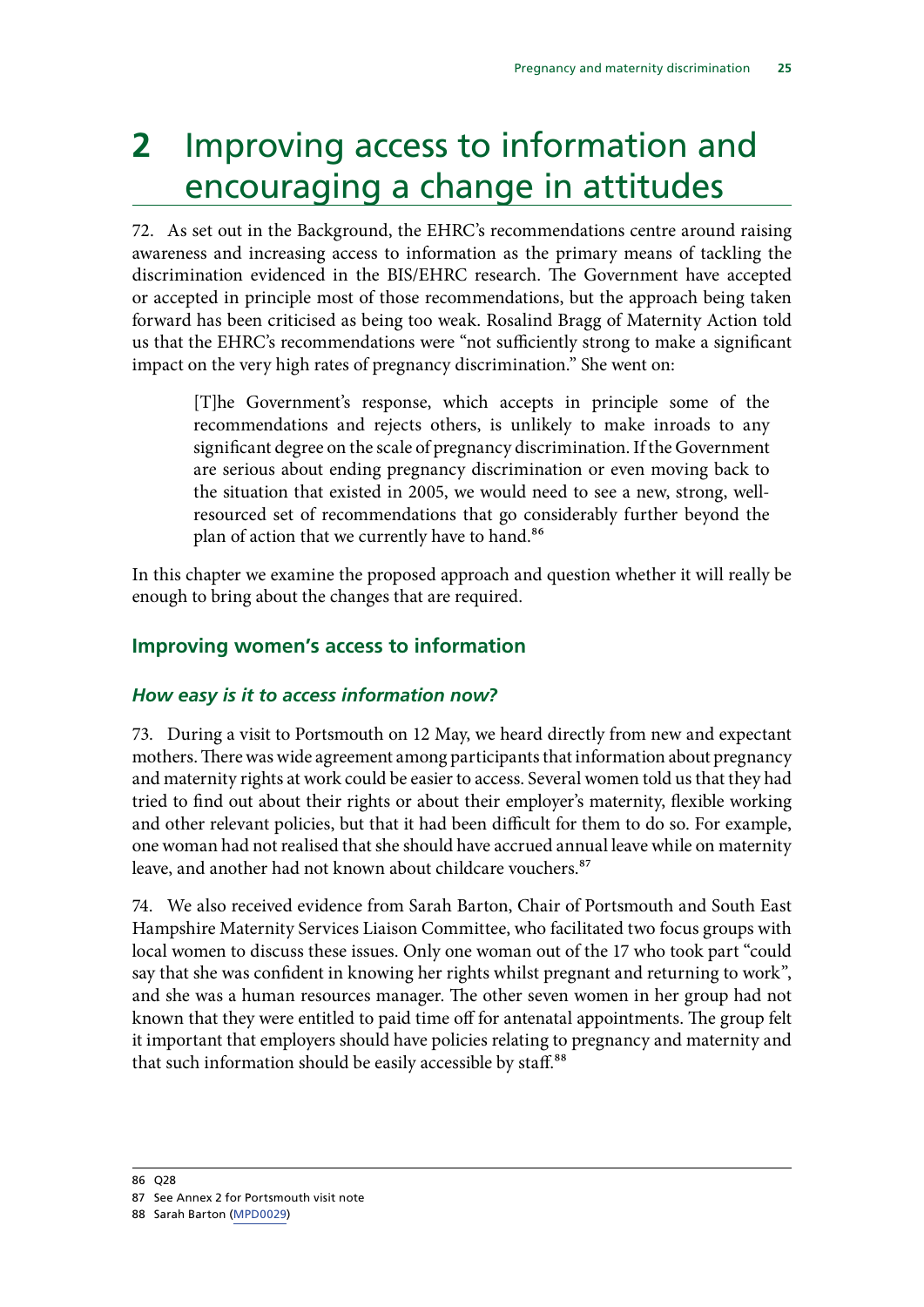#### <span id="page-29-0"></span> *Getting the right information to women sooner*

75. A key conclusion that came out of our Portsmouth visit was that there was a need for better and earlier signposting to help women find information about their rights.<sup>89</sup> This view was supported in much of the evidence we received.<sup>90</sup> Both of the Portsmouth focus groups said that they would like to receive a comprehensive guide with advice on their rights and employers' responsibilities regarding pregnancy, maternity and returning to work. Breastfeeding, parental leave, keeping-in-touch days and the rights of self-employed people, temporary workers and contractors were seen as particularly important issues to include.<sup>91</sup> Suggestions from our Portsmouth visit for making it easier to access information included: having all the relevant information in one place, such as a website and phone line; advertising during relevant TV programmes; and using simpler language, with less legal terminology.92

76. The EHRC recommended that the Government should use existing information channels and mechanisms such as health professionals and MAT B1 forms to deliver information to pregnant women and employers. However, Scarlet Harris of the TUC told us that this was "too late, as that is after 20 weeks and women need to know about simple things like when they need to tell their employer and when the employer needs to do a health and safety risk assessment."<sup>93</sup> Louise Handley of the London School of Economics and Political Science (LSE) agreed that there was "no substitute for information being placed directly in the hands of the individual at the earliest possible stage." She also highlighted the valuable role that unions could play in providing information to individuals.<sup>94</sup>

77. Women who attended the informal visit and focus group discussions agreed that information should be given to women early in their pregnancy at their booking-in appointment with the midwife.<sup>95</sup> Maternity Action, NCT and the TUC also suggested that information should be given at this point, and that it should include a tear-off sheet for women to give to their employer.<sup>96</sup> Maternity Action stated:

All women should be given a hard copy leaflet at their first antenatal appointment, which briefly outlines their maternity rights at work and signposts to key sources of information and advice. The leaflet should include a tear-off sheet for women to give to their employers, which similarly lists key legal obligations and signposts to key sources of information and advice.<sup>97</sup>

78. Maternity Action supported the EHRC's recommendation that health professionals be engaged in delivering information to women and employers. Maternity Action said it was "imperative" that midwives, maternity support workers and health visitors were able

<sup>89</sup> See Annex 2 for Portsmouth visit note

 90 Q21 [Catherine Rayner]; Q59 [Scarlet Harris]; Working Families ([MPD0005](http://data.parliament.uk/writtenevidence/committeeevidence.svc/evidencedocument/women-and-equalities-committee/maternity-and-pregnancy-discrimination/written/31778.html)); National Childbirth Trust [\(MPD0015](http://data.parliament.uk/writtenevidence/committeeevidence.svc/evidencedocument/women-and-equalities-committee/maternity-and-pregnancy-discrimination/written/31959.html)); Pregnant Then Screwed ([MPD0017\)](http://data.parliament.uk/writtenevidence/committeeevidence.svc/evidencedocument/women-and-equalities-committee/maternity-and-pregnancy-discrimination/written/31974.html); Maternity Action [\(MPD0024](http://data.parliament.uk/writtenevidence/committeeevidence.svc/evidencedocument/women-and-equalities-committee/maternity-and-pregnancy-discrimination/written/33313.html)); Sarah Barton [\(MPD0029\)](http://data.parliament.uk/writtenevidence/committeeevidence.svc/evidencedocument/women-and-equalities-committee/maternity-and-pregnancy-discrimination/written/34036.html)

<sup>91</sup> Sarah Barton [\(MPD0029\)](http://data.parliament.uk/writtenevidence/committeeevidence.svc/evidencedocument/women-and-equalities-committee/maternity-and-pregnancy-discrimination/written/34036.html)

 92 See Annex 2 for Portsmouth visit note

 93 Q59

 94 Q87

<sup>95</sup> Sarah Barton [\(MPD0029\)](http://data.parliament.uk/writtenevidence/committeeevidence.svc/evidencedocument/women-and-equalities-committee/maternity-and-pregnancy-discrimination/written/34036.html); See Annex 2 for Portsmouth visit note

 96 Q59 [Scarlet Harris]; Maternity Action ([MPD0024\)](http://data.parliament.uk/writtenevidence/committeeevidence.svc/evidencedocument/women-and-equalities-committee/maternity-and-pregnancy-discrimination/written/33313.html), para. 14; National Childbirth Trust [\(MPD0015](http://data.parliament.uk/writtenevidence/committeeevidence.svc/evidencedocument/women-and-equalities-committee/maternity-and-pregnancy-discrimination/written/31959.html))

<sup>97</sup> Maternity Action [\(MPD0024](http://data.parliament.uk/writtenevidence/committeeevidence.svc/evidencedocument/women-and-equalities-committee/maternity-and-pregnancy-discrimination/written/33313.html)), para. 14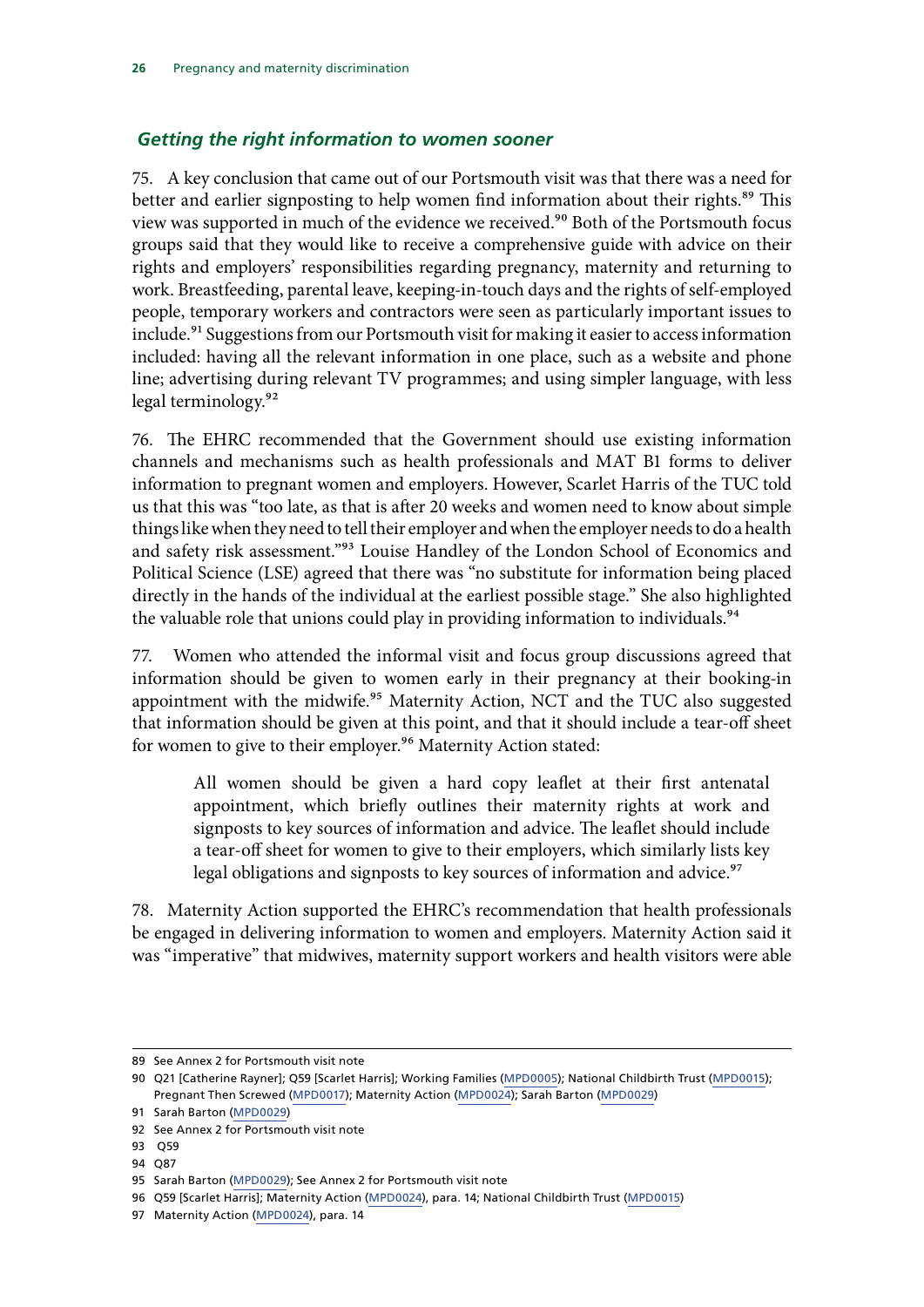<span id="page-30-0"></span>to provide "basic information on rights at work as well as to signpost women to further sources of advice and support." It suggested that the Government "must invest in the training of these front-line workers to ensure they deliver this."98

79. In response to these recommendations, the Government agreed to take steps to ensure that the information provided in the MAT B1 form meets user needs, including signposting to further information on employment rights that are relevant to pregnant women. It also agreed to look at the guidance for healthcare professionals on Gov.uk to ensure that they included awareness of pregnancy and maternity-related employment rights, such as the right to time off to attend antenatal appointments.<sup>99</sup>

80. Sue Coe told us that the EHRC had hoped for more from the Government's response on these recommendations. She suggested that despite the positive commitment to using the MAT B1 form to deliver information, there was still a gap in the Government's approach in terms of using health professionals to give women information early in their pregnancy. She supported the idea of giving women a "creditcardsized bit of information … on their bookingin appointment … to equip them to have informed and positive conversations with their employer, when they inform them that they are pregnant."<sup>100</sup>

81. **We welcome the Government's commitment to using the MAT B1 form to disseminate information to women and employers about pregnancy and maternityrelated rights and responsibilities. However, many women and employers will need this information much sooner. W***omen should be provided with a comprehensive handout, such as a booklet or leaflet, containing basic information about their pregnancy and maternity-related employment rights early in their pregnancy—ideally, at their booking-in appointment. This handout should include a tear-off sheet or card for women to give to their employers containing basic information about employers' responsibilities to new and expectant mothers. Both the employer and the employee information should include signposting, such as web addresses, telephone numbers and QR codes, to further, more comprehensive, sources of information and advice. The Government should ensure that this system is implemented within the next year.* 

82. **Front-line health professionals involved in the care of new and expectant mothers have a key role to play in helping women to access information about their rights***. These workers should receive training and support to ensure that they are able to provide basic advice about pregnancy and maternity-related employment rights and signposting to further sources of information and advice. The Government should ensure that such training and support begins within the next year.* 

#### *Accessing more focused advice*

83. A number of witnesses suggested that while the provision of general information was useful, women also needed to be able to access one-to-one advice if they had a grievance or wanted to know whether they had grounds to make a complaint or take further action against their employer.<sup>101</sup> This view is supported by the BIS/EHRC research finding

<sup>98</sup> Maternity Action [\(MPD0024](http://data.parliament.uk/writtenevidence/committeeevidence.svc/evidencedocument/women-and-equalities-committee/maternity-and-pregnancy-discrimination/written/33313.html)), para. 15

 99 HM Government, *[Government response to recommendations made by the Equality and Human Rights Commission](https://www.gov.uk/government/uploads/system/uploads/attachment_data/file/509571/bis-16-148-government-response-to-recommendations-by-EHRC-on-pregnancy-and-maternity-related-discrimination.pdf)  [on Pregnancy and Maternity-related Discrimination and Disadvantage in the Workplace](https://www.gov.uk/government/uploads/system/uploads/attachment_data/file/509571/bis-16-148-government-response-to-recommendations-by-EHRC-on-pregnancy-and-maternity-related-discrimination.pdf)*, March 2016, p. 9

<sup>100</sup> Q116

<sup>101</sup> Qq6, 14, 30 [Rosalind Bragg]; Qq14-21, 27 [Catherine Rayner]; Qq41, 58 [Siobhan Endean]; Q123 [Caroline Waters, Sue Coe]; See Annex 2 for Portsmouth visit note; Sarah Barton [\(MPD0029\)](http://data.parliament.uk/writtenevidence/committeeevidence.svc/evidencedocument/women-and-equalities-committee/maternity-and-pregnancy-discrimination/written/34036.html);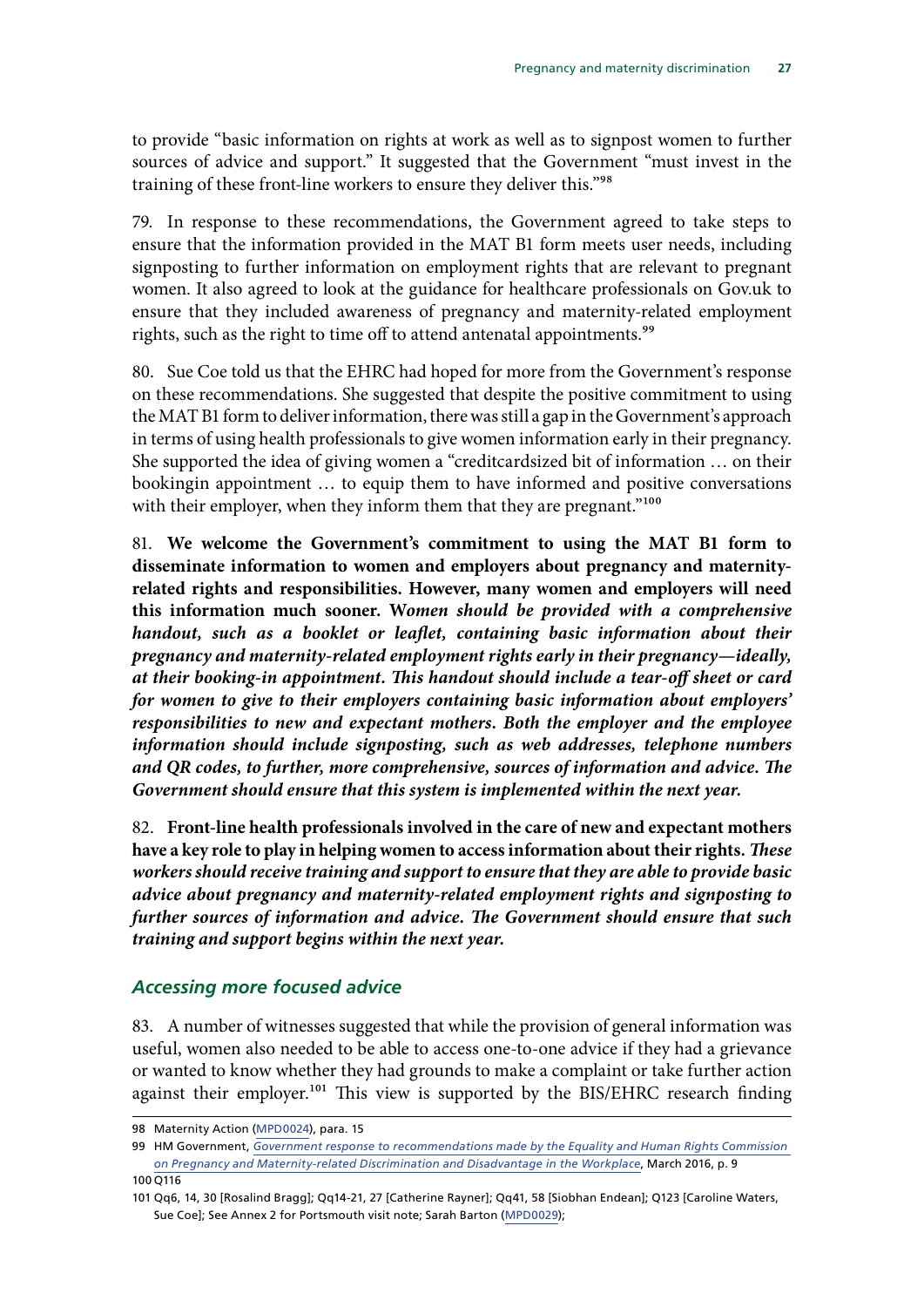<span id="page-31-0"></span>that that lack of information about their rights was one reason why women who had experienced a negative or possibly discriminatory experience did not raise the issue with their employer or line manager either formally or informally.102 This issue is discussed further in the Access to justice chapter.

#### **Improving employers' access to information**

84. The BIS/EHRC research findings highlighted gaps in employers' awareness of women's pregnancy and maternity rights and of their obligations towards pregnant employees and new mothers. The research also showed that many employers were not looking for the information they needed to fill those gaps. For example:

- one in 10 employers who responded to the survey reported low awareness of pregnant women's rights and two-thirds (67%) had not sought information or guidance;
- only 4% of employers had sought information on issues such as time off for antenatal appointments or dealing with flexible working requests, and yet 10% of the mothers surveyed had experienced problems when they needed time off for antenatal appointments.<sup>103</sup>

#### *Smaller businesses*

85. NCT highlighted the importance of "good quality, clear and accurate information for employers", pointing out that "many small and micro businesses will have never had to deal with a pregnancy in the workplace before".<sup>104</sup> Sarah-Jane Butler of Parental Choice, a small business, told us that the information was there for those employers who sought it, but also advocated providing employers with information about their responsibilities early in the employee's pregnancy. She said:

As a small business and all the way up, if you want to know how to deal with your employees who are pregnant or on maternity who want flexible working, there is plenty of information out there. The internet is full of information; the Government's website, for one, is full of information. It is a bit of a cop-out to turn around and say, "I did not know". Lack of knowledge is no excuse to following the law, as we all know, but there probably needs to be more direct, in-your-hand provision of information to both employers and employees.<sup>105</sup>

86. Citizens Advice acknowledged that many sources of information were available to employers, but suggested that small and medium-sized employers (SMEs) in particular could "struggle with how to find the most relevant advice and information".<sup>106</sup> Similarly, Louise Handley of the LSE noted that larger employers often had human resources departments to filter information for managers as well as trade union representatives to advise individuals, whereas smaller employers "do not have access to those kinds of resources".107

<sup>102</sup> EHRC, *[Our recommendations to tackle pregnancy and maternity discrimination](http://www.equalityhumanrights.com/en/managing-pregnancy-and-maternity-workplace/our-recommendations-tackle-pregnancy-and-maternity)*, March 2016, p. 14 103 EHRC, *[Our recommendations to tackle pregnancy and maternity discrimination](http://www.equalityhumanrights.com/en/managing-pregnancy-and-maternity-workplace/our-recommendations-tackle-pregnancy-and-maternity)*, March 2016, p. 10

<sup>104</sup> National Childbirth Trust ([MPD0015\)](http://data.parliament.uk/writtenevidence/committeeevidence.svc/evidencedocument/women-and-equalities-committee/maternity-and-pregnancy-discrimination/written/31959.html) 105 Qq86-88

<sup>106</sup> Citizens Advice ([MPD0027](http://data.parliament.uk/writtenevidence/committeeevidence.svc/evidencedocument/women-and-equalities-committee/maternity-and-pregnancy-discrimination/written/33416.html)), para. 4.1 107 Q87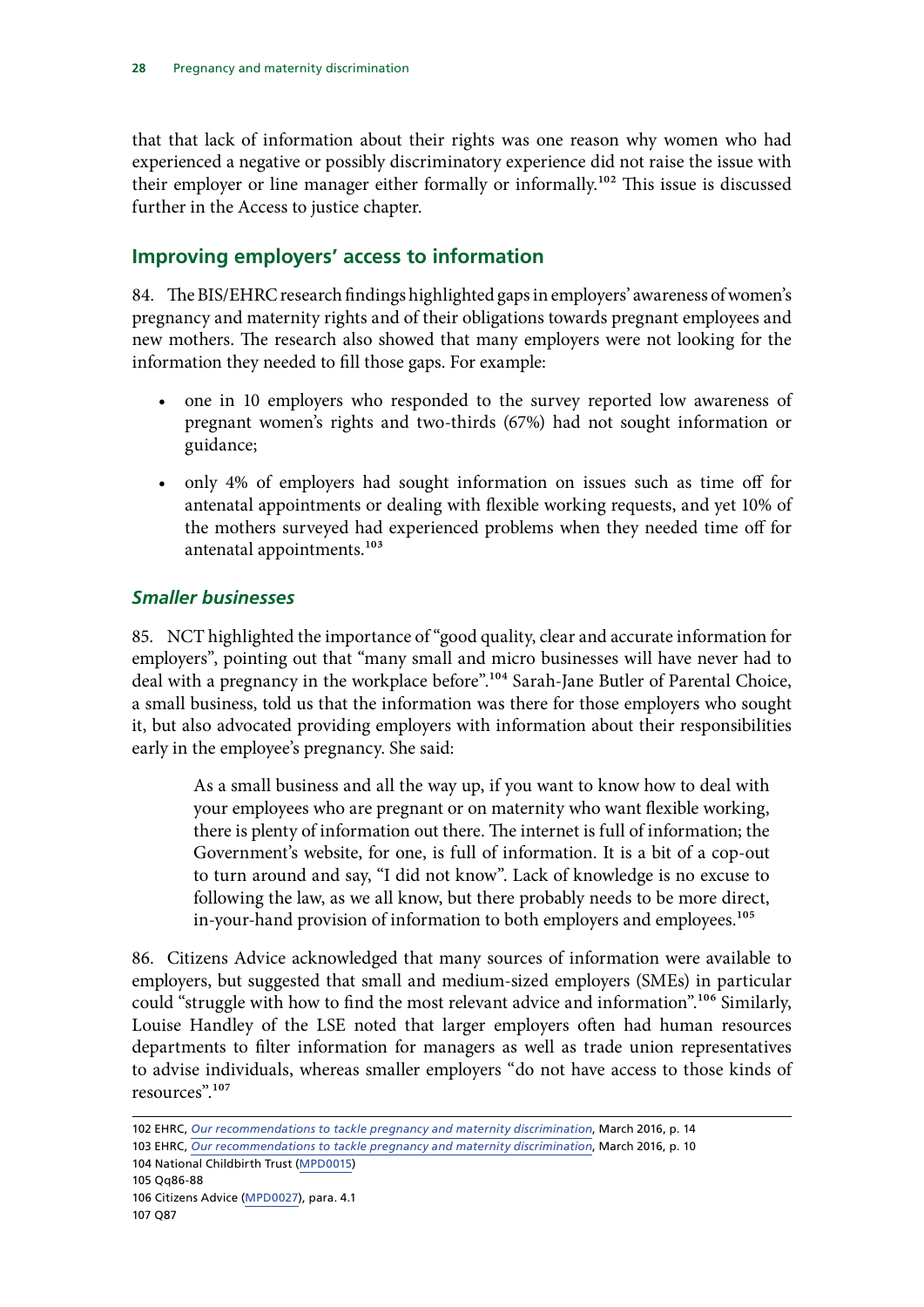#### <span id="page-32-0"></span>*Practical support for SMEs*

87. Citizens Advice made a number of suggestions for practical ways in which SMEs could be better supported in accessing information. These included the provision of templates and top tips to simplify and demystify pregnancy and maternity issues, and information about good recruitment and equality practices. It also suggested that some of this information could be provided alongside PAYE and VAT information for new traders and businesses.<sup>108</sup>

88. When we asked the Minister about using HMRC communications to provide such information, he replied that this approach was oversubscribed, but that it may be something that could be done through other organisations. He said:

The trouble is literally every branch of Government is trying to load, like a Christmas tree, on an HMRC communication. We need to think about that. DVLA does not necessarily communicate with every employer but probably does because most employers will have some kind of vehicle. That is what I would like to focus on more...<sup>109</sup>

89. **We encourage the provision of practical support and advice on pregnancy and maternity issues to SMEs in particular.** *The Government should ensure that the actions it takes forward to improve employer access to information include practical support aimed specifically at SMEs. Such support could include: templates and guidance to assist employers in meeting their obligations to new and expectant mothers; information about good recruitment and equality practices; and the provision of information alongside PAYE and VAT information for new traders and businesses. This kind of support should be made available within the next year.* 

#### **The case for a single website**

90. A key EHRC recommendation on the provision of information was that the Government should create a single comprehensive online site where both employers and individuals could easily find out about their rights, responsibilities and good practice in relation to pregnancy and maternity in the workplace. The Government agreed to this in principle, accepting that there was "scope for more joining up and better signposting to the types of information that are available. However, it also said that it "would be difficult to cater for all of the various types of information that employers and employees need on a single website."110 It agreed to work with the Advisory, Conciliation and Arbitration Service (ACAS), EHRC and organisations representing pregnant women and employers to "establish what information is most important for pregnant women, to understand the needs of users better, and to improve the online information on rights, responsibilities and good practice."<sup>111</sup>

<sup>108</sup> Citizens Advice ([MPD0027](http://data.parliament.uk/writtenevidence/committeeevidence.svc/evidencedocument/women-and-equalities-committee/maternity-and-pregnancy-discrimination/written/33416.html)), para. 2.3 and annex 1 109 Q179

<sup>110</sup> UK Government, *[Government response to recommendations made by the Equality and Human Rights Commission](https://www.gov.uk/government/uploads/system/uploads/attachment_data/file/509571/bis-16-148-government-response-to-recommendations-by-EHRC-on-pregnancy-and-maternity-related-discrimination.pdf)  [on Pregnancy and Maternity-related Discrimination and Disadvantage in the Workplace,](https://www.gov.uk/government/uploads/system/uploads/attachment_data/file/509571/bis-16-148-government-response-to-recommendations-by-EHRC-on-pregnancy-and-maternity-related-discrimination.pdf)* March 2016, p.10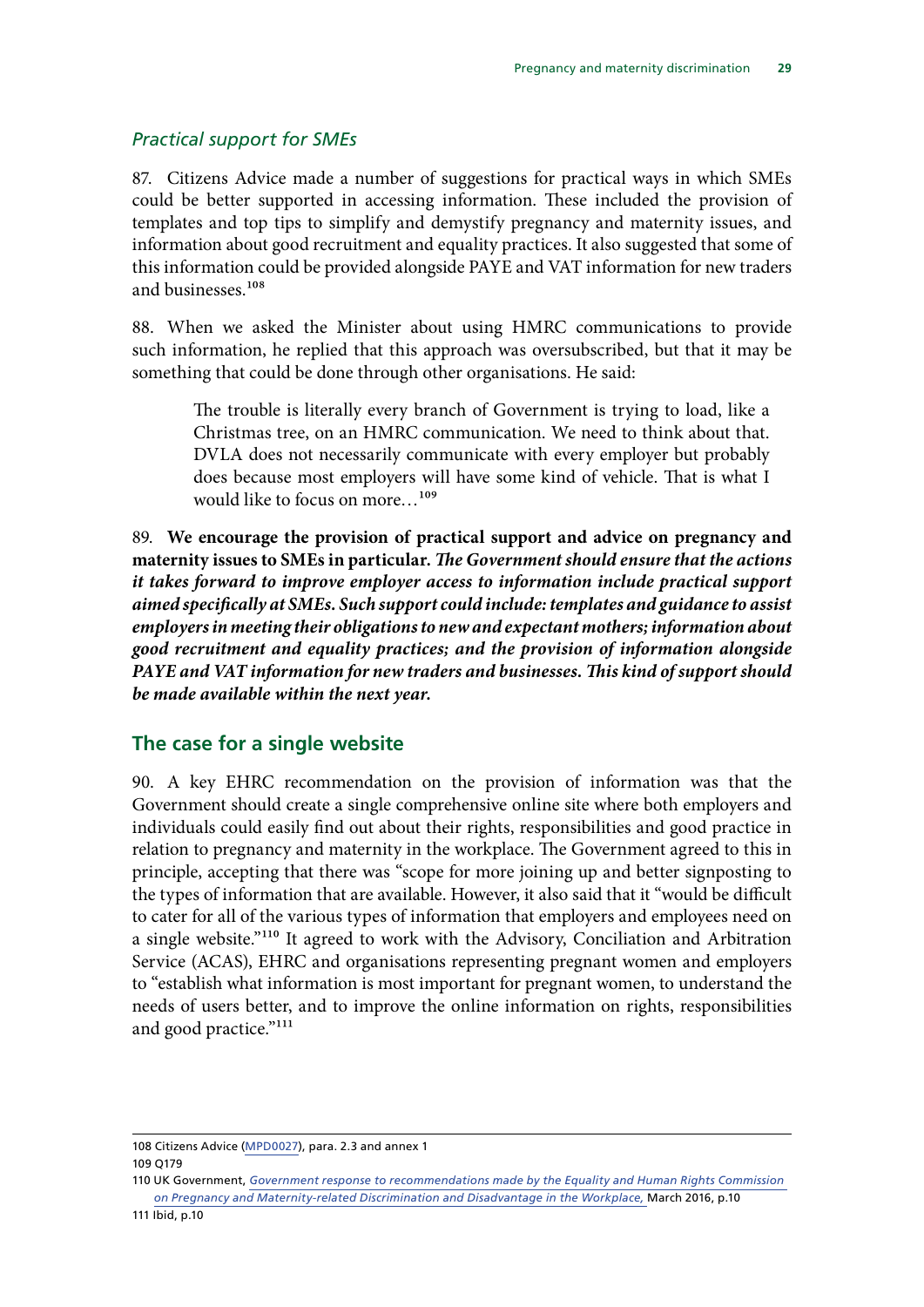<span id="page-33-0"></span>91. A number of the witnesses we heard from supported the idea of a single, trustworthy source of information.<sup>112</sup> Louise Handley expressed surprise at the Government's rejection of this recommendation, which she said seemed "defeatist at the outset". She added that it was not particularly helpful to have "scattered information" for managers, employers and individuals, and suggested that "bringing some of those messages together organisationally" might help to start conversations and resolve issues.<sup>113</sup> However, Working Families said that its own experience of attempting to create a one-stop shop for advice suggested that this would be difficult to do.<sup>114</sup>

92. When questioned about the Government's apparent reluctance to commit to implementing a single website, the Minister responded that it was an "absurd idea that the answer to every problem is to have a new website, which then by definition has a URL that nobody knows, and you then have to market." He argued that that it would be better to "point people to the resources in places they already go" such as ACAS, Facebook and the EHRC's website.<sup>115</sup> However, we note that only 8% of the women surveyed for the BIS/ EHRC research sought advice from external organisations, with 4% seeking advice from ACAS, 2% from Citizens Advice, 2% from a trade union, 1% from a lawyer or solicitor and 1% looking on the internet.<sup>116</sup> This suggests that the sources of information that are already available are not as well known or used as the Minister suggests and will therefore need to be marketed if access to information is to increase.

93. **We support the EHRC's recommendation for a single comprehensive online site where both employers and individuals can easily find out about their rights, responsibilities and good practice in relation to pregnancy and maternity in the workplace. It seems both logical and practical to have one starting point for all queries on these issues. We do not accept the Minister's suggestion that marketing a new URL is a significant barrier, given that the Government has undertaken to implement an awareness-raising campaign on these issues. However, the most important outcome is that employers and employees can more easily access the information they need, and that they start to do this in far greater numbers than is currently the case.** *The Government should give further consideration to the feasibility of a single website.* 

#### **Encouraging a change in attitudes**

94. The BIS/EHRC research showed a positive overall picture for employer attitudes, with the majority of those surveyed (84%) reporting that it was in their interests to support pregnant women and those on maternity leave. However, the finding that more than three quarters of women surveyed had experienced negative or discriminatory experience shows that those positive attitudes are not always translating into a positive experience for employees.

95. There was also evidence of less positive attitudes, with some finding particular statutory rights unreasonable or difficult to manage, and with others seeing pregnant women and mothers as being less committed than other staff. For example:

<sup>112</sup> Annex 2, Portsmouth visit note; Q89 [Louise Handley]; National Childbirth Trust ([MPD0015\)](http://data.parliament.uk/writtenevidence/committeeevidence.svc/evidencedocument/women-and-equalities-committee/maternity-and-pregnancy-discrimination/written/31959.html); Chwarae Teg ([MPD0016\)](http://data.parliament.uk/writtenevidence/committeeevidence.svc/evidencedocument/women-and-equalities-committee/maternity-and-pregnancy-discrimination/written/31967.html); Maternity Action [\(MPD0024](http://data.parliament.uk/writtenevidence/committeeevidence.svc/evidencedocument/women-and-equalities-committee/maternity-and-pregnancy-discrimination/written/33313.html) 

<sup>113</sup> Q89

<sup>114</sup> Working Families ([MPD0005\)](http://data.parliament.uk/writtenevidence/committeeevidence.svc/evidencedocument/women-and-equalities-committee/maternity-and-pregnancy-discrimination/written/31778.html), para. 4.3

<sup>115</sup> Q156

<sup>116</sup> HM Government and EHRC, *[Pregnancy and maternity-related discrimination and disadvantage: Experiences of](https://www.equalityhumanrights.com/en/file/10511/download?token=fhYbcMUf)  [mothers](https://www.equalityhumanrights.com/en/file/10511/download?token=fhYbcMUf)*, March 2016, p. 146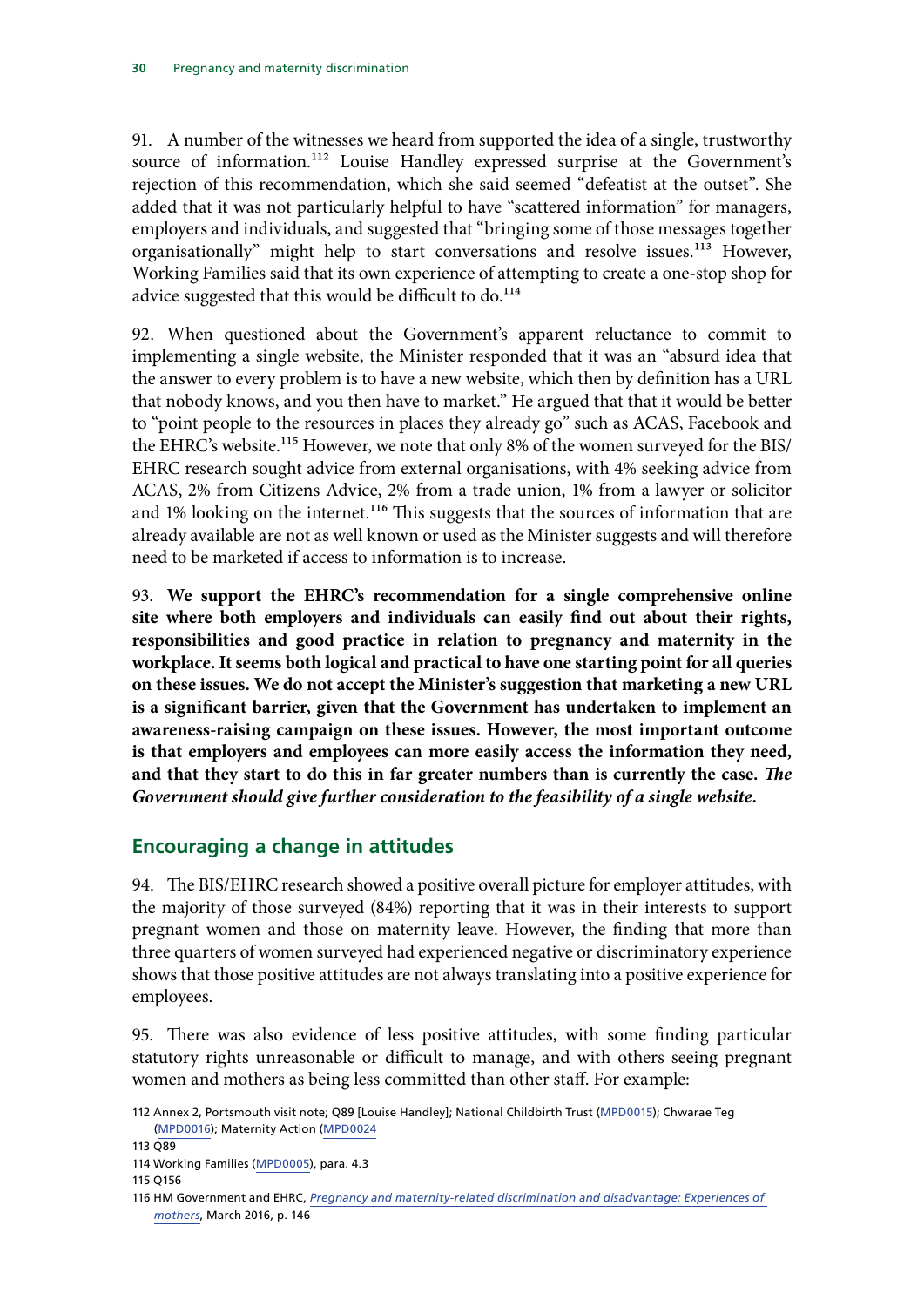- <span id="page-34-0"></span>• 27% of employers surveyed felt that pregnancy put an unreasonable cost burden on the workplace;
- 28% said that enhanced protection from redundancy during Ordinary Maternity Leave (the first 26 weeks of Maternity Leave) was unreasonable;
- 70% thought that women should declare upfront during recruitment if they were pregnant, and a quarter of employers felt it was reasonable during recruitment to ask women about their plans to have children;
- 17% believed that pregnant women and mothers were less interested in career progression and promotion than other employees; and
- 7% did not think mothers returning from maternity leave were as committed as other members of their team.<sup>117</sup>

#### *The line manager effect*

96. Even where employers hold positive attitudes, this may not filter down to employees through their manager. The BIS/EHRC research found that treatment by a line manager "was generally felt to have a greater impact on the experiences of mothers (whether positive of negative) than the role played by HR".118 This finding was borne out in the evidence we received. The women we spoke to on our Portsmouth visit agreed that the attitude of line managers was very important.<sup>119</sup> One of the Portsmouth focus groups concluded that "their line managers were out of their depth empathetically and from a Human resources perspective, having no idea how to deal with the issues of having a pregnant employee."<sup>120</sup>

97. Scarlet Harris of the TUC told us that "a lot of the discrimination that goes on is at line manager level" and highlighted the need to ensure that managers at all levels of organisations received the right training. She said:

[S]ome employers will have a good understanding of legal rights and they will have a huge HR department that is completely on top of every development in legislation, and it is all written down in a book and they have clear policies in place, which may be excellent policies, with enhanced maternity pay and maternity leave and all of that. However, that training is not happening at all levels of management."121

Other witnesses also highlighted the importance of line manager training, including unconscious bias training.<sup>122</sup> Sue Coe of the EHRC told us there was a need to "reach out to line managers", because 55% of companies did not train their line managers on some of these issues.<sup>123</sup>

<sup>117</sup> HM Government and EHRC, *[Pregnancy and maternity-related discrimination and disadvantage: Summary](https://www.gov.uk/government/uploads/system/uploads/attachment_data/file/509500/BIS-16-145-pregnancy-and-maternity-related-discrimination-and-disadvantage-summary.pdf)*, March 2016, p.7

<sup>118</sup> HM Government and EHRC, *[Pregnancy and maternity-related discrimination and disadvantage: Experiences of](https://www.equalityhumanrights.com/en/file/10511/download?token=fhYbcMUf)  [mothers](https://www.equalityhumanrights.com/en/file/10511/download?token=fhYbcMUf)*, March 2016, pp. 14-15)

<sup>119</sup> See Annex 2 for Portsmouth visit note

<sup>120</sup> Sarah Barton ([MPD0029\)](http://data.parliament.uk/writtenevidence/committeeevidence.svc/evidencedocument/women-and-equalities-committee/maternity-and-pregnancy-discrimination/written/34036.html)

<sup>121</sup> Q55

<sup>122</sup> Q56 [Siobhan Endean]; Q82 [Mark McLane]; MPD0012 ([OnePlusOne\)](http://data.parliament.uk/writtenevidence/committeeevidence.svc/evidencedocument/women-and-equalities-committee/maternity-and-pregnancy-discrimination/written/31909.html); Sarah Barton [\(MPD0029\)](http://data.parliament.uk/writtenevidence/committeeevidence.svc/evidencedocument/women-and-equalities-committee/maternity-and-pregnancy-discrimination/written/34036.html); MPD0014 ([Chartered Institute of Personnel and Development](http://data.parliament.uk/writtenevidence/committeeevidence.svc/evidencedocument/women-and-equalities-committee/maternity-and-pregnancy-discrimination/written/31958.html)); National Childbirth Trust ([MPD0015\)](http://data.parliament.uk/writtenevidence/committeeevidence.svc/evidencedocument/women-and-equalities-committee/maternity-and-pregnancy-discrimination/written/31959.html)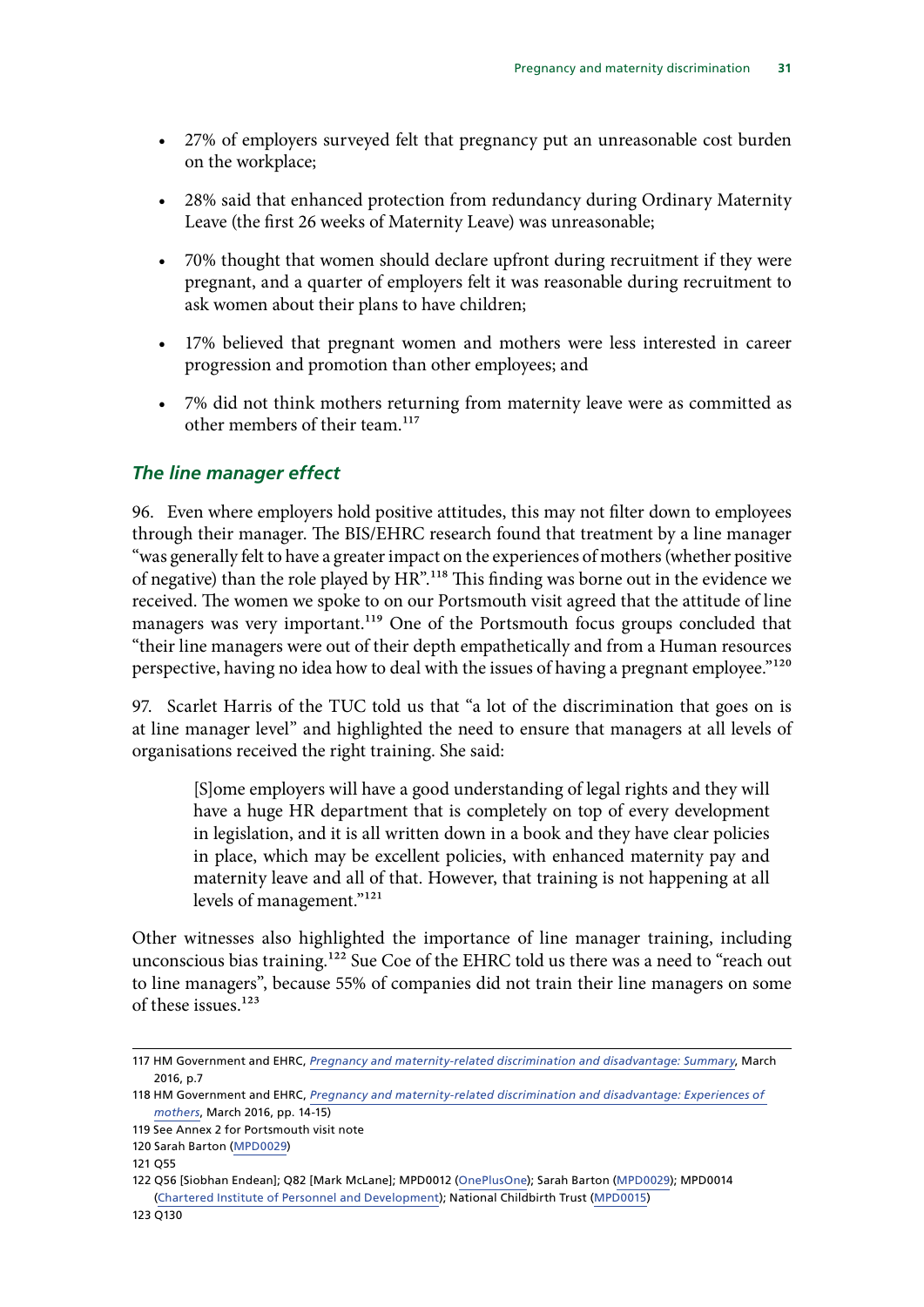<span id="page-35-0"></span>98. The ERHC recommended that ACAS work with it to raise employers' awareness of "existing guidance on recruiting and managing pregnant women and maternity-related issues and absence" and to produce training for line managers.<sup>124</sup> The Government noted in its response that ACAS had committed to do this.<sup>125</sup> However, OnePlusOne suggested that more detail was needed on the training proposed for managers.<sup>126</sup>

99. **We emphasise the importance of good-quality training to managers in ensuring that good practice permeates all levels of organisations, and we share the concerns that have been raised regarding a lack of detail about the work being done in this area.** *The Government should outline in detail in their response to this Report the action being taking to ensure wider uptake of good-quality training for line managers. This should include the issues to be covered in any ACAS-designed training and any targets for takeup of training.* 

#### **Leading the way forward**

100. A key EHRC recommendation was that the Government work in partnership with the EHRC and business leaders to: develop a joint communications campaign aimed at employers on the benefits of retaining pregnant women and new mothers in the workplace; and to demonstrate creative approaches to attracting, developing and retaining women in the workforce before, during and after pregnancy.<sup>127</sup>

101. The Government accepted this recommendation in principle, stating that it would "work with the EHRC and business leaders to promote opportunities for women, including pregnant women and new mothers: with a view to closing the gender pay gap, empowering women who want to work to do so, and ensuring that female talent is recognised and rewarded."128

102. Elizabeth Duff of NCT expressed disappointment at this response, telling us:

The Government response says, "Accept in principle", but I do not actually see anything in what they have written underneath that looks as though any such campaign is planned or has any strength to it. That is a real missed opportunity because I do believe it is very clear. The report has come out very late and it would have been a very good sign to see something like that really picked up and addressed in a positive way.<sup>129</sup>

NCT's written evidence suggested that a communications plan aimed at employers should be robustly taken up" to encourage employers to actively support women in the workplace during the maternity period, as otherwise support "may remain passive.<sup>130</sup> Chwarae

128 UK Government, *[Government response to recommendations made by the Equality and Human Rights Commission](https://www.gov.uk/government/uploads/system/uploads/attachment_data/file/509571/bis-16-148-government-response-to-recommendations-by-EHRC-on-pregnancy-and-maternity-related-discrimination.pdf)  [on Pregnancy and Maternity-related Discrimination and Disadvantage in the Workplace](https://www.gov.uk/government/uploads/system/uploads/attachment_data/file/509571/bis-16-148-government-response-to-recommendations-by-EHRC-on-pregnancy-and-maternity-related-discrimination.pdf)*, March 2016, p. 5

129 Q28

130 National Childbirth Trust ([MPD0015\)](http://data.parliament.uk/writtenevidence/committeeevidence.svc/evidencedocument/women-and-equalities-committee/maternity-and-pregnancy-discrimination/written/31959.html)

<sup>124</sup> EHRC, *[Our recommendations to tackle pregnancy and maternity discrimination](http://www.equalityhumanrights.com/en/managing-pregnancy-and-maternity-workplace/our-recommendations-tackle-pregnancy-and-maternity)*, March 2016, p. 9

<sup>125</sup> HM Government, *[Government response to recommendations made by the Equality and Human Rights Commission](https://www.gov.uk/government/uploads/system/uploads/attachment_data/file/509571/bis-16-148-government-response-to-recommendations-by-EHRC-on-pregnancy-and-maternity-related-discrimination.pdf)  [on Pregnancy and Maternity-related Discrimination and Disadvantage in the Workplace](https://www.gov.uk/government/uploads/system/uploads/attachment_data/file/509571/bis-16-148-government-response-to-recommendations-by-EHRC-on-pregnancy-and-maternity-related-discrimination.pdf)*, March 2016, p. 8

<sup>126</sup> MPD0012 ([OnePlusOne\)](http://data.parliament.uk/writtenevidence/committeeevidence.svc/evidencedocument/women-and-equalities-committee/maternity-and-pregnancy-discrimination/written/31909.html), pp. 1-2

<sup>127</sup> EHRC, *[Our recommendations to tackle pregnancy and maternity discrimination](http://www.equalityhumanrights.com/en/managing-pregnancy-and-maternity-workplace/our-recommendations-tackle-pregnancy-and-maternity)*, March 2016, p. 6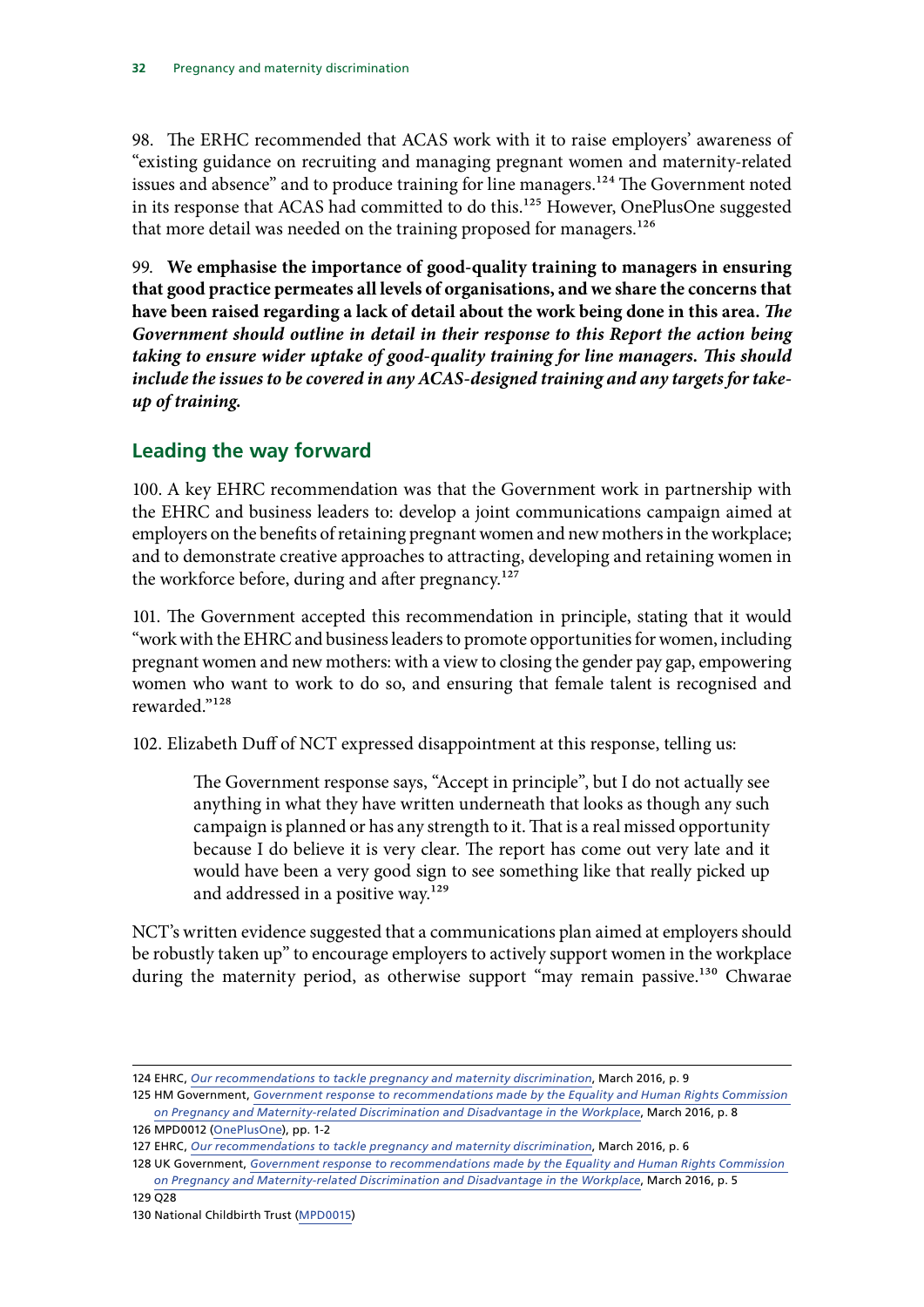Teg said that the Government "could go further in its response to the recommended communications campaign" and that it should work with a range of bodies to deliver an effective campaign. $131$ 

103. The EHRC also expressed disappointment at the way in which the Government was taking forward this aspect of the recommendations. Caroline Waters emphasised the need for clear leadership from the Government to drive the change in attitudes and behaviours that is needed. She told us that the EHRC wanted the Government to "step up to take a really positive leadership position in the way that they did around gay marriage, for example, and to really move the agenda forward." She added that this would require "a sustained high level input from Government".<sup>132</sup>

104. We asked the Minister when the Government would provide a more detailed plan of the actions it would be taking in response to the report and how it would demonstrate the leadership that the EHRC was looking for. He replied:

I am sorry; we do not intend to publish an implementation plan. We have very clear recommendations. We have been very clear about our response to those recommendations. We have accepted the overwhelming majority of them. We are now working with the commission, with ACAS, with the Health and Safety Executive, and will continue to work with business groups…I do not believe that we need to publish an action plan to actually follow up. Rather than publishing a plan, I would rather just get on with the work, with the commission, and with all of these other bodies.<sup>133</sup>

On leadership, he said "I do not know what leadership means if it is not just getting on with the job."<sup>134</sup>

105. **We are concerned by the lack of detail in the Government's response to the EHRC's recommendations and we do not accept the Minister's suggestion that the Government has set out clearly the action that it will take. Many of the EHRC's recommendations were accepted in principle, with caveats, and there is a lack of clarity about which parts of those recommendations will be taken forward, when and how. We are surprised by the Minister's assertion that it is not important or necessary to produce a plan, and that the Government can provide leadership without setting out what they intend to achieve, by when and how. On the contrary, if the Government is unable to set out a vision that can be shared, it less likely to be able to provide effective leadership on this issue.** 

106. *The Government should publish, alongside its response to this Report, a strong, specific communications plan for the awareness-raising and attitude-changing work it has agreed to undertake in response to the EHRC's recommendations. The plan should include clear timelines and should set out where accountability for implementation will lie.*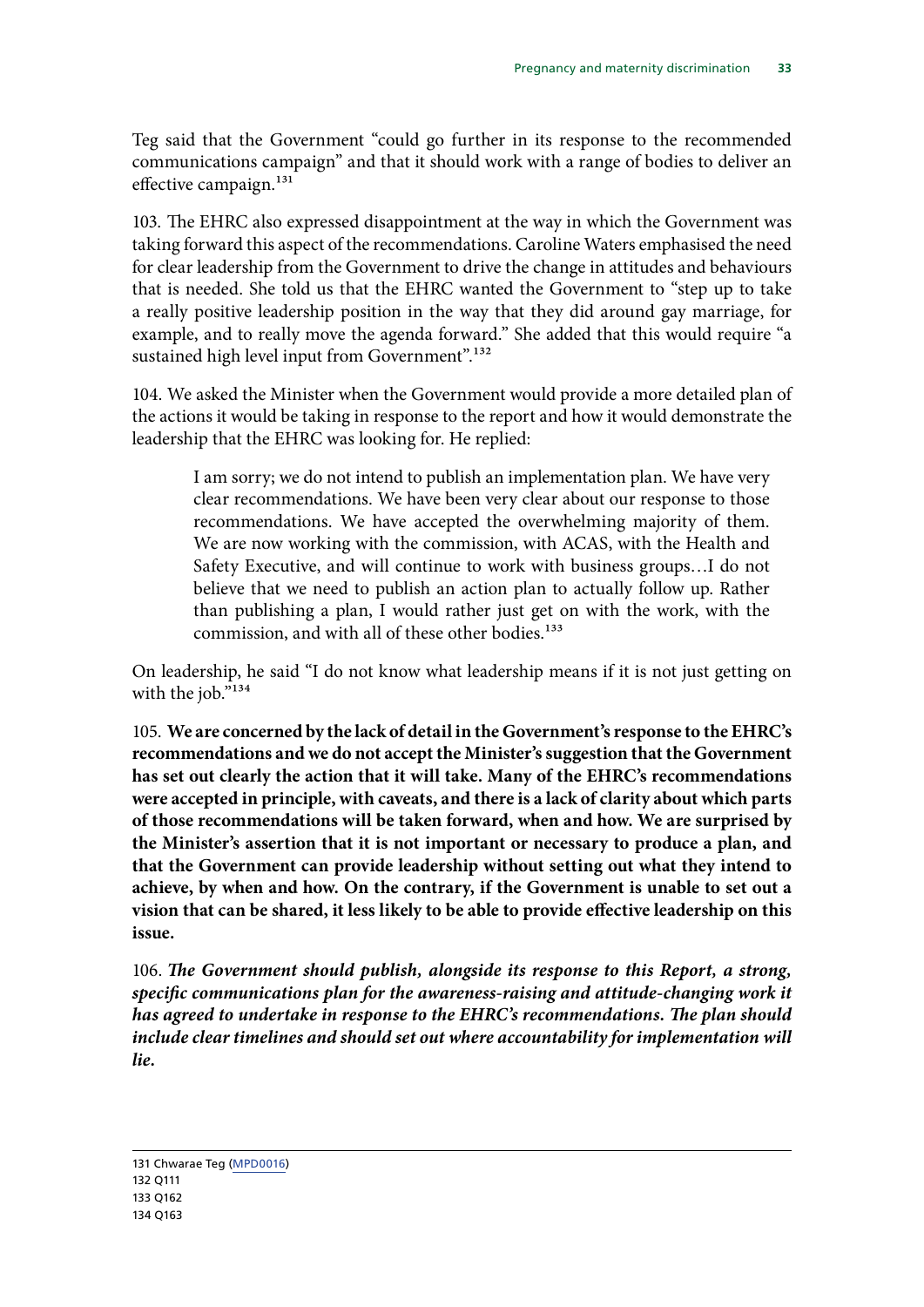#### <span id="page-37-0"></span> **Carrots and sticks**

107. Several witnesses agreed that the awareness-raising approach being taken forward needed to be underpinned by appropriate implementation and enforcement if the employers with the poorest records on pregnancy and maternity discrimination were to be reached.<sup>135</sup> Academic Alexandra Heron said that "the time for another information campaign on rights and obligations is past unless it is backed up by making remedies accessible, effective and enforceable."<sup>136</sup> Working Families flagged up the need to deal with "rogue" employers, stating:

The EHRC and the Committee have indicated an interest in working with employers to secure changes in practice. While engagement is key to stamping out pregnancy and maternity discrimination, it is important to note that those employers who currently discriminate are rogue and acting outside of the law. An awareness-raising campaign on the economic benefits of employing pregnant workers, while potentially useful, will not go far enough. Negative consequences – or sticks – as well as carrots are needed to root out unlawful practice.<sup>137</sup>

108. SarahJane Butler of Parental Choice also mentioned carrots and sticks, and suggested the form these might take:

The recommendations are a good starting point, but it takes a lot more...There needs to be a carrot-and-stick approach towards employers. There has to be an encouragement for them to gender pay report, for example, publish their retention rates and stand up and be counted, and they should be highlighted if they are shown up as being a discriminatory employer. At the same time, there should also be rewards. For example, the recommendation of a collective insurance scheme for small businesses to help them is a very good one. Perhaps increasing the small employers rebate is another good one.<sup>138</sup>

109. Other witnesses agreed that reporting on the retention of employees would be useful. Academic Alexandra Heron suggested that large firms should be required to monitor and report to the Government on employees who leave their job during maternity or shared parental leave, or when it finishes, as in Australia, as well as on those who leave within 12 months of return.<sup>139</sup> Maternity Action suggested that employers should be encouraged to report post-maternity leave retention rates as part of gender pay gap reporting and also to analyse retention rates for women "one year after a successful application for flexible working".140

110. When we asked Sue Coe whether the EHRC would support employer reporting of retention rates, she said it was "an excellent idea" that "could really drive progress".<sup>141</sup> However, the Minister told us that reporting requirements could be a regulatory cost on business and that the Government would need to evaluate the idea. He said:

<sup>135</sup> Q88 [Mark McLane, Sarah-Jane Butler, Louise Handley]; Alexandra Heron [\(MPD0010](http://data.parliament.uk/writtenevidence/committeeevidence.svc/evidencedocument/women-and-equalities-committee/maternity-and-pregnancy-discrimination/written/31871.html)), para. 5; Working Families ([MPD0005\)](http://data.parliament.uk/writtenevidence/committeeevidence.svc/evidencedocument/women-and-equalities-committee/maternity-and-pregnancy-discrimination/written/31778.html), paras. 3.1-3.2

<sup>136</sup> Alexandra Heron ([MPD0010](http://data.parliament.uk/writtenevidence/committeeevidence.svc/evidencedocument/women-and-equalities-committee/maternity-and-pregnancy-discrimination/written/31871.html)), para. 5

<sup>137</sup> Working Families [\(MPD0005](http://data.parliament.uk/writtenevidence/committeeevidence.svc/evidencedocument/women-and-equalities-committee/maternity-and-pregnancy-discrimination/written/31778.html)), paras. 3.1-3.2

<sup>138</sup> Qq88-89

<sup>139</sup> Alexandra Heron ([MPD0010](http://data.parliament.uk/writtenevidence/committeeevidence.svc/evidencedocument/women-and-equalities-committee/maternity-and-pregnancy-discrimination/written/31871.html)), para. 5

<sup>140</sup> Maternity Action ([MPD0024\)](http://data.parliament.uk/writtenevidence/committeeevidence.svc/evidencedocument/women-and-equalities-committee/maternity-and-pregnancy-discrimination/written/33313.html), para. 10

<sup>141</sup> Q146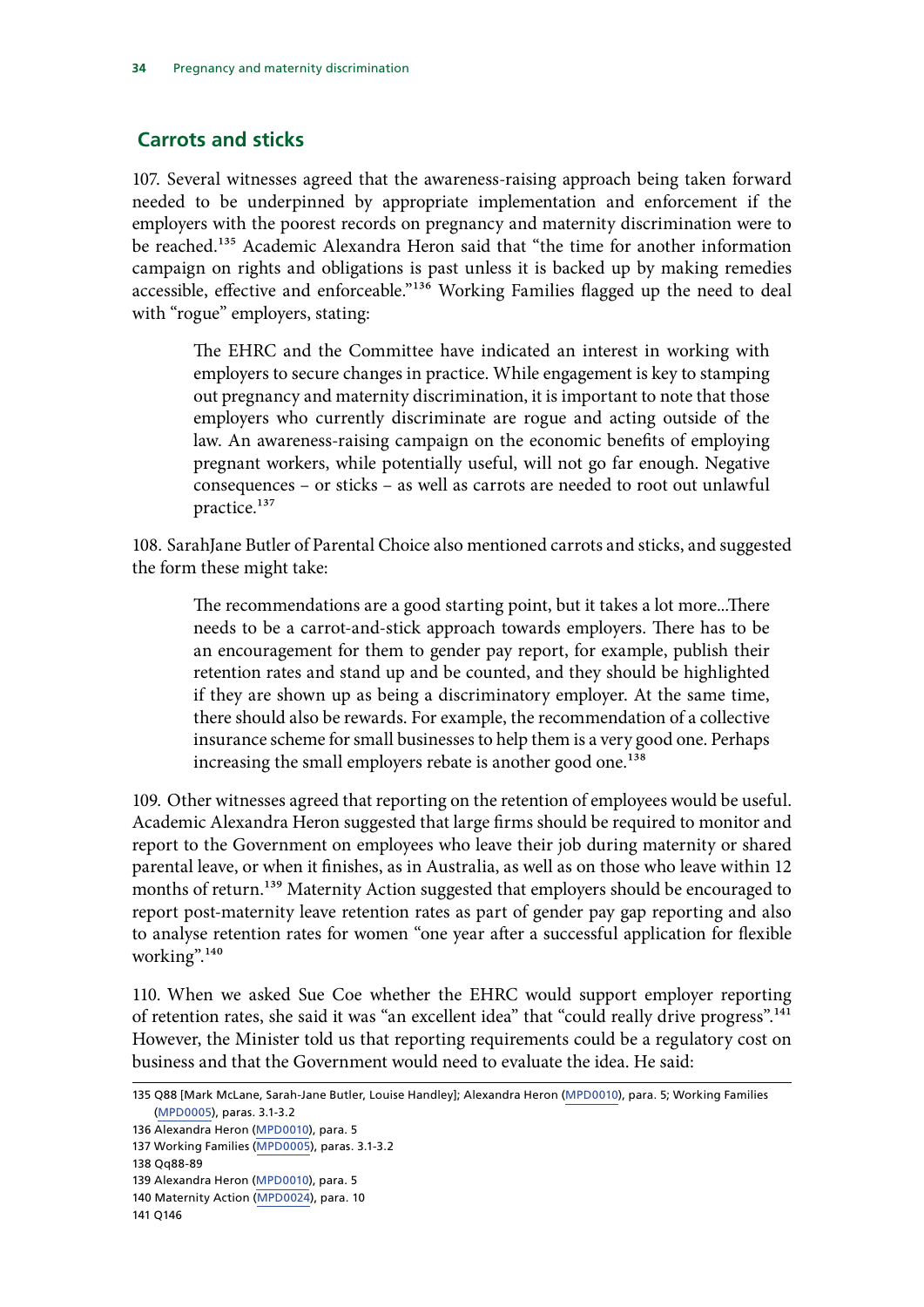I can certainly see the attractions as it were, in terms of the information that would bring forward. We have introduced quite a lot of new, different things in the last year. I know that it is frustrating, in a sense, when one feels that Government should be going further. However, we would probably want to allow those interventions to bed in, see what information we get back and see whether it drives a change in behaviour before we start adding a whole lot more  $^{142}$ 

111. Other "sticks" suggested by witnesses included: publishing the names of all employers that had lost employment tribunal claims relating to pregnancy; publishing the names of all employers that had not paid tribunal claims in full; and requiring employers found to have committed discrimination to make enforceable undertakings to take action to prevent discrimination.143

112. Witnesses also proposed a number of incentives to encourage better practices among employers. The women we spoke to in Portsmouth suggested tax relief to encourage employers to take on part-timers and enable more flexible working.<sup>144</sup> Sarah-Jane Butler suggested increasing the Small Employers' Relief for statutory maternity pay from 103% to 105%.<sup>145</sup> Alexandra Heron and YESS Law proposed increasing this rebate to up to 115% and linking this to retention of the returning employee for a specified period after their return to work.<sup>146</sup> Alexandra Heron said that this would "assist with the real costs of finding and training a substitute."147

113. Citizens Advice said that many small and medium-sized enterprises (SMEs) did not know about Small Employers' Relief, and that this contributed to the "SME perception that pregnant employees will be an expensive burden on the business." It suggested that information about reclaiming this rebate could be provided on the MAT B1 form and that the process of reclaiming could be simplified for SMEs by doing this automatically through the tax system, thus removing the need for them to apply.<sup>148</sup>

114. **We welcome the joint communications campaign being taken forward by the Government in partnership with the EHRC and businesses. However, we are not convinced that this approach alone will be enough to tackle the discrimination and negative employer attitudes evidenced in the BIS/EHRC research.** 

115. *The communications campaign needs to be underpinned by a strategy to provide practical support as well as clear incentives and disincentives to encourage greater compliance by employers. The Government should set out in its response to this Report the additional measures it will take to encourage compliance. In doing so, it should place particular emphasis on providing support and incentives for SMEs. We urge the Government to consider:* 

• *paying a higher rate of Small Employers' Relief when the relevant employee is still in post 12 months after returning from maternity leave;* 

142 Q185

146 Alexandra Heron [\(MPD0010](http://data.parliament.uk/writtenevidence/committeeevidence.svc/evidencedocument/women-and-equalities-committee/maternity-and-pregnancy-discrimination/written/31871.html)), para. 4; Your Employment Settlement Service (YESS) Law [\(MPD0019](http://data.parliament.uk/writtenevidence/committeeevidence.svc/evidencedocument/women-and-equalities-committee/maternity-and-pregnancy-discrimination/written/32101.html))

<sup>143</sup> Maternity Action [\(MPD0024\)](http://data.parliament.uk/writtenevidence/committeeevidence.svc/evidencedocument/women-and-equalities-committee/maternity-and-pregnancy-discrimination/written/33313.html), para 32; Alexandra Heron ([MPD0010\)](http://data.parliament.uk/writtenevidence/committeeevidence.svc/evidencedocument/women-and-equalities-committee/maternity-and-pregnancy-discrimination/written/31871.html), para. 7

<sup>144</sup> Annex 2, Portsmouth visit note

<sup>145</sup> Q90. For information on Small Employers' Relief, see www.gov.uk, [Get financial help with statutory pay](https://www.gov.uk/recover-statutory-payments/reclaiming) 

<sup>147</sup> Alexandra Heron ([MPD0010\)](http://data.parliament.uk/writtenevidence/committeeevidence.svc/evidencedocument/women-and-equalities-committee/maternity-and-pregnancy-discrimination/written/31871.html), para. 4

<sup>148</sup> Citizens Advice ([MPD0027](http://data.parliament.uk/writtenevidence/committeeevidence.svc/evidencedocument/women-and-equalities-committee/maternity-and-pregnancy-discrimination/written/33416.html)), para. 9.2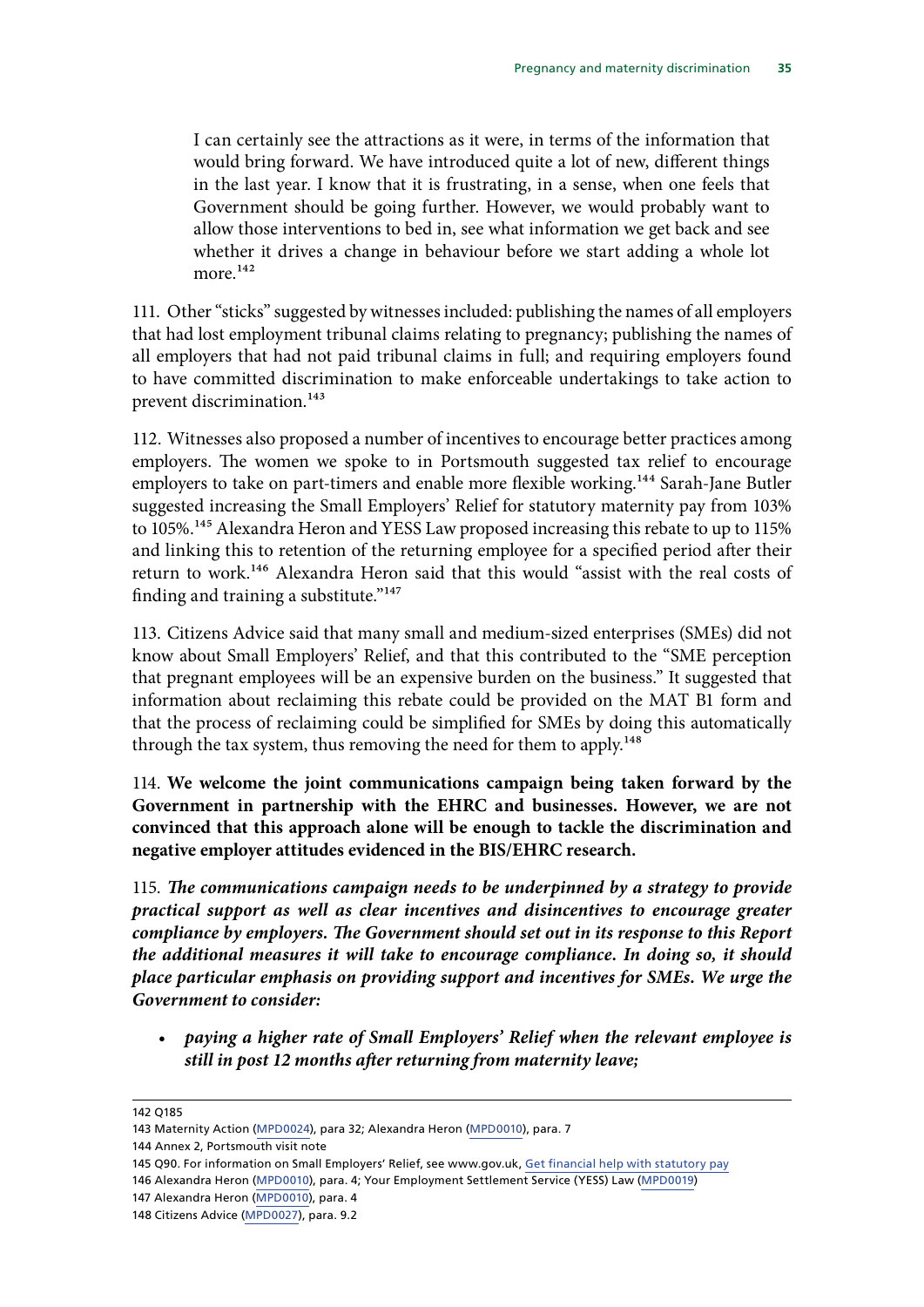- • *automatic payment of Small Employers' Relief;*
- • *providing financial incentives for employers to take on part-time workers and to facilitate flexible working, and linking these to the retention of women 12 months after returning from maternity leave; and*
- • *requiring large companies to report on retention rates for women 12 months after returning from maternity leave and 12 months after lodging of an application for flexible working.*

*We further encourage the Government to link any reporting on retention rates to its work to reduce the Gender Pay Gap.*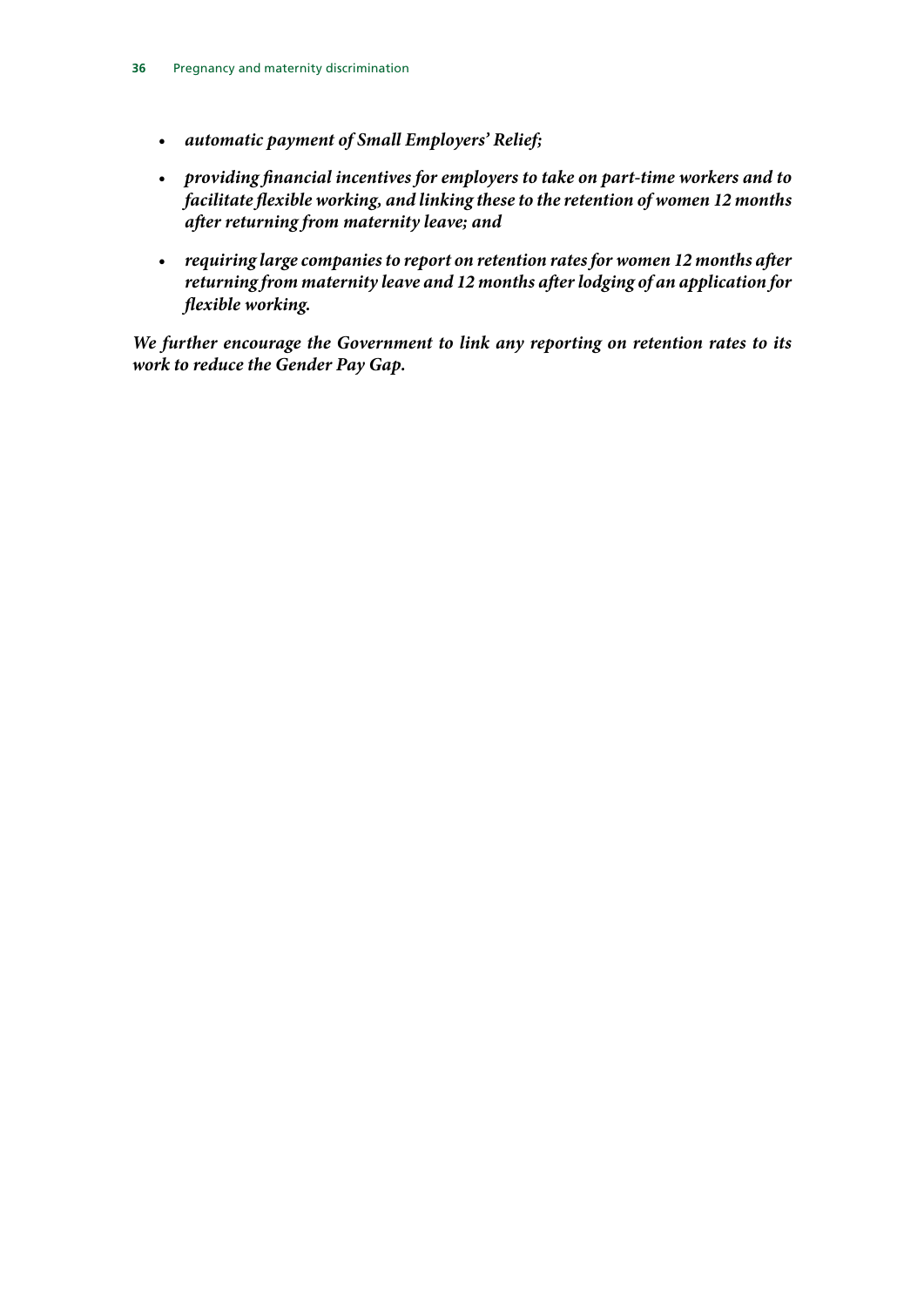## <span id="page-40-0"></span>**3** Improving access to justice

#### **Overview**

116. More than three-quarters (77%) of the mothers surveyed for the BIS/EHRC research reported potentially discriminatory or negative experiences.<sup>149</sup> Of those, only around a quarter (28%) had discussed the issue with their employer and only 3% went through their employer's internal grievance procedure.<sup>150</sup> Reasons for not raising a complaint included: fearing the impact on their relationships with their colleagues or employer; feeling that nothing would change; their own stress and tiredness; lack of information about their rights; lack of clear complaints procedures; and the financial cost of pursuing a complaint.<sup>151</sup>

#### **Dealing with disputes**

117. For those who do raise a complaint or grievance about their treatment, some disputes can be dealt with informally through discussions with managers. ACAS guidance on raising a grievance at work suggests that it is best to try to resolve grievances informally if possible and advises employees to raise issues promptly.<sup>152</sup> If informal resolution is not possible, employees can raise a formal complaint or grievance, for which employers should have a formal procedure set out in writing. Figure 1 below sets out ACAS's guidance on handling grievances:



### 118. Figure 1: ACAS guidance on handling grievances

Source: ACAS, *[Discipline and grievances at work: the Acas guide](http://www.acas.org.uk/media/pdf/b/l/Discipline-and-grievances-Acas-guide.pdf)* (2015) p.6

<sup>149</sup> HM Government and EHRC, *[Pregnancy and maternity-related discrimination and disadvantage: Experiences of](https://www.equalityhumanrights.com/en/file/10511/download?token=fhYbcMUf)  [mothers](https://www.equalityhumanrights.com/en/file/10511/download?token=fhYbcMUf)*, March 2016, p. 38

<sup>150</sup> EHRC, *[Our recommendations to tackle pregnancy and maternity discrimination](http://www.equalityhumanrights.com/en/managing-pregnancy-and-maternity-workplace/our-recommendations-tackle-pregnancy-and-maternity)*, March 2016, p. 14 151 Ibid, p. 14

<sup>152</sup> www.acas.org.uk, [Raising a grievance at work](http://www.acas.org.uk/index.aspx?articleid=1670), accessed on 01 July 2016.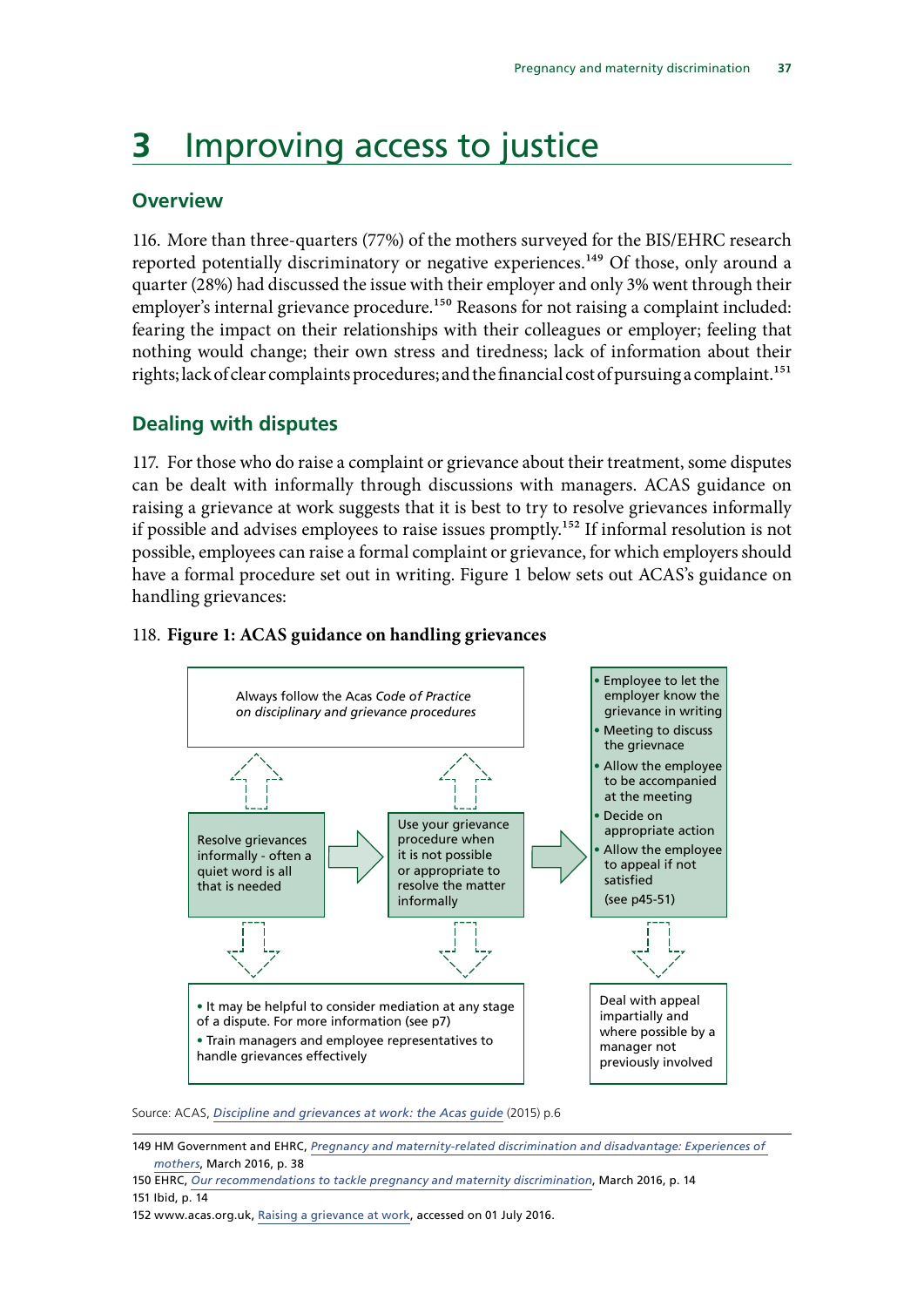<span id="page-41-0"></span>advice providers such as Maternity Action, had helped them to reach agreement.<sup>153</sup> Often, 119. For women who feel they have a grievance and are considering making a complaint, access to the right information and advice is important. The EHRC found that mothers who had resolved issues with their employer at an early stage had found that advice from external organisations such as ACAS and Citizens Advice or a trade union, or specialist when women notified their employer that they had sought advice from an external organisation, this "triggered action from the employer to resolve the issue."154

#### **The role of tribunals**

120. If the employee and employer cannot agree how to resolve their dispute, the case can be taken to an employment tribunal to be heard by a judge. Before applying to have a case heard at a tribunal, applicants must notify ACAS of their intention to make a claim to the tribunal. They are then offered the chance to try to settle the dispute using ACAS's free early conciliation service. If this is unsuccessful, the claim to tribunal can go ahead.<sup>155</sup>

121. Witnesses noted the importance of tribunals as a means of resolving disputes and encouraging employers to carry out their obligations, but there was also agreement that it was better to resolve disputes earlier, and that ideally cases should not get to tribunal.<sup>156</sup> Louise Handley told us that the LSE focused on "early resolution of disputes in the workplace before they even reach our grievance procedure, ideally, let alone the tribunal stage."157

122. Sarah-Jane Butler of Parental Choice emphasised that going to tribunal could be an unpleasant and stressful experience. She told us:

I do not think anybody voluntarily agrees to put themselves through a tribunal system unless they really have to. I would say most women would not want to have to go through all of that stress and, even if it is relatively cheap, have to pay that kind of money. They just want to be treated fairly within the workplace. They want to be able to come back to work.<sup>158</sup>

This reluctance to go to tribunal is reflected in the EHRC/BIS finding that fewer than 1% of the mothers surveyed (18 out of 3,254) pursued a claim to an employment tribunal.<sup>159</sup> Reasons for not going to tribunal included: earlier resolution of the grievance; the prospect of a tribunal being too daunting; being too busy with the new baby or wanting to focus on pregnancy or maternity leave; not wanting to get into trouble at work; feeling that the case was not strong enough; fear of losing their job; getting another job; and not being able to afford the fees.<sup>160</sup>

123. We also heard directly from new and expectant mothers, on our visit to Portsmouth, that they probably would not think about going to employment tribunal when pregnant

<sup>153</sup> EHRC, *[Our recommendations to tackle pregnancy and maternity discrimination](http://www.equalityhumanrights.com/en/managing-pregnancy-and-maternity-workplace/our-recommendations-tackle-pregnancy-and-maternity)*, March 2016, p. 10 154 HM Government and EHRC, *[Pregnancy and maternity-related discrimination and disadvantage: Experiences of](https://www.equalityhumanrights.com/en/file/10511/download?token=fhYbcMUf)* 

*[mothers](https://www.equalityhumanrights.com/en/file/10511/download?token=fhYbcMUf)*, March 2016, p. 146

<sup>155</sup> www.gov.uk, [Making a claim to an employment tribunal](https://www.gov.uk/employment-tribunals/when-you-can-claim%20) 

<sup>156</sup> Q20 [Elizabeth Duff]; Q25 [Catherine Rayner]; Q96 [Mark McLane]; Q98 [Louise Handley], Q105 [Sarah-Jane Butler] 157 Q98

<sup>158</sup> Q95

<sup>159</sup> EHRC, *[Our recommendations to tackle pregnancy and maternity discrimination](http://www.equalityhumanrights.com/en/managing-pregnancy-and-maternity-workplace/our-recommendations-tackle-pregnancy-and-maternity)*, March 2016, p. 14

<sup>160</sup> HM Government and EHRC, *[Pregnancy and maternity-related discrimination and disadvantage: Experiences of](https://www.equalityhumanrights.com/en/file/10511/download?token=fhYbcMUf)  [mothers](https://www.equalityhumanrights.com/en/file/10511/download?token=fhYbcMUf)*, March 2016, p. 149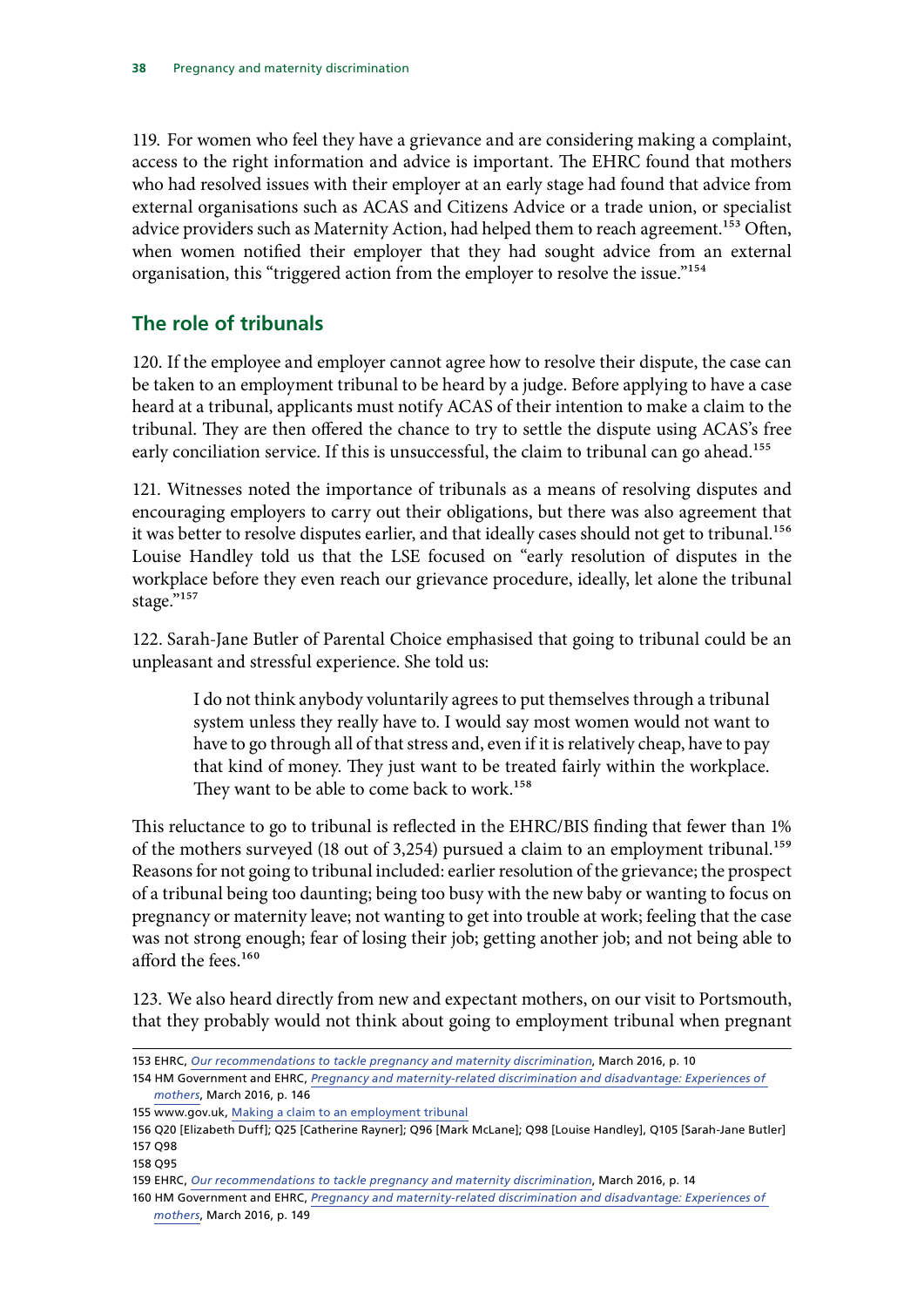<span id="page-42-0"></span>or looking after a new baby. The main reasons given were that there would be too many other things to think about; being put off by the idea of having to represent themselves while looking after a small baby; and tribunal fees, particularly for those on statutory maternity pay.<sup>161</sup>

#### **Tribunal fees**

124. Fees for employment tribunal claims were introduced in 2013. The Government's stated aims in introducing the fees were to: "transfer a proportion of the costs from the taxpayer to those who use the tribunal where they can afford to do so"; "encourage parties to seek alternative ways of resolving their disputes"; and to "maintain access to justice".<sup>162</sup> The fees for bringing a discrimination case are £250 for making the claim and £950 for the hearing. <sup>163</sup> This does not include any legal, travel or other costs associated with making a claim. Help with fees is available for those on a low income or certain benefits.<sup>164</sup>

#### *A barrier to justice?*

125. Several witnesses suggested that rather than achieving the Government's aim of maintaining access to justice, tribunal fees were a barrier to justice.<sup>165</sup> Catherine Rayner told us they were too high, stating:

The fees that have been introduced are incredibly high and they are not necessarily recoverable…The additional cost, when you look at the rate of maternity pay that is currently being paid to women unless there is some better contractual scheme, means that the costs are out of all proportion to what is affordable. That is very significant. The costs are really problematic, and the mere fact of the costs in what is essentially a cost-free jurisdiction is a real disincentive.166

126. Since the introduction of fees, the number of sex discrimination and pregnancyrelated tribunal claims has dropped significantly, as highlighted by the EHRC. It has outlined that the number of sex discrimination claims dropped from 18,814 in 2012/13 to 4,471 in 2014/15 (a 76% decrease) and that the number of pregnancy-related cases dropped from 1,589 in 2012/13 to 790 in 2014/15 (a 50% decrease).<sup>167</sup>

#### *The case for abolishing or reducing fees*

127. The EHRC recommended that the Government should make changes to the employment tribunal fee system "to ensure that fees are not a barrier to accessing justice

<sup>161</sup> See Annex 2 for Portsmouth visit note

<sup>162</sup> Ministry of Justice, [Review of the introduction of Employment Tribunal Fees,](https://www.gov.uk/government/uploads/system/uploads/attachment_data/file/434207/tor-employment-tribunal-fees.pdf) June 2015.

<sup>163</sup> www.gov.uk, [Make a claim to an employment tribunal,](https://www.gov.uk/employment-tribunals/make-a-claim) accessed on 01 July 2016.

<sup>164</sup> www.gov.uk, [Get help paying court and tribunal fees,](https://www.gov.uk/government/publications/apply-for-help-with-court-and-tribunal-fees) accessed on 01 July 2016.

<sup>165</sup> Q12 [Rosalind Bragg]; Q55 [Scarlet Harris]; Q56 [Siobhan Endean]; Working Families ([MPD0005\)](http://data.parliament.uk/writtenevidence/committeeevidence.svc/evidencedocument/women-and-equalities-committee/maternity-and-pregnancy-discrimination/written/31778.html), para. 5.2;

Alexandra Heron ([MPD0010\)](http://data.parliament.uk/writtenevidence/committeeevidence.svc/evidencedocument/women-and-equalities-committee/maternity-and-pregnancy-discrimination/written/31871.html), para. 7; Annex 2, Portsmouth visit note

<sup>167</sup> EHRC, *[Our recommendations to tackle pregnancy and maternity discrimination](http://www.equalityhumanrights.com/en/managing-pregnancy-and-maternity-workplace/our-recommendations-tackle-pregnancy-and-maternity)*, March 2016, p. 14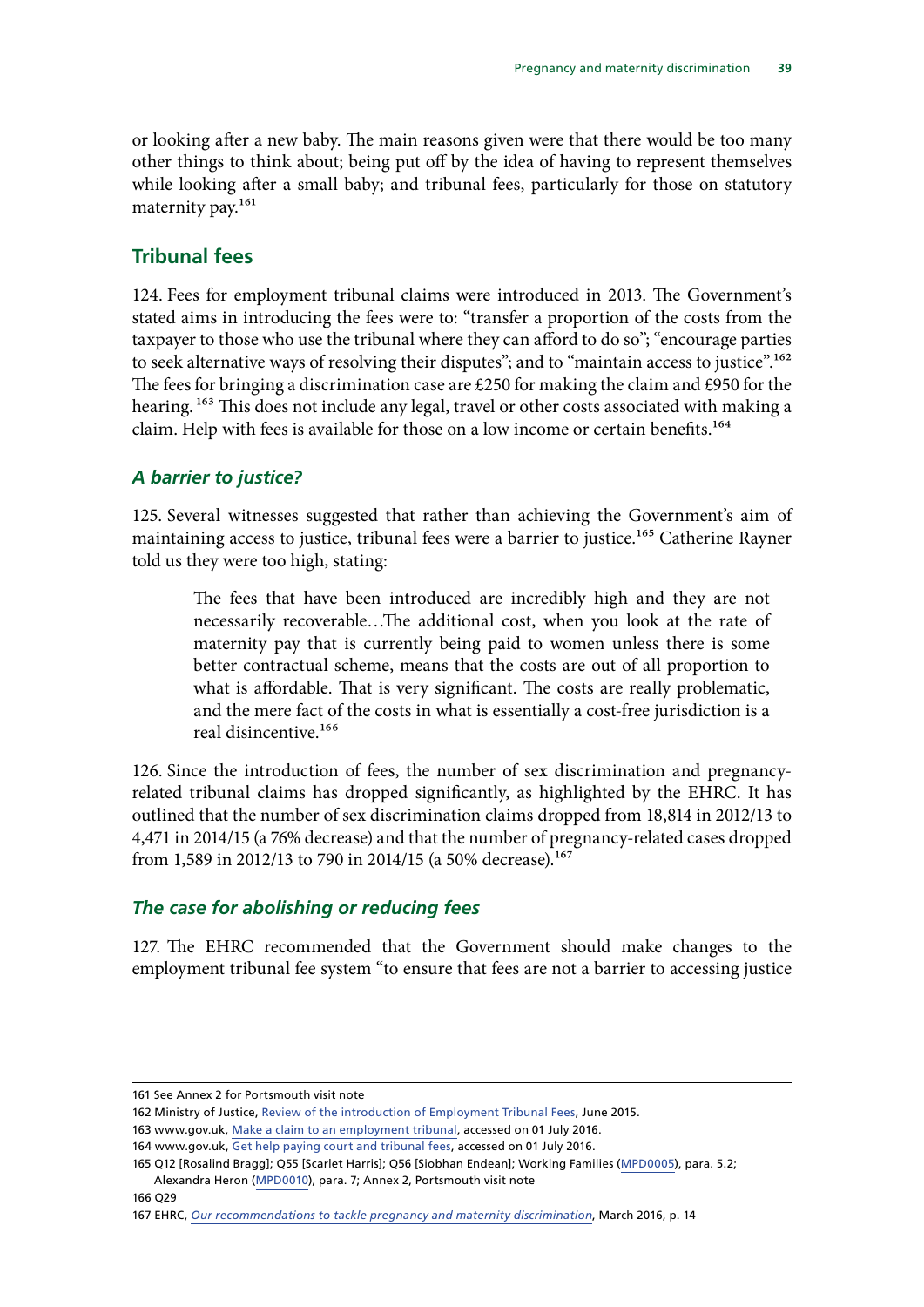for women experiencing pregnancy and maternity discrimination".<sup>168</sup> The Government rejected this recommendation, stating that it was "too soon to consider whether any action is needed" and highlighting that a Government review of the fees was under way.<sup>169</sup>

128. A number of witnesses voiced their concerns about the very low numbers of women now going to tribunal and the effect this would have on women's ability to assert their rights and hold their employer to account.<sup>170</sup> A key issue was the concern that some employers could act with impunity knowing that they were unlikely to be taken to tribunal. Working Families said there was "no doubt" from its experience that the fees were "discouraging good claims", with the number of queries to its helpline remaining stable but with a "dramatic decline" in the number of people asking for its help "in the employment tribunal process". It went on:

 We have seen a rising category of rogue employers who consider that they do not have to and will not obey the law unless forced to do so and who are well aware that the fees create a major barrier to people bringing claims against them.171

Similarly, Siobhan Endean said that employers were "confident that they are not going to be tackled, because women cannot afford...the £1,200 to go to employment tribunal".<sup>172</sup>

129. Scarlet Harris of the TUC also suggested that some employers were less likely to comply with their obligations if they knew that women were unlikely to take action, adding, "Employers can be quite candid, saying, 'Yes, we know that is your legal right but what are you going to do about it?"<sup>173</sup> On a similar note, Rosalind Bragg of Maternity Action suggested that the low likelihood of a woman taking a case to tribunal would make it harder to achieve satisfactory early resolution of a dispute, stating:

Even in 2005 we had a very low proportion of women who took tribunal claims; only 3% of those with substantive discrimination took claims. However, they are fundamental to the negotiation process that takes place with employers before going to the tribunal. If employers are confident that women cannot go to the tribunal then we are much less likely to achieve a resolution in the informal and oral grievance processes that precede tribunal claims.<sup>174</sup>

130. Maternity Action concluded that "the overwhelming majority of women simply cannot afford the tribunal fees, especially with the financial pressures of a new family" and that the Government "must abolish the upfront fees for employment tribunal claims for pregnant women and new mothers".<sup>175</sup> Working Families stated that it had "long campaigned" for their abolition.176. Catherine Rayner said there was a need to "look again" at tribunal fees, and Scarlet Harris said they were "an additional barrier that does

<sup>168</sup> Ibid, p. 15

<sup>169</sup> HM Government, *[Government response to recommendations made by the Equality and Human Rights Commission](https://www.gov.uk/government/uploads/system/uploads/attachment_data/file/509571/bis-16-148-government-response-to-recommendations-by-EHRC-on-pregnancy-and-maternity-related-discrimination.pdf)  [on Pregnancy and Maternity-related Discrimination and Disadvantage in the Workplace](https://www.gov.uk/government/uploads/system/uploads/attachment_data/file/509571/bis-16-148-government-response-to-recommendations-by-EHRC-on-pregnancy-and-maternity-related-discrimination.pdf)*, March 2016, p. 12

<sup>170</sup> Q16 [Rosalind Bragg]; Qq 55, 70, 155 [Scarlet Harris]; Q56 [Siobhan Endean]; Q75 [Samantha Rye]; Q94 [Sarah-Jane Butler]; Working Families ([MPD0005](http://data.parliament.uk/writtenevidence/committeeevidence.svc/evidencedocument/women-and-equalities-committee/maternity-and-pregnancy-discrimination/written/31778.html)), para. 5.2; Alexandra Heron [\(MPD0010](http://data.parliament.uk/writtenevidence/committeeevidence.svc/evidencedocument/women-and-equalities-committee/maternity-and-pregnancy-discrimination/written/31871.html)), para. 7

<sup>171</sup> Working Families [\(MPD0005\)](http://data.parliament.uk/writtenevidence/committeeevidence.svc/evidencedocument/women-and-equalities-committee/maternity-and-pregnancy-discrimination/written/31778.html), para. 5.2

<sup>172</sup> Q56

<sup>173</sup> Q55

<sup>175</sup> Maternity Action [\(MPD0024](http://data.parliament.uk/writtenevidence/committeeevidence.svc/evidencedocument/women-and-equalities-committee/maternity-and-pregnancy-discrimination/written/33313.html)), para. 29

<sup>176</sup> Working Families [\(MPD0005\)](http://data.parliament.uk/writtenevidence/committeeevidence.svc/evidencedocument/women-and-equalities-committee/maternity-and-pregnancy-discrimination/written/31778.html), para. 5.2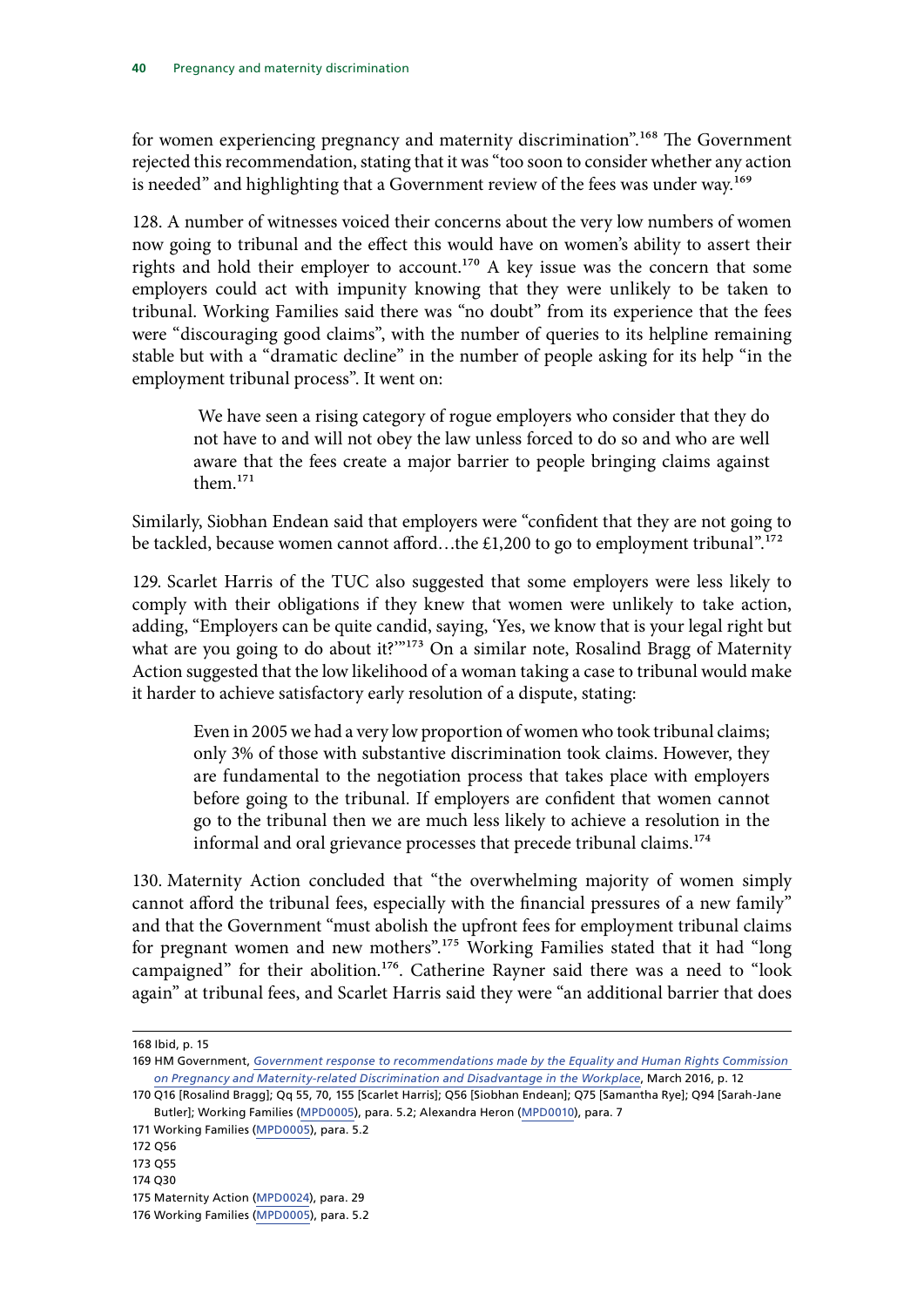<span id="page-44-0"></span>not need to be there."177 The Scottish Women's Convention supported the "commitment on the part of the Scottish Government to scrap Employment Tribunal fees once powers are devolved to the Scottish Parliament".178 Citizens Advice recommended that tribunal fees be "reduced to make them an accessible means of resolving employment disputes where conciliation has failed".<sup>179</sup>

131. When we raised the issue of fees with the Minister, he highlighted the role of conciliation, and referred to the Government's review of the impact of tribunal fees.

#### *Government review of the impact of tribunal fees*

132. In June 2015, the Government began a review of the impact of the introduction of tribunal fees. The terms of reference for the review stated that it would gather evidence on the take-up of alternative dispute resolution services, including the numbers of people using ACAS's conciliation services, and the impact of mandatory notification of a dispute.<sup>180</sup> The review has not yet reported. In a letter of 29 June 2016, the Parliamentary Under-Secretary of State for Justice, Dominic Raab MP, told us that "good progress" had been made on the review and that it would be "published in due course".<sup>181</sup>

#### **Tribunal time limits**

133. Employment tribunals are subject to time limits. The deadline for making a discrimination claim is three months less one day from the date when the discrimination happened.<sup>182</sup> A number of witnesses raised concerns about the effect of this time limit on pregnancy and maternity discrimination cases, with some commenting that the time limit is particularly unjust for new and expectant mothers, given the physical and emotional pressures on them at this time.<sup>183</sup> Catherine Rayner said:

The pregnant woman or the woman dismissed for pregnancy really is a paradigm case. As has already been said, a woman in that situation is going to be exhausted because she has probably got a new baby. She has also got another focus in her life. She is probably looking ahead to what she is going to do when she does want to return to work if her employer is being unsympathetic, and she probably does not have the additional time, energy or emotional ability that is necessary to take action immediately.<sup>184</sup>

134. The EHRC recommended that the Government consider increasing the time limit for a woman to bring an employment tribunal claim from three to six months in cases involving pregnancy and maternity discrimination, in line with claims regarding redundancy and equal pay.<sup>185</sup> The Government rejected this recommendation, stating that there was "no evidence from the responses to the research into pregnancy and

<sup>177</sup> Q15 [Catherine Rayner]; Q71 [Scarlet Harris]

<sup>178</sup> Scottish Women's Convention [\(MPD0006](http://data.parliament.uk/writtenevidence/committeeevidence.svc/evidencedocument/women-and-equalities-committee/maternity-and-pregnancy-discrimination/written/31806.html))

<sup>179</sup> Citizens Advice ([MPD0027\)](http://data.parliament.uk/writtenevidence/committeeevidence.svc/evidencedocument/women-and-equalities-committee/maternity-and-pregnancy-discrimination/written/33416.html)

<sup>180</sup> Ministry of Justice, [Review of the introduction of Employment Tribunal Fees](https://www.gov.uk/government/uploads/system/uploads/attachment_data/file/434207/tor-employment-tribunal-fees.pdf), June 2015

<sup>181</sup> Ministry of Justice ([MPD0036](http://data.parliament.uk/writtenevidence/committeeevidence.svc/evidencedocument/women-and-equalities-committee/maternity-and-pregnancy-discrimination/written/34885.html))

<sup>182</sup> www.citizensadvice.org.uk, [Time limits for making a discrimination claim in the employment tribunal](https://www.citizensadvice.org.uk/work/discrimination-at-work/taking-legal-action-about-discrimination-at-work/time-limits-for-making-a-discrimination-claim-in-the-employment-tribunal/), accessed on 01 July 2016.

<sup>183</sup> Q29 [Catherine Rayner]; Q138 [Caroline Waters]; Working Families [\(MPD0005\)](http://data.parliament.uk/writtenevidence/committeeevidence.svc/evidencedocument/women-and-equalities-committee/maternity-and-pregnancy-discrimination/written/31778.html), para. 5.4; Maternity Action ([MPD0024](http://data.parliament.uk/writtenevidence/committeeevidence.svc/evidencedocument/women-and-equalities-committee/maternity-and-pregnancy-discrimination/written/33313.html)), para. 29; Pregnant Then Screwed [\(MPD0030\)](http://data.parliament.uk/writtenevidence/committeeevidence.svc/evidencedocument/women-and-equalities-committee/maternity-and-pregnancy-discrimination/written/34040.html)

<sup>185</sup> EHRC, *[Our recommendations to tackle pregnancy and maternity discrimination](http://www.equalityhumanrights.com/en/managing-pregnancy-and-maternity-workplace/our-recommendations-tackle-pregnancy-and-maternity)*, March 2016, p. 15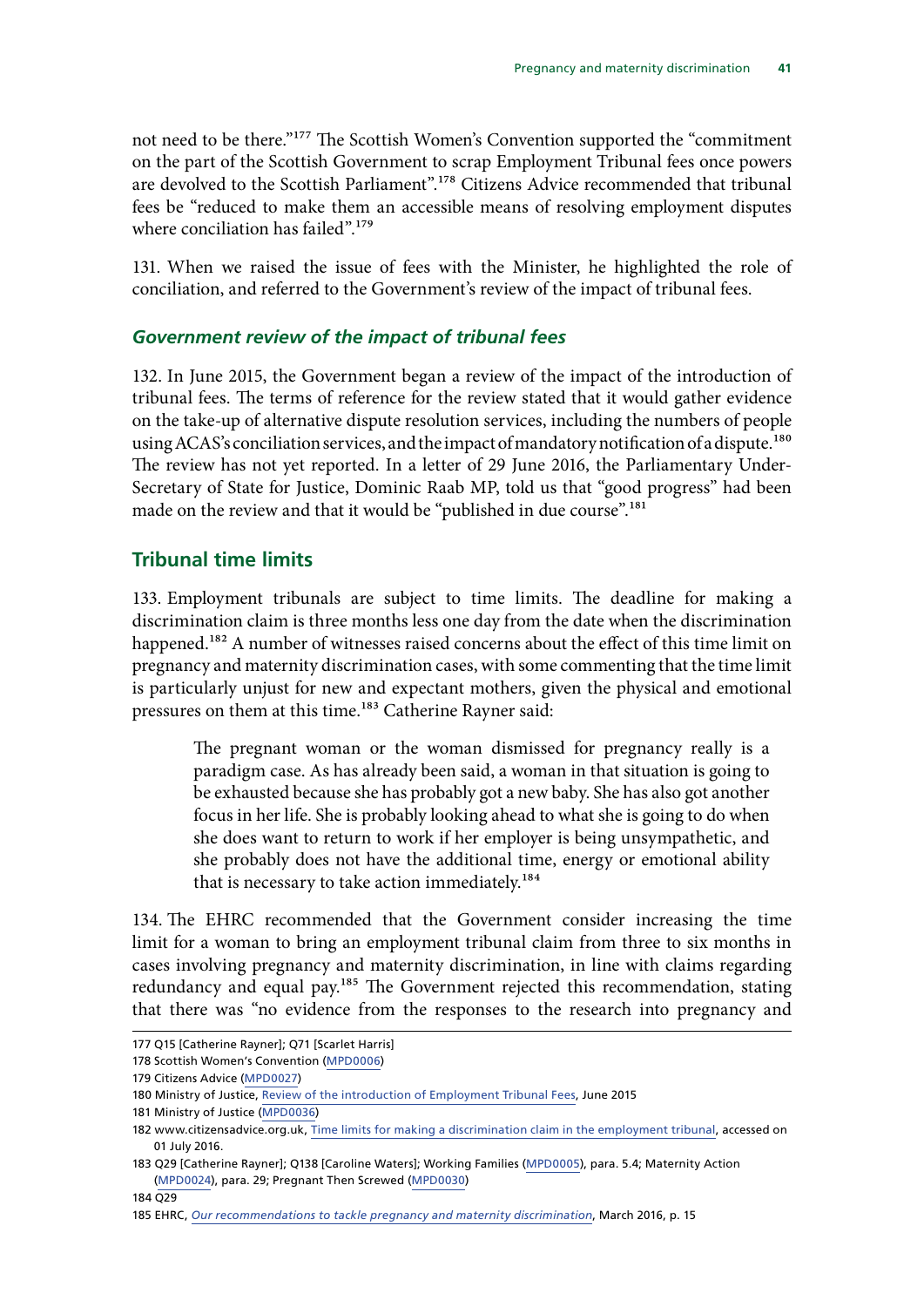maternity-related discrimination to suggest that there is a need to increase the time limit for a woman to bring an Employment Tribunal claim." It also said that there was already flexibility for the time limit to be extended "to whatever limit the Tribunal consider to be 'just and equitable'."<sup>186</sup>

135. The EHRC rejected the Government's assertion that there was no evidence of a need to increase the limit. Caroline Waters said:

We have presented it. The evidence is here. You have seen the evidence. They only have to talk to women, particularly new mums, to understand that that is a very unique time in a woman's life. They have told us that they are often tired and perhaps the sleepless nights and all the stress and the worry of, "Am I doing the right thing for my child?", means that the last thing that they feel capable of is doing something that they perceive as costly and difficult.<sup>187</sup>

136. We received evidence from a number of sources that the time limit was a barrier. Pregnant then Screwed said that it knew, from the stories it had received and its conversations with victims of discrimination, that the three-month time limit caused "a major barrier for women when accessing justice". It added that its website had more than 500 stories offering insight into the different experiences of women, including 32 stories stating that women could not go tribunal because the deadline had passed "by the time they were in a position to seek justice."<sup>188</sup> Working Families said that it was disappointed by the Government's rejection of the EHRC's recommendation to increase the time limit, stating:

In our experience this would make a real difference. At its simplest, the length of pregnancy and maternity leave means that the implications of discriminatory decisions – for example forcing a pregnant worker on to sick leave, which can consequently reduce the amount of maternity pay she is eligible for – often only become clear to the affected employee some months down the line.<sup>189</sup>

Maternity Action said that the time limit was a barrier to justice and recommended that the Government extend the time limit to six months and "develop statutory guidance for Employment Tribunal judges concerning the use of their discretion in relation to extending the time limit in claims brought by pregnant women and new mothers."<sup>190</sup>

137. When we put it to the Minister that the time limit was an issue for many women, he responded that it was important to understand that tribunals can "waive the time limit and extend it if they believe that it is justifiable in the circumstances to do so" and that it was "not impossible" for the claim to be heard later.<sup>191</sup>

186 UK Government, *[Government response to recommendations made by the Equality and Human Rights Commission](https://www.gov.uk/government/uploads/system/uploads/attachment_data/file/509571/bis-16-148-government-response-to-recommendations-by-EHRC-on-pregnancy-and-maternity-related-discrimination.pdf)  [on Pregnancy and Maternity-related Discrimination and Disadvantage in the Workplace](https://www.gov.uk/government/uploads/system/uploads/attachment_data/file/509571/bis-16-148-government-response-to-recommendations-by-EHRC-on-pregnancy-and-maternity-related-discrimination.pdf)*, March 2016, p. 12

<sup>188</sup> Pregnant Then Screwed [\(MPD0030\)](http://data.parliament.uk/writtenevidence/committeeevidence.svc/evidencedocument/women-and-equalities-committee/maternity-and-pregnancy-discrimination/written/34040.html);

<sup>189</sup> Working Families ([MPD0005](http://data.parliament.uk/writtenevidence/committeeevidence.svc/evidencedocument/women-and-equalities-committee/maternity-and-pregnancy-discrimination/written/31778.html)), para. 5.4

<sup>190</sup> Maternity Action ([MPD0024\)](http://data.parliament.uk/writtenevidence/committeeevidence.svc/evidencedocument/women-and-equalities-committee/maternity-and-pregnancy-discrimination/written/33313.html), para. 29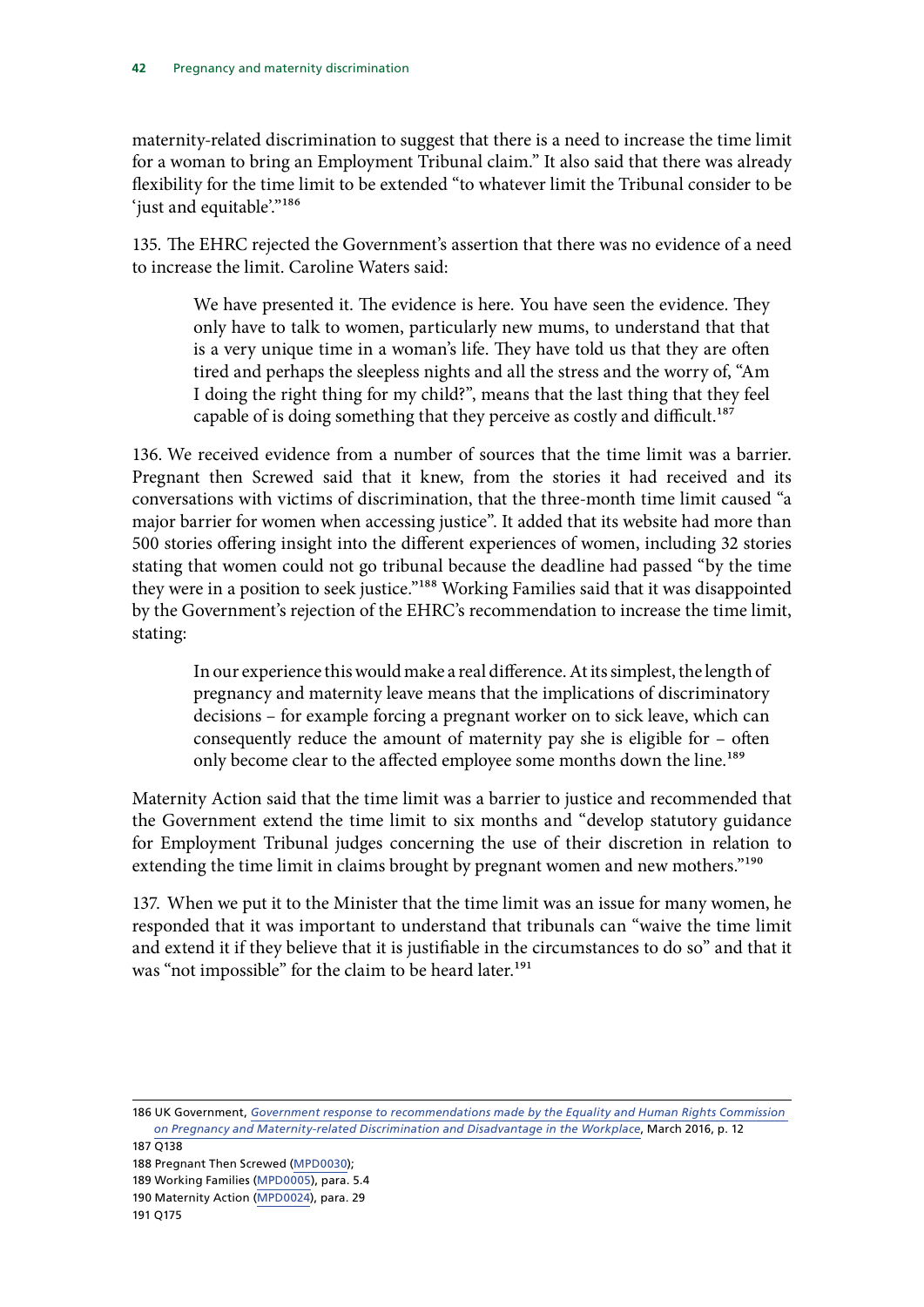#### <span id="page-46-0"></span>**Justice Committee recommendations on tribunals**

138. On 20 June 2016, the Justice Committee published a Report on Courts and tribunals fees, which looked at "changes introduced in recent years by the Government to fees for court users in the civil and family courts and in tribunals"192 The Committee looked at these issues in more detail than we have been able to achieve for this inquiry and we note its findings that tribunal fees have had a "significant adverse impact on access to justice for meritorious claims" and should be "substantially reduced".<sup>193</sup> We also note its recommendation that "further special consideration should be given to the position of women alleging maternity or pregnancy discrimination, for whom, at the least, the time limit of three months for bringing a claim should be reviewed."<sup>194</sup> Finally, we note its finding that it is "unacceptable that the Government has not reported the results of its review one year after it began and six months after the Government said it would be completed" and support its call for the Government to "publish the information it has collected as part of the review of tribunal fees."195

#### **Mind the enforcement gap**

139. Before we set out our conclusions and recommendations on these issues it is important to consider the wider context. As the Minister made clear in his evidence, in this area of law the burden of enforcement rests on the individual who has experienced discrimination to seek redress and thereby increase employer compliance.<sup>196</sup> He noted that "a very small number of women" had "got to the point of registering a formal complaint" and acknowledged that a key issue was working out how to "encourage more women to take that route." However, he did not have a clear idea of why the numbers of women taking action were so low, stating:

I would not presume to know whether it is that people either do not know about what routes are available to them—that could be part of it—or whether it is that people feel that they frankly have already got quite a lot going on in their lives.197

140. When we pressed the Minister on whether tribunal fees might be one reason why so few women took their case to tribunal, he emphasised the role of conciliation and the fact that women would now be offered conciliation by ACAS if they went to lodge a tribunal claim. However, he acknowledged that there was still the question to answer of "why nobody calls in the first place to lodge a claim" and went on:

I suspect that there are a lot of people who are put off by the hassle. Also, by definition these are pregnant women; they have got quite a lot else on their minds and on their plates.I do not know quite what the suggestion would be as to how to persuade more of this number of women who…the report said had left their jobs as a result, to report.<sup>198</sup>

<sup>192</sup> Justice Committee, Second Report of Session 2016-17, *[Courts and tribunals fees](http://www.publications.parliament.uk/pa/cm201617/cmselect/cmjust/167/167.pdf)*,HC167, p. 3

<sup>193</sup> Ibid, paras. 69 and 79

<sup>194</sup> Ibid, para 79

<sup>195</sup> Ibid, paras 59 and 79

<sup>196</sup> Q171

<sup>197</sup> Q172

<sup>198</sup> Q172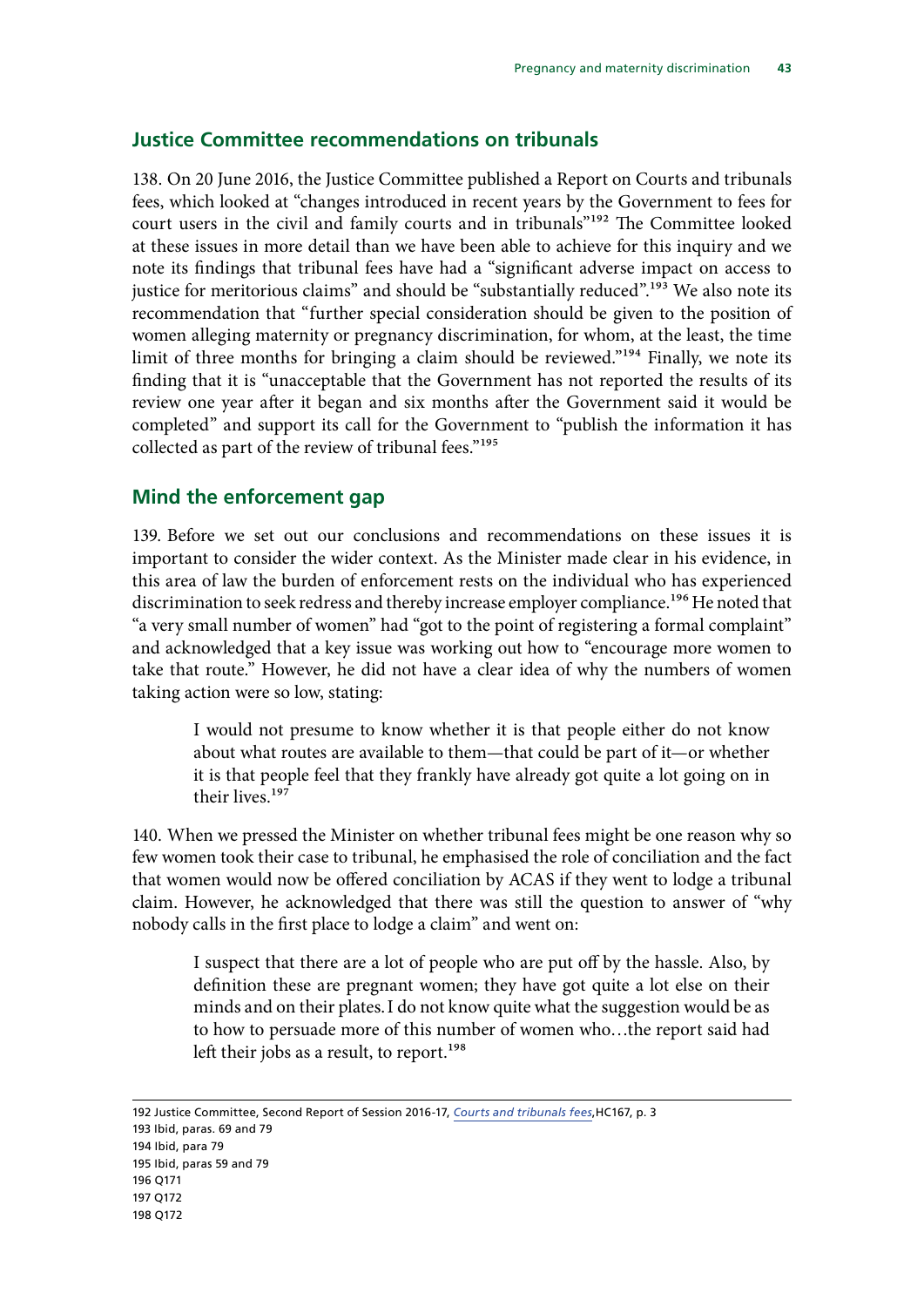141. Following the Minister's admission that the Government does not have a clear idea why more women are not taking action against their employer to tackle discrimination, and that they do not know how to persuade more women to do so, we asked if the Government had any plans to seek answers to these questions. The Minister responded that the Government was "not in a position to commission a huge piece of further research" and that its "main focus should be on trying to actively promote good behaviour by employers because if we could do that … then in a sense we would not need to be encouraging more women to complain when something goes wrong."<sup>199</sup>

142. **We note the Minister's acknowledgment that pregnant women "have got quite a lot else on their minds and on their plates" and that this may be a reason why they do not take action against their employer when they suspect there has been discrimination. This easy acceptance of the pressures on expectant mothers contradicts the Government's assertion that there is "no evidence" of a need to increase the time limit for a woman to bring an employment tribunal claim. We agree with the EHRC that the case has been made.** 

143. *There is clear evidence of a need to extend the limit for new and expectant mothers. We therefore endorse the Justice Committee's recommendation that the Government review the three-month time limit for bringing a claim in maternity and pregnancy discrimination cases. We suggest that six months would be a more suitable time limit.* 

144. **We have concerns about the Government's approach of placing all its hopes in a campaign to persuade employers to comply with the law. It is clear that women are not taking action in large enough numbers to ensure compliance from employers, and yet this type of action is the main source of enforcement for discrimination law. This enforcement gap leaves it open to rogue employers to flout the law, and the actions set out by the Government do not deal with this. The Government has a clear responsibility to ensure that pregnancy and maternity discrimination laws and protections are better enforced.** 

145. **We agree with the Government that it is preferable for workplace disputes to be resolved at the earliest possible stage and that tribunals should be a last resort. However we also recognise the important role that tribunals play in enabling individuals to seek redress, in holding employers to account, and as a wider deterrent. We are well aware that the number of sex discrimination and pregnancy-related tribunal claims was low before tribunal fees were introduced. We do not suggest that the removal or reduction of fees would solve the enforcement problem. Nonetheless, we cannot ignore the evidence we have received and the Justice Committee's findings that tribunal fees have had a significant adverse impact on access to justice.** 

146. *We join the Justice Committee in calling for a substantial reduction in tribunal fees for discrimination cases. The Government should publish the findings from its review of the impact of the introduction of tribunal fees as a matter of urgency and should set out in its response to this Report the action it will take to reverse the adverse effect of tribunal fees.*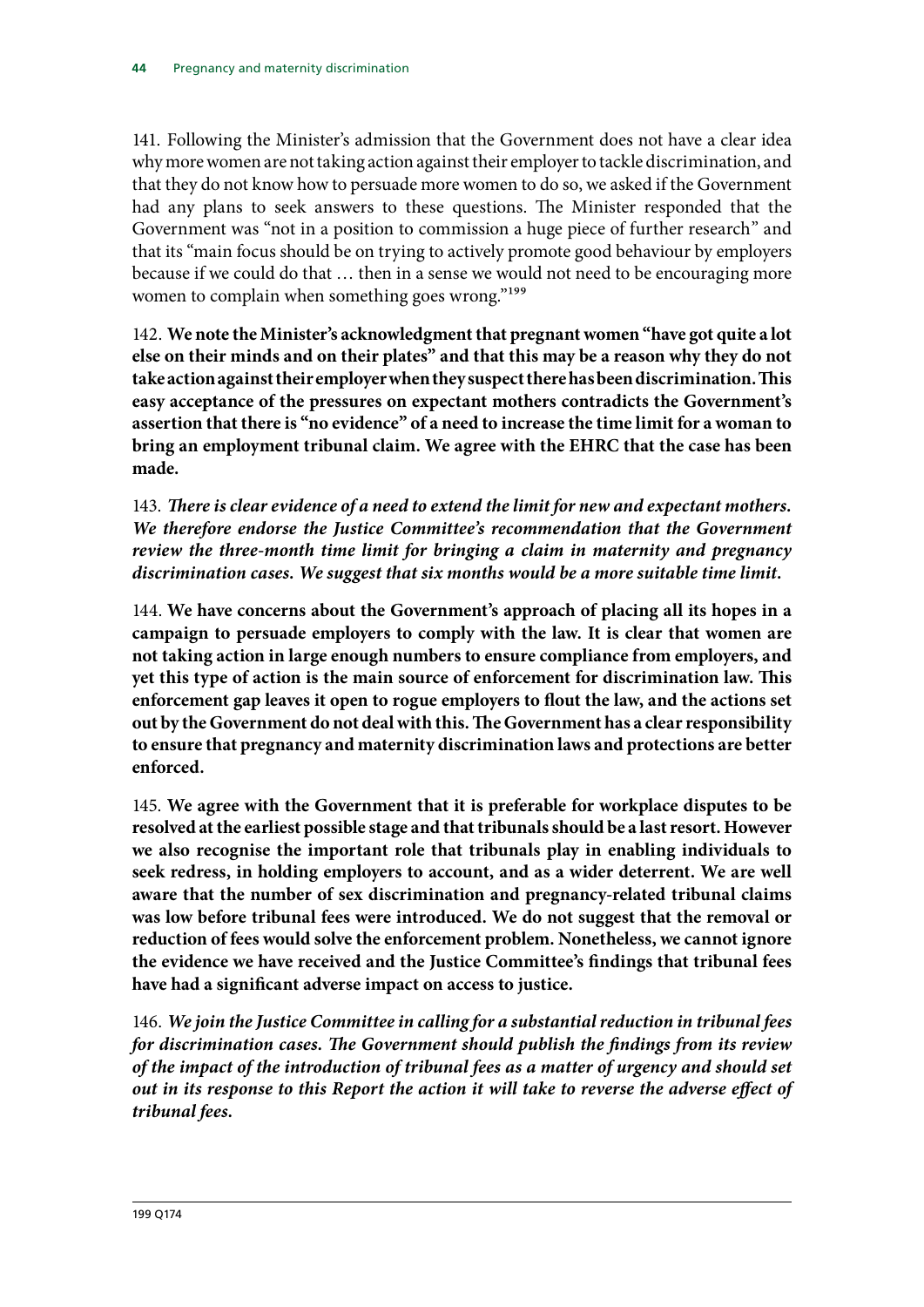#### <span id="page-48-0"></span>**Access to one-to-one advice**

147. As outlined above, lack of information about their employment rights was identified in the BIS/EHRC research as a barrier to women raising complaints with their employer about negative or potentially discriminatory experiences.<sup>200</sup> While access to general information was seen as important, witnesses also identified a need for some women to access one-to-one advice. Catherine Rayner of the Discrimination Law Association highlighted the importance of specific and timely legal advice, commenting that pregnancy and maternity discrimination and rights at work are "not straightforward". She told the Committee that sometimes all that is needed is a few hours' advice and a "sensible letter to the employer" to get "a very good result".<sup>201</sup>

148. On our visit to Portsmouth, a number of mothers told us that they would not know where to go for advice about their legal rights if they were experiencing poor treatment or discrimination at work.<sup>202</sup> Some thought they would try Citizens Advice but others suggested that it was insufficiently resourced to provide timely advice. One of the Portsmouth focus groups proposed that there should be workshops at children's centres where they could go for such advice.<sup>203</sup>

149. Catherine Rayner also drew attention to reductions in access to legal advice about pregnancy and maternity discrimination issues over the years. She told the Committee:

When I started out as a lawyer, the green form scheme was available to deal with many of these very straightforward, fundamental problems and issues that women had. They could go to the law centre, the CAB, or a voluntary sector organisation to gain advice. That is no longer available to them. There has been a massive reduction in the amount of advice..."<sup>204</sup>

150. Citizens Advice provided us with its figures for the number of people it had helped with specific maternity rights and pregnancy discrimination issues in the past few years. In total, it helped 6,358 people in 2014/15 with, this number rising to 6,725 in 2015/16. For pregnancy discrimination figures, the number of people it helped rose from 1,551 in 2014/15 to 1,923 in 2015/16. Similarly, the number of people it helped with maternity rights (maternity leave, contractual maternity pay, other maternity rights and redundancy during maternity leave) rose from 5,256 in 2014/15 to 5,324 in 2016/17. It outlined that this advice ranged from the provision of basic information and signposting to advice and casework, which "might vary from 20 minutes for a one off advice interview, to 15 or more hours for detailed casework." It explained that its work to help clients with pregnancy discrimination issues was about 10% casework such as negotiating a settlement, or helping a client to present their case to their employer or an employment tribunal. This suggests that there is a significant need for one-to-one advice at all stages of complaint.<sup>205</sup>

151. Citizens Advice highlighted that there was unmet need for its services, stating: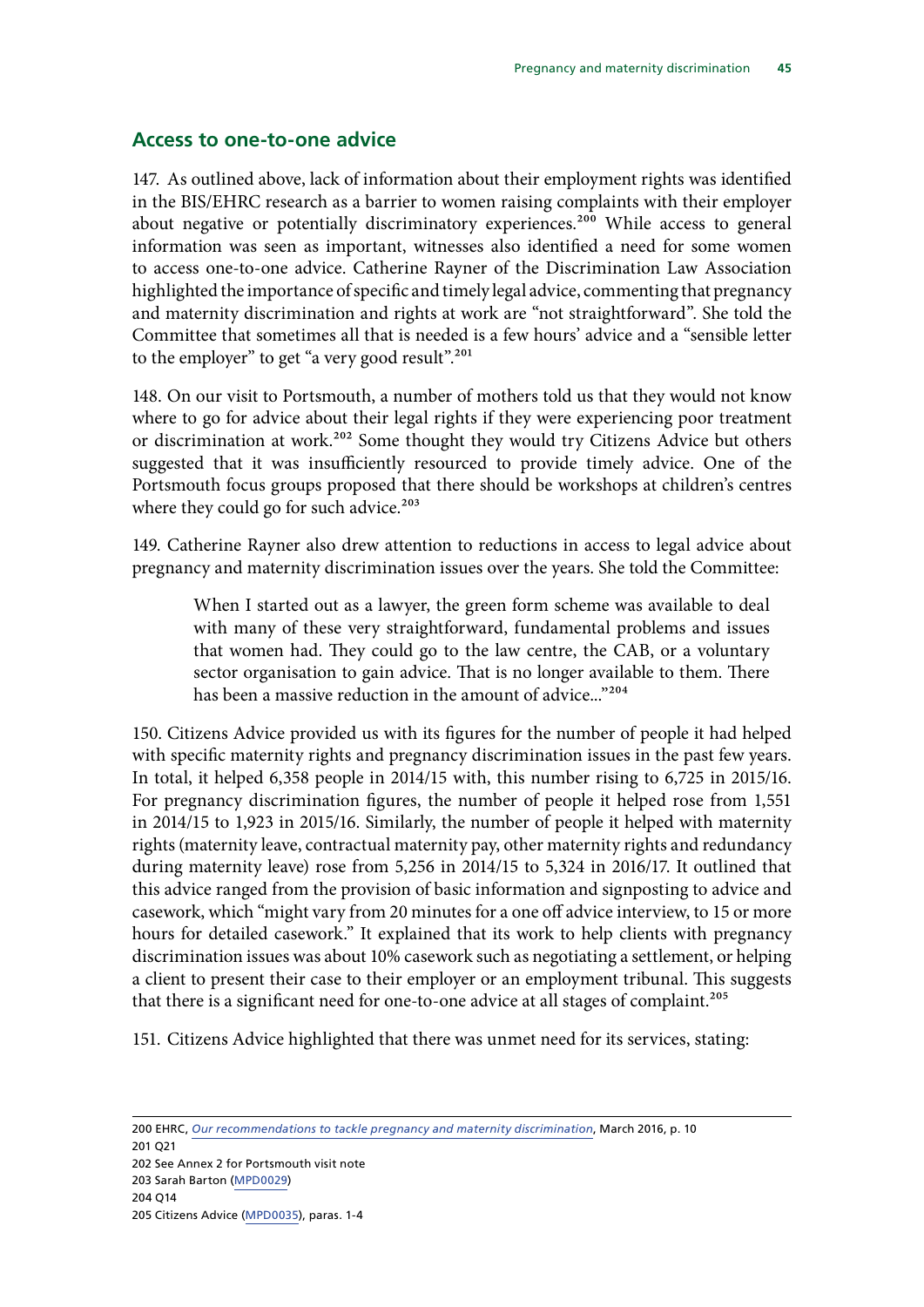<span id="page-49-0"></span>While we do not turn away anyone who reaches out to our service, we know that many individuals do not access our service who need advice. There are a range of reasons for this, including consumer behaviour, but one of the barriers is capacity in the service due to how our service is resourced…206

It suggested that the best way of meeting this need would be by providing "scaleable advice services, designed to best meet the needs of both the employee and the employer" and proactively taking an "advice and casework service out to touch-points where women who are pregnant can be helped (such as maternity groups, GP surgeries and other health settings), and to employers."207

152. Citizens Advice also identified a wider unmet need for advice and support to women experiencing pregnancy and maternity discrimination, stating that the BIS/EHRC findings "suggest that an unknown but very significant number of women who experience maternity and pregnancy discrimination issues at work are not seeking advice or support from external organisations."208

#### *EHRC recommendations and Government response*

153. The EHRC has highlighted the need for access to good-quality advice to "help employers and employees to understand their rights and obligations and resolve issues early on".<sup>209</sup> Sue Coe reiterated this need, telling us that it was important to "ensure that women have access to advice, as well as information."210 The EHRC recommended that the Government should review the availability of and women's ease of access to employment advice services and address any barriers identified.<sup>211</sup>

154. The Government accepted this recommendation, stating that it would "review the existing guidance and accessibility of employment advice services to ensure that pregnant women and women on or returning from maternity-related leave can access the information and advice services they need to make informed decisions and challenge bad practice".<sup>212</sup> However, the Minister told us that ACAS was already providing this service and that the Government was "not planning to invest more in this."213

155. **We were disappointed to hear from the Minister that the Government has already decided not to invest any more in improving access to good-quality advice. It is unclear whether the Government has reviewed the accessibility of employment advice services, as it said it would in its response to the EHRC, or whether it has merely concluded that no action is required without conducting a review.** *The Government must set out in its*  response whether it has conducted this review, and if so what its conclusions were. If it *has not yet conducted this review, it should now do so and should publish its findings by the end of 2016.* 

<sup>206</sup> Ibid, para. 4

<sup>207</sup> Ibid, para. 4

<sup>208</sup> Citizens Advice [\(MPD0035\)](http://data.parliament.uk/writtenevidence/committeeevidence.svc/evidencedocument/women-and-equalities-committee/maternity-and-pregnancy-discrimination/written/34699.html), para. 4

<sup>209</sup> EHRC, *[Our recommendations to tackle pregnancy and maternity discrimination](http://www.equalityhumanrights.com/en/managing-pregnancy-and-maternity-workplace/our-recommendations-tackle-pregnancy-and-maternity)*, March 2016, p. 10 210 Q123

<sup>211</sup> EHRC, *[Our recommendations to tackle pregnancy and maternity discrimination](http://www.equalityhumanrights.com/en/managing-pregnancy-and-maternity-workplace/our-recommendations-tackle-pregnancy-and-maternity)*, March 2016, pp. 10-11

<sup>212</sup> UK Government, *[Government response to recommendations made by the Equality and Human Rights Commission](https://www.gov.uk/government/uploads/system/uploads/attachment_data/file/509571/bis-16-148-government-response-to-recommendations-by-EHRC-on-pregnancy-and-maternity-related-discrimination.pdf)  [on Pregnancy and Maternity-related Discrimination and Disadvantage in the Workplace](https://www.gov.uk/government/uploads/system/uploads/attachment_data/file/509571/bis-16-148-government-response-to-recommendations-by-EHRC-on-pregnancy-and-maternity-related-discrimination.pdf)*, March 2016, p. 9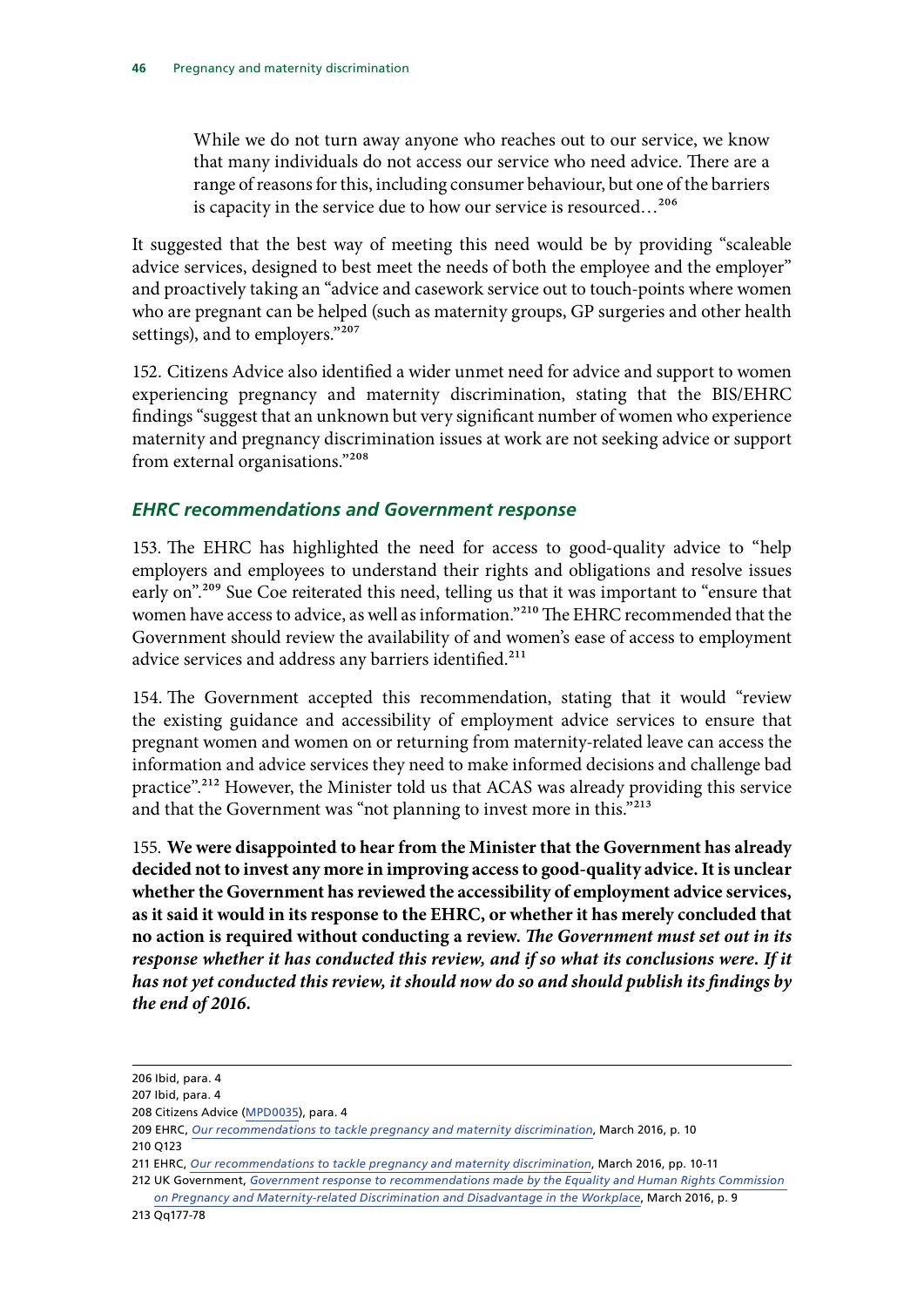156. **Given the low numbers of women taking enforcement action against their employer in pregnancy and maternity discrimination cases, it is crucial that there is sufficient access to free, good-quality, one-to-one advice and support where needed. ACAS provides a valuable service but we do not accept the Minister's assertion that it can provide all the advice and support that is required. For example, it cannot provide the kind of specific, focused legal advice and casework assistance that is offered by Citizens Advice. It is possible that the actions that the Government is taking to increase access to information will reduce the pressure on advice services for more general advice and signposting, thereby freeing up resources for more tailored advice. However, there may also be an increase in demand for such advice as more women become aware of their rights.** 

157. *The Government should work with the main organisations providing free, goodquality, one-to-one advice to women on pregnancy and maternity discrimination to monitor the uptake of and estimated unmet need for such advice. It should further commit to assessing, in a year's time, whether additional resources for one-to-one advice are required, and to making such resources available.*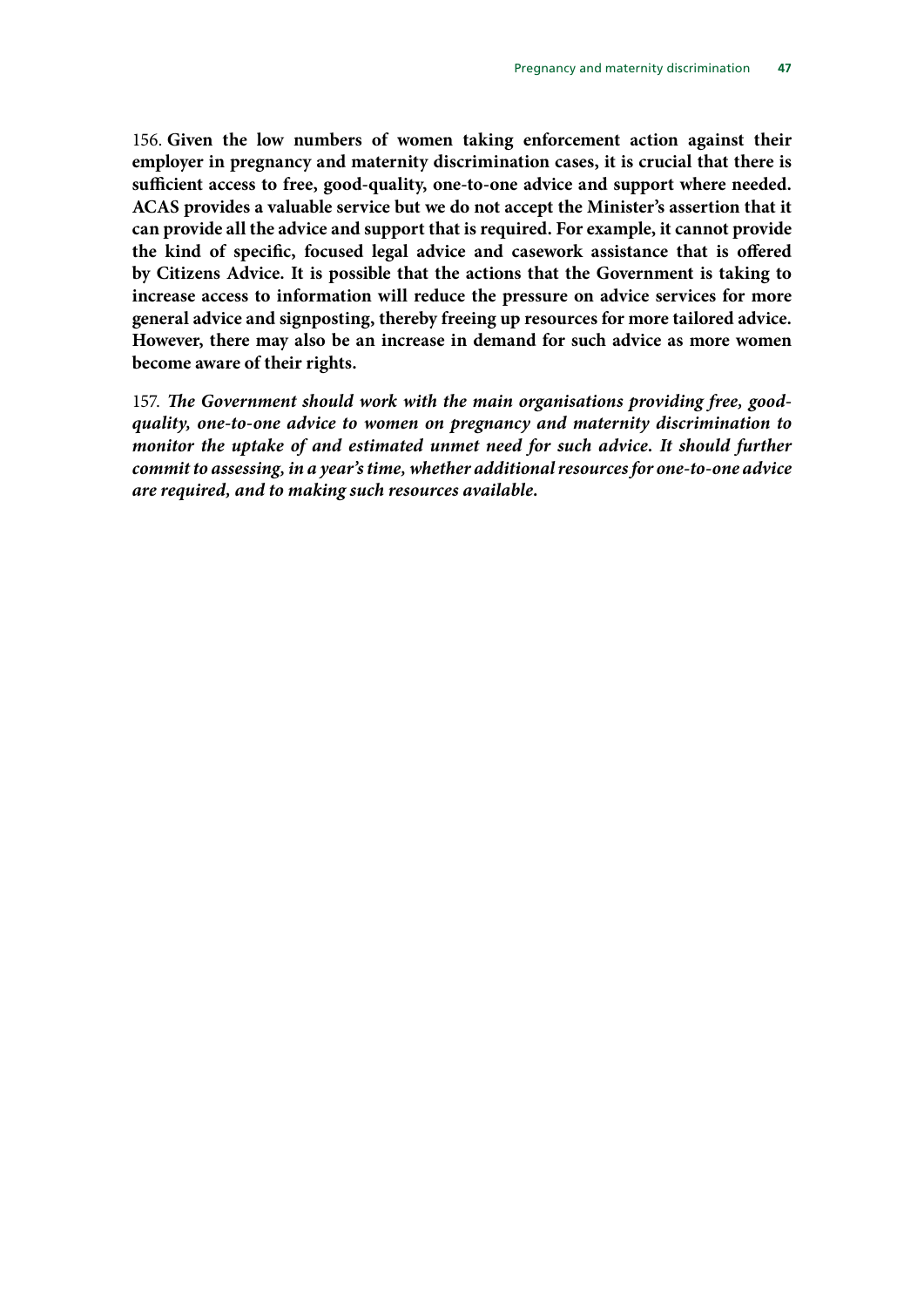## <span id="page-51-0"></span>**4** Enforcement and monitoring

#### **Enforcement**

158. We have set out our concerns about the need for greater enforcement of measures to prevent pregnancy and maternity discrimination. We have also set out our concerns about the burden of enforcement resting predominantly with women. Several witnesses have suggested that there could be a greater role for statutory and independent bodies in enforcing pregnancy and maternity discrimination laws and measures. For example, Maternity Action saw a greater role for the HSE in ensuring that health and safety protections for new and expectant mothers were properly enforced. It recommended:

HSE must work together with local inspectors to ensure consistent examination of the suitability of general risk assessments in relation to pregnant women and new mothers, as well as ensuring inspectors request to see specific risk assessments where there is a pregnant woman or new mother in the workplace.<sup>214</sup>

159. Alexandra Heron noted the low levels of enforcement action by women and commented that "not to enforce the law invites it to be disregarded". She went on to suggest that enforcement "should be undertaken by a properly resourced independent agency which can relieve employees not wishing to bring their own case by investigating and taking action against the employer."<sup>215</sup> Working Families outlined its concerns about the "antagonistic", "often lengthy" and "increasingly legalistic" tribunal process and suggested that further consideration be given to "alternative mechanisms to ensure that the law is upheld". It added that ACAS could be involved earlier in the appeal or grievance process.<sup>216</sup>

160. When we asked the EHRC if it could play a greater enforcement role, Sue Coe told us that this would not be a good use of resources. She said:

One reaction to…[the] really shocking figures that came out of the research would be more enforcement and to lead with enforcement. That is not the correct approach. We would sink a great deal of resources, but perhaps not very effectively, if we supported more and more individual cases, which do not have a strategic push in terms of clarifying the law, because this is a very settled area of law.<sup>217</sup>

161. Conversely, the Minister told us that the focus in relation to increasing compliance with pregnancy and maternity discrimination should be "about enforcement rather than changing the law".218 He went on to suggest that the burden of enforcement for pregnancy and maternity discrimination should remain with the women experiencing discrimination, stating:

We do not want to change the fundamental way the whole system works, which does not just work in relation to this kind of discrimination but works with regard to all other employment rights. We do not proactively send enforcement

<sup>214</sup> Maternity Action [\(MPD0024](http://data.parliament.uk/writtenevidence/committeeevidence.svc/evidencedocument/women-and-equalities-committee/maternity-and-pregnancy-discrimination/written/33313.html)), para. 22

<sup>215</sup> Alexandra Heron ([MPD0010\)](http://data.parliament.uk/writtenevidence/committeeevidence.svc/evidencedocument/women-and-equalities-committee/maternity-and-pregnancy-discrimination/written/31871.html), para. 3

<sup>216</sup> Working Families [\(MPD0005](http://data.parliament.uk/writtenevidence/committeeevidence.svc/evidencedocument/women-and-equalities-committee/maternity-and-pregnancy-discrimination/written/31778.html)), para. 5.1

<sup>217</sup> Q123

<sup>218</sup> Q171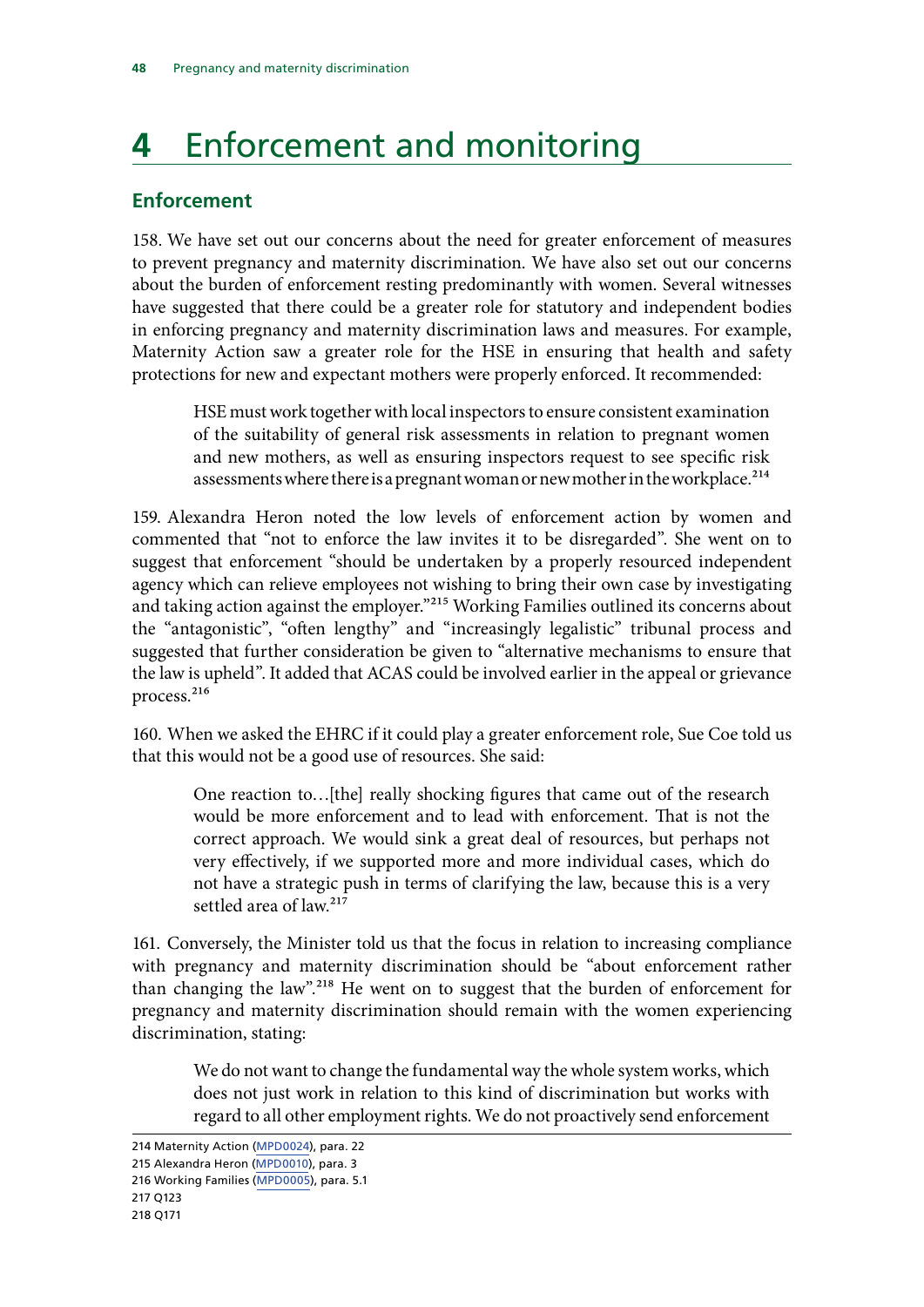<span id="page-52-0"></span>teams into companies randomly in the same way, for instance, that we send Ofsted into schools…and haul them over the coals if their employment practices are not proper. Our approach, in order to have a reasonable balance of constraint and freedom, is to say, "There are clear rules. It is your duty to understand them and to abide by them, and if you do not, and somebody complains about it then you will suffer through this process.<sup>219</sup>

162. **The Government's approach to improving compliance with pregnancy and maternity discrimination law is disjointed and contradictory. It has stated that it is important to focus on enforcement and yet its main focus is on awareness-raising and persuasion. It has voiced concern about the low numbers of women taking enforcement action against their employer, but has rejected the EHRC's recommendations to remove barriers to justice and has no plans to ease the burden of enforcement on women. It has acknowledged that it does not know why so few women take enforcement action, but is unwilling to allocate resources to working out how best to encourage and enable more women to do so.** 

163. *The Government must take action both to relieve the burden of enforcement on women and to encourage more enforcement action by women. It must set out in detail in its response to this Report the measures it will take to ensure that pregnancy and maternity discrimination law is properly enforced. It should consider:* 

- requiring the Health and Safety Executive (HSE) to play a greater role in *ensuring that employers comply with their obligations to provide a safe working environment for new and expectant mothers;*
- commissioning research on how best to encourage greater enforcement by women *where cases cannot be resolved informally; and*
- commissioning research on the effectiveness of alternative dispute resolution *procedures such as conciliation in helping employers and employees to resolve disputes informally.*

#### **Monitoring**

#### *The need for monitoring*

164. The BIS/EHRC research provides the most comprehensive information currently available on the extent and nature of pregnancy and maternity discrimination in the UK. Scarlet Harris from the TUC said that it was "an incredibly robust piece of research" and highlighted the gaps in knowledge about such discrimination before the research was published, stating:

The TUC really welcomed the report; it was a long time coming…We had been saying for a long time that we needed updated research, because we had a sense from the unions that we work with that it was a worsening situation and we wanted some evidence to back that up.<sup>220</sup>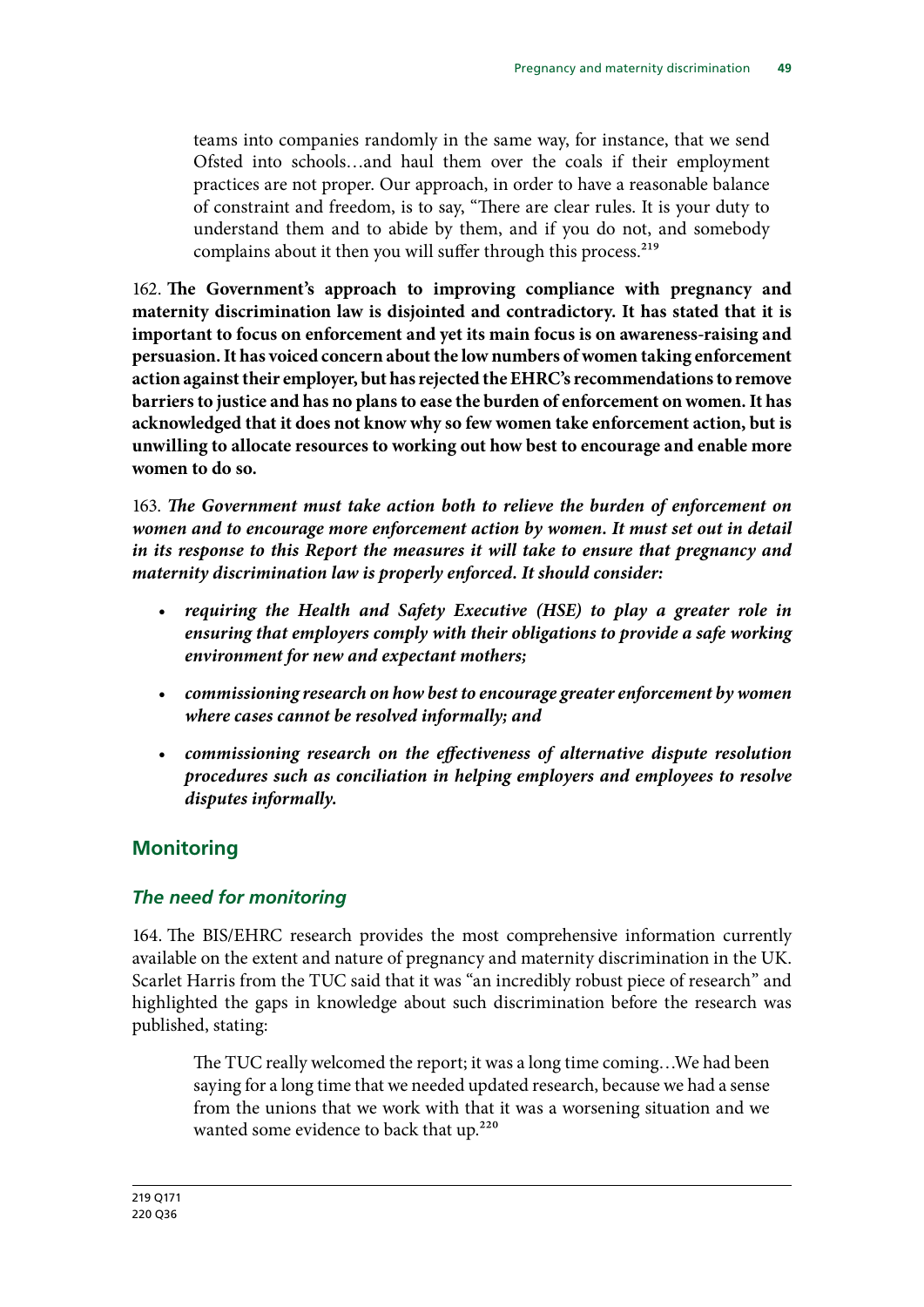<span id="page-53-0"></span>165. Maternity Action also commented on the fact that regular Government monitoring of trends in the labour market had not identified the discrimination evidenced in the research. It went on to suggest that "a more active programme of data collection and research" should be undertaken "to keep track of what is happening to women in the workplace."221 Its suggestions for monitoring included:

- publishing quarterly numbers of pregnancy-related tribunal cases and the number of such claims which have been paid in full;
- repeating the research into the incidence of pregnancy and maternity-related discrimination in four years' time.<sup>222</sup>

#### *EHRC recommendations and Government response*

166. The EHRC recommended that the UK, Scottish and Welsh Governments "include relevant questions about pregnancy and maternity discrimination and disadvantage in planned surveys of employers and mothers, report on the outcomes and keep under consideration what further research or action may be needed to address enduring areas of discrimination and disadvantage." It also recommended that ACAS consider "monitoring and publishing the number and outcome of Early Conciliation cases in England, Scotland and Wales that involve pregnancy or maternity discrimination or a breach of other rights related to pregnancy or maternity."223

167. The Government accepted the recommendations, stating that it and ACAS were considering how best to take them forward. It also noted that ACAS "already publishes the number of cases relating to pregnancy and maternity discrimination in its annual report and is investigating options to publish further data sets to allow outcome analysis to be done by external bodies."224

168. Sue Coe told us that the EHRC had not asked for a repeat of the whole BIS/EHRC survey because of the cost, but that key parts of it "should be measured at least annually, so we can see where we are going in terms of rates of women's experience". She suggested that the Government was best placed to do the monitoring because it had access to nationallevel surveys, and gave the following example of how these surveys might be used:

If we are measuring, for example, take-up of information and training of line managers, if those questions are fed into Government surveys of employers, which happen quite regularly, we can keep an eye on where that is going and know where the actions that have been taken are biting, where they are not and where more action needs to be taken.<sup>225</sup>

169. Caroline Waters of the EHRC saw a role in monitoring for information collected by employers, noting that many employers already ran internal surveys and that they

<sup>221</sup> Maternity Action ([MPD0024\)](http://data.parliament.uk/writtenevidence/committeeevidence.svc/evidencedocument/women-and-equalities-committee/maternity-and-pregnancy-discrimination/written/33313.html), para. 31

<sup>222</sup> Ibid, paras. 32-33

<sup>223</sup> EHRC, *[Our recommendations to tackle pregnancy and maternity discrimination](http://www.equalityhumanrights.com/en/managing-pregnancy-and-maternity-workplace/our-recommendations-tackle-pregnancy-and-maternity)*, March 2016, p. 18

<sup>224</sup> HM Government, *[Government response to recommendations made by the Equality and Human Rights Commission](https://www.gov.uk/government/uploads/system/uploads/attachment_data/file/509571/bis-16-148-government-response-to-recommendations-by-EHRC-on-pregnancy-and-maternity-related-discrimination.pdf)  [on Pregnancy and Maternity-related Discrimination and Disadvantage in the Workplace](https://www.gov.uk/government/uploads/system/uploads/attachment_data/file/509571/bis-16-148-government-response-to-recommendations-by-EHRC-on-pregnancy-and-maternity-related-discrimination.pdf)*, March 2016, p. 13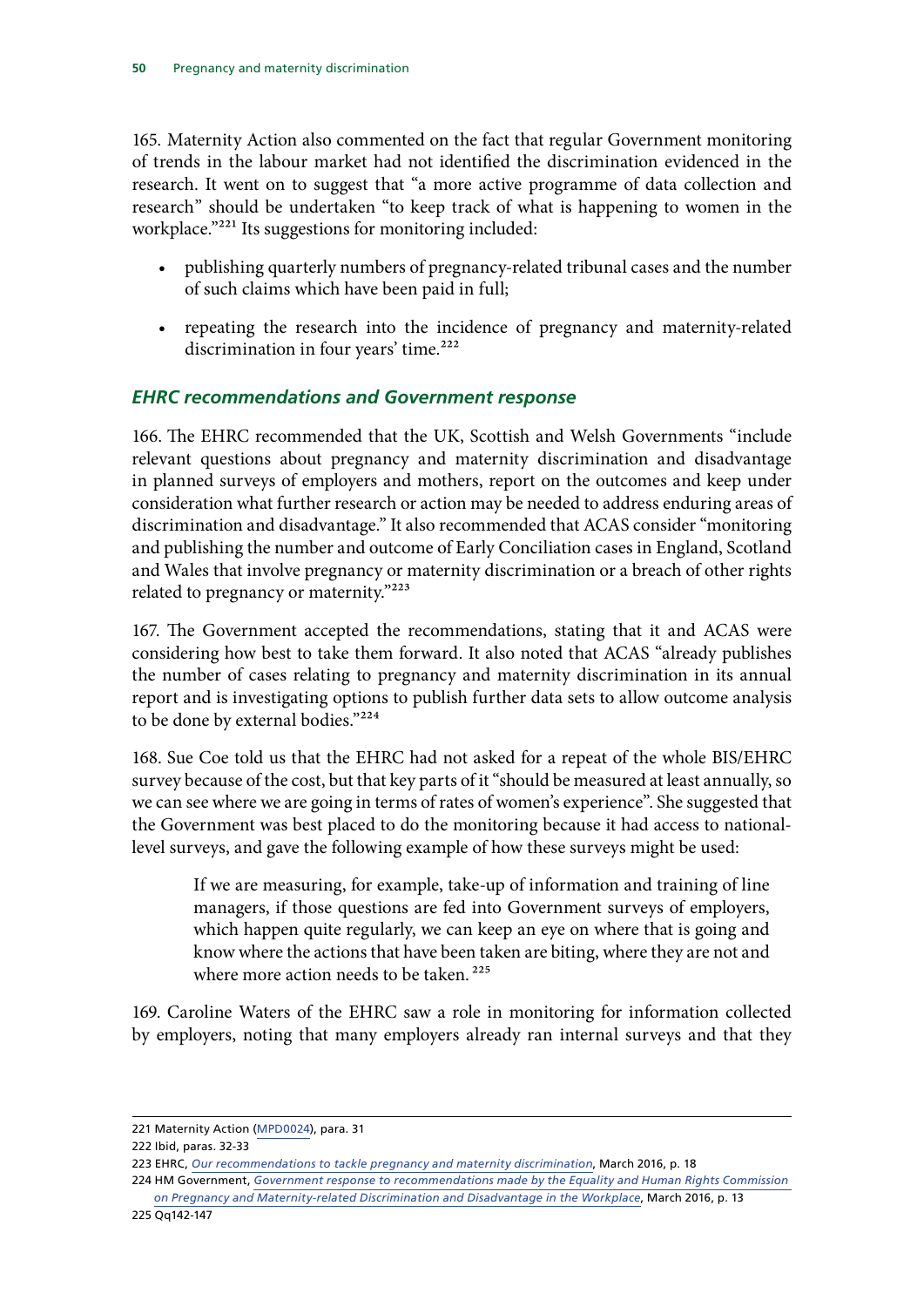could also collect data on "levels of return and levels of satisfaction, with the experience of the take-up of flexible working patterns and perhaps even information like equal pay."226 However, the EHRC did not make a recommendation on this.

170. When we asked the Minister how he would measure the success of the Government's actions to tackle pregnancy and maternity discrimination, he said that he did not think key performance indicators were needed and that he just needed to "see progress." When pushed on what progress would look like he said:

We would like to see that all of these different bodies have done what they need to do…we would like to see that the Health and Safety Executive has done what it needs to do with its guidance; that ACAS has done what it needs to do to try to communicate better to more employers… I do not think that it requires KPIs to update guidance; just get on and update the guidance and tell me when you have done it.<sup>227</sup>

171. **We note the importance of the BIS/EHRC research in establishing the extent and nature of pregnancy and maternity discrimination in the UK. It showed that discrimination had worsened since similar research was conducted a decade earlier, and this had not been picked up by labour market monitoring. We want to ensure that another decade does not pass before we are next able to ascertain the level of discrimination.** *The Government should commit to repeating the BIS/EHRC research in full or in part by the end of 2020. Regular and timely monitoring must also be undertaken to enable the Government, the EHRC and other interested parties to assess the effectiveness of the actions being taken to tackle this discrimination.* 

172. **We welcome the Government's acceptance of the EHRC's recommendations on monitoring. It is positive that the Government has agreed to include questions about pregnancy and maternity discrimination in surveys of employers and women. However the lack of detail about what this monitoring will look like makes it difficult to assess how robust it will be and how useful in measuring the prevalence of pregnancy and maternity discrimination. We are concerned that the Minister does not recognise the need for targets to aid scrutiny and measure success. We do not accept his suggestion that simply completing the actions that the Government has agreed to take equates to success. We understand the desire to keep bureaucracy to a minimum but we do not see how the Government—or we—can judge the success of its actions if it does not set out clearly what it intends to achieve and how it will measure success.** 

173. *The Government should set out in more detail how it plans to track the level of pregnancy and maternity discrimination in the UK, and the measures it will use to assess the effectiveness of its actions to tackle this discrimination. It should include in its response to this Report details of:* 

- • *key measures that will be used for monitoring;*
- any surveys that will be used for monitoring, including size, frequency and type;
- the questions on pregnancy and maternity-related discrimination that will be *used in surveys and the issues they will explore;*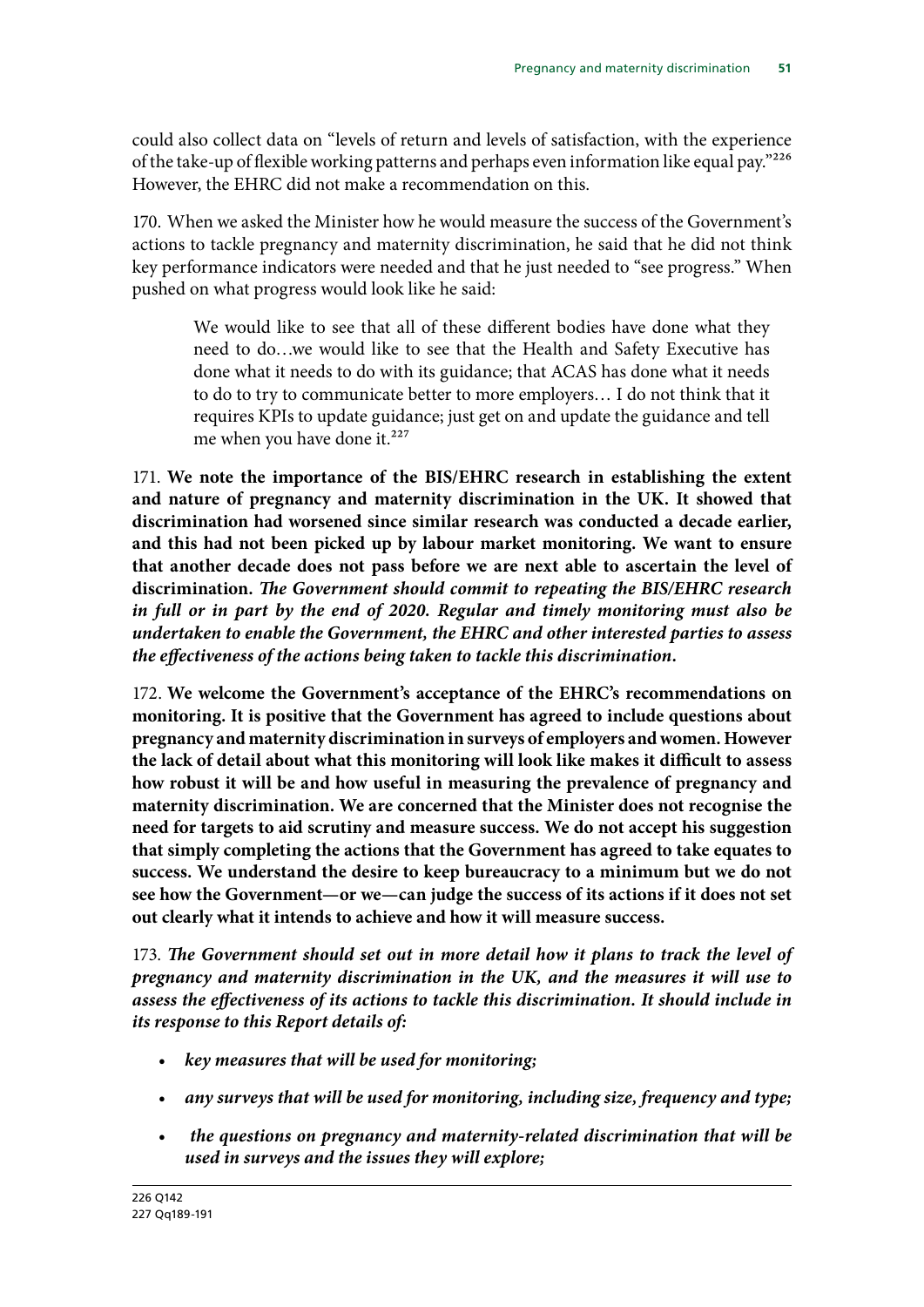- <span id="page-55-0"></span>• *when and how the results will be published; and*
- *where responsibility for this monitoring will lie.*

#### *When can we expect to see positive results?*

174. Sue Coe told us that the EHRC would do its own monitoring of the recommendations and that they "may take a little time to start to bed in".228 However, Caroline Waters suggested that it would be "possible to see change by the end of the year, if we have the right kind of highlevel and sustained visibility, both from Government and from business leaders" although it might not be easy to produce "statistically valid" evidence of improvement.<sup>229</sup>

175. The Minister saw a longer timescale for change, telling us that a "painstaking, consistent, sustained month-to-month, year-to-year, decade-long change of a culture" was needed and that it would be "some time before we are able to point to evidence of change in people's experience".<sup>230</sup> He offered to report back to the Committee in a year's time on the actions that the Government had taken, stating:

I am very happy to come back and say what we have done and what effect we think what we have done might be having, and what evidence we have for that<sup>231</sup>

176. **We are concerned by the lack of urgency displayed by the Government in tackling pregnancy and maternity discrimination. We accept that complex work will be required and that some of this will take time to bed in, but there is also potential for quick wins. There is no reason why the Government should not have ambitious targets for positive and visible results within the next few years. It should also be prepared to take further action if there is no evidence that the situation is improving.** *The Government should set out ambitious targets for reducing the level of pregnancy and maternity discrimination within the next two years. It should review its monitoring figures at least annually for evidence that pregnancy and maternity discrimination levels are decreasing significantly, and publish this review. If there is insufficient progress within the next two years, the Government should set out what further action it will take to tackle discrimination.*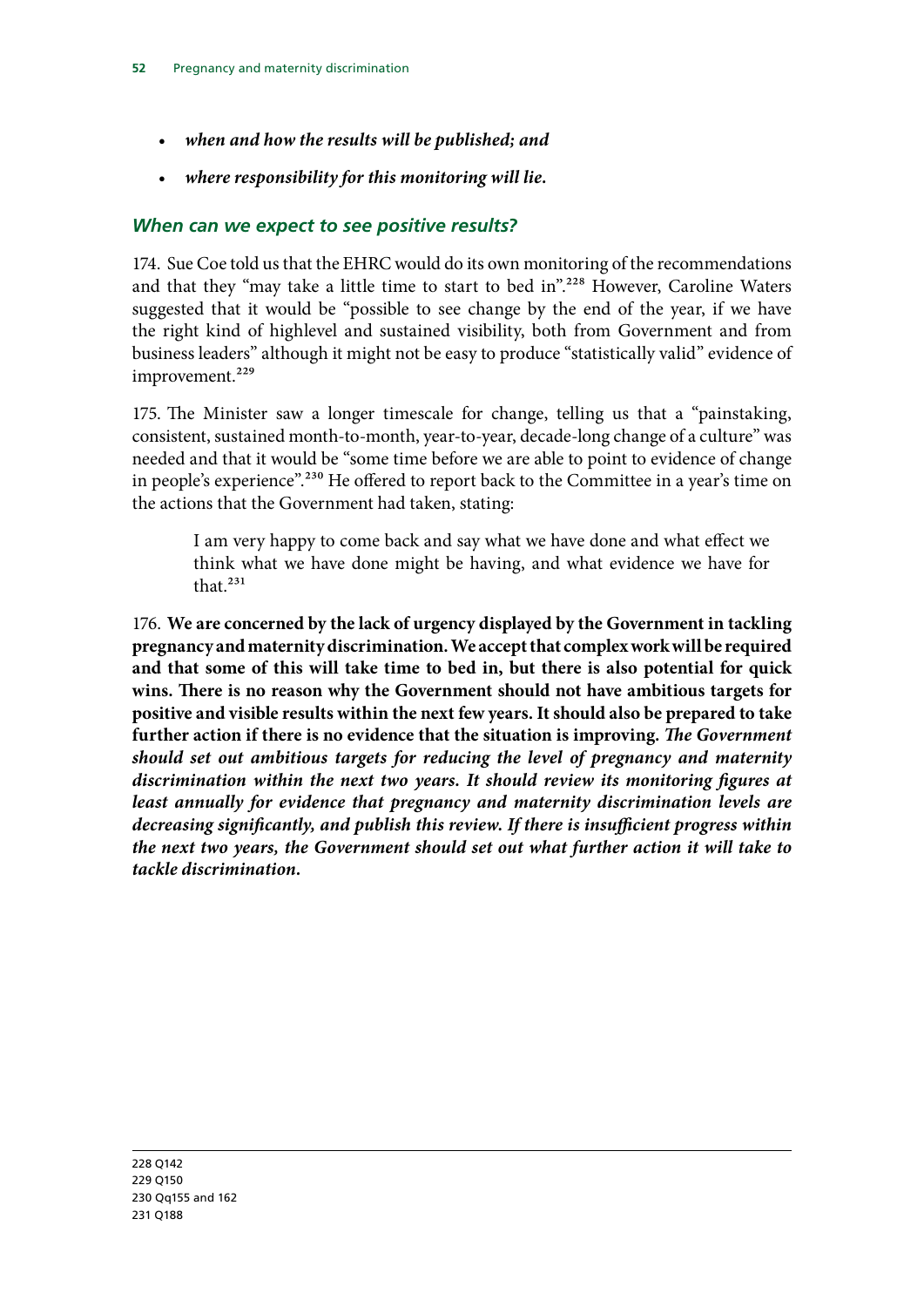## <span id="page-56-0"></span>Conclusions and recommendations

#### Are greater protections required?

- 1. We are disappointed that the EHRC and the Government do not think it necessary to place a duty on employers to conduct an individual risk assessment for new and expectant mothers. Such a requirement would help employers to provide a safe working environment and would not be a great burden. We do not accept the Minister's assertion that this requirement would imply that employers no longer had to consider the risks to new and expectant mothers in their general risk assessment. We are not convinced that the EHRC's recommended approach of encouraging employers to have conversations with women about risks is robust enough. While it may improve compliance among well-meaning employers, it is unlikely to persuade less scrupulous employers to meet their responsibilities. (Paragraph 43)
- 2. *Employers should be required to undertake an individual risk assessment when they are informed that a woman who works for them is pregnant, has given birth in the past six months or is breastfeeding. The Health and Safety Executive should include this requirement in its guidance to employers by the end of 2016 and should ensure that it is properly enforced. It should also support employers in meeting this requirement by ensuring that model risk assessments for particular sectors and occupations are available to employers by the end of 2016.* (Paragraph 44)
- 3. We are particularly concerned by the BIS/EHRC research finding that up to 21,000 women a year left their job because pregnancy and maternity-related health and safety risks were not tackled. We are also mindful that it is important that employers are sensitive to the employee's wishes when offering alternative work or paid leave. (Paragraph 47)
- 4. *It is imperative that new and expectant mothers who are concerned that their health and/or the health of their baby is being put at risk by their work have an easily accessible, formal mechanism to compel their employer to deal with such risks appropriately. There should also be a formal mechanism by which an employee can ask a doctor or midwife to confirm that specific risks at work need to be dealt with. The Government should consider how best to provide those mechanisms and commit to implementing them by the end of 2017*. (Paragraph 48)
- 5. We are concerned by the evidence that new and expectant mothers who are casual, agency and zero-hours workers are: more likely to report a risk or impact to their health and welfare than other types of worker; more likely to leave their employer as a result of health and safety risks not being resolved; and less likely to feel confident about challenging discriminatory behaviour. We note that the EHRC has committed to work with employers to improve outcomes for this group, but we believe that additional rights and protections are also required. (Paragraph 56)
- 6. We understand that there are reasons why new and expectant mothers who are casual, agency and zero-hours workers do not have the same day-one rights as employees. However, we see no reason why they should not be entitled to paid time off for antenatal appointments. (Paragraph 57)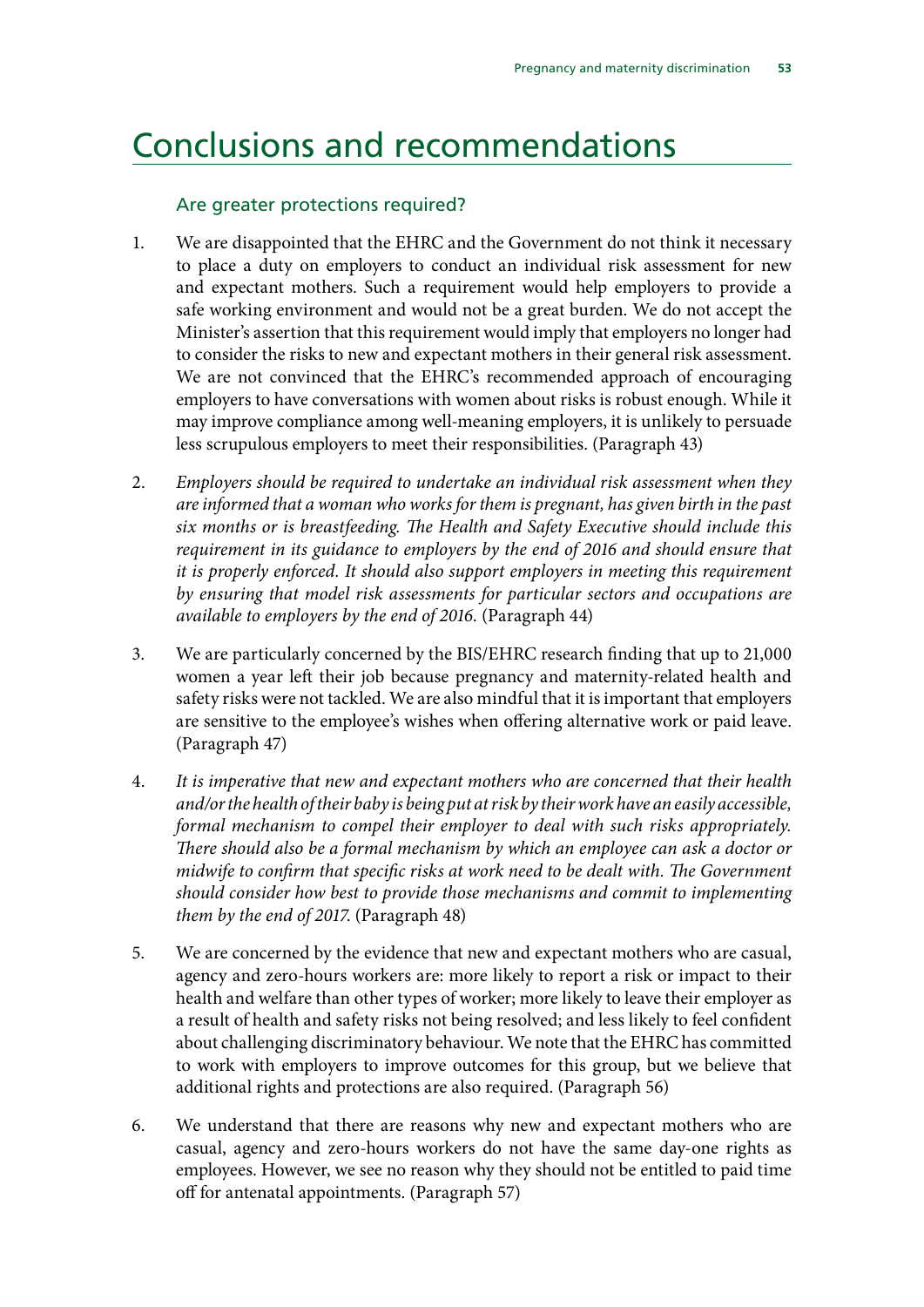- 7. *The right to paid time off for antenatal appointments should be extended to workers within the next year. This right should be available after a short qualifying period.*  (Paragraph 57)
- 8. Employers should not be able to avoid affording regular, long-term workers the same rights as employees because they have a different contract type. More pregnancy and maternity-related rights should be available to casual, agency and zero-hours workers after a suitable qualifying period of continuous employment. (Paragraph 58)
- 9. *The Government should review the pregnancy and maternity-related rights available to workers and legislate to give greater parity between workers and employees in this regard. It should do this within the next two years.* (Paragraph 58)
- 10. We find it shocking that the number of new and expectant mothers feeling forced out of their job has nearly doubled in the past decade. It is difficult to accept the EHRC's characterisation of this as solely an issue of misinterpretation of the law. (Paragraph 70)
- 11. We are persuaded that additional protection from redundancy for new and expectant *mothers is required. The Government should implement a system similar to that used in Germany under which such women can be made redundant only in specified circumstances. This protection should apply throughout pregnancy and maternity leave and for six months afterwards. The Government should implement this change within the next two years.* (Paragraph 70)
- 12. We hope that the Government is committed to not only retaining but enhancing the current level of protections available to new and expectant mothers when the UK leaves the EU. (Paragraph 71)
- 13. *Given the uncertainty about what a UK exit will mean, a statement of the Government's intention to ensure that those rights and protections are not eroded would provide welcome reassurance during this period of transition.* (Paragraph 71)

#### Improving access to information and encouraging a change in attitudes

- 14. We welcome the Government's commitment to using the MAT B1 form to disseminate information to women and employers about pregnancy and maternityrelated rights and responsibilities. However, many women and employers will need this information much sooner. (Paragraph 81)
- 15. Women should be provided with a comprehensive handout, such as a booklet or *leaflet, containing basic information about their pregnancy and maternity-related employment rights early in their pregnancy—ideally, at their booking-in appointment. This handout should include a tear-off sheet or card for women to give to their employers containing basic information about employers' responsibilities to new and expectant mothers. Both the employer and the employee information should include signposting, such as web addresses, telephone numbers and QR codes, to further, more comprehensive, sources of information and advice. The Government should ensure that this system is implemented within the next year.* (Paragraph 81)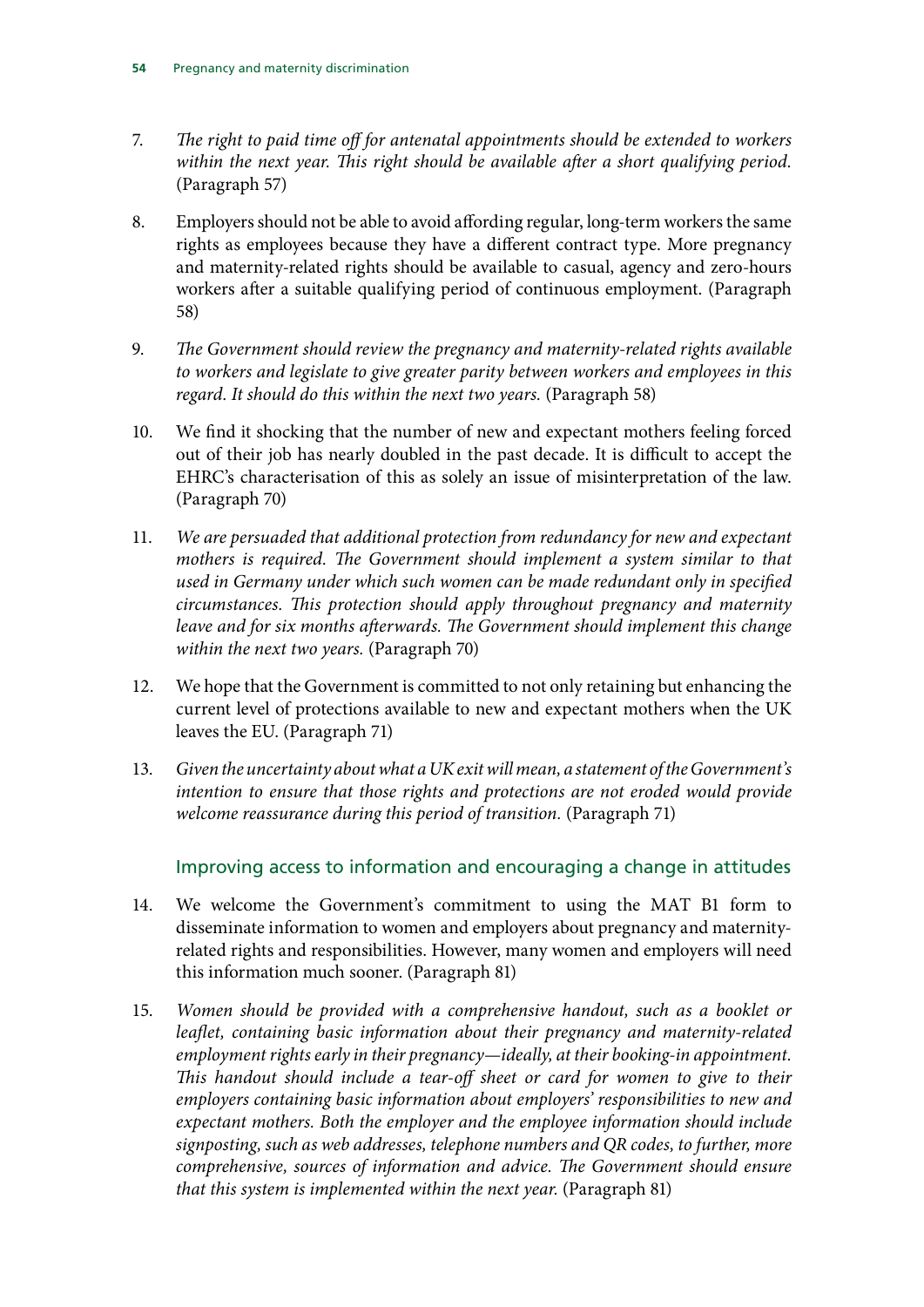- 16. Front-line health professionals involved in the care of new and expectant mothers have a key role to play in helping women to access information about their rights . (Paragraph 82)
- 17. *These workers should receive training and support to ensure that they are able to provide basic advice about pregnancy and maternity-related employment rights and signposting to further sources of information and advice. The Government should ensure that such training and support begins within the next year.* (Paragraph 82)
- 18. We encourage the provision of practical support and advice on pregnancy and maternity issues to SMEs in particular. (Paragraph 89)
- 19. *The Government should ensure that the actions it takes forward to improve employer access to information include practical support aimed specifically at SMEs. Such support could include: templates and guidance to assist employers in meeting their obligations to new and expectant mothers; information about good recruitment and equality practices; and the provision of information alongside PAYE and VAT information for new traders and businesses. This kind of support should be made available within the next year.* (Paragraph 89)
- 20. We support the EHRC's recommendation for a single comprehensive online site where both employers and individuals can easily find out about their rights, responsibilities and good practice in relation to pregnancy and maternity in the workplace. It seems both logical and practical to have one starting point for all queries on these issues. We do not accept the Minister's suggestion that marketing a new URL is a significant barrier, given that the Government has undertaken to implement an awareness-raising campaign on these issues. However, the most important outcome is that employers and employees can more easily access the information they need, and that they start to do this in far greater numbers than is currently the case. (Paragraph 93)
- 21. The Government should give further consideration to the feasibility of a single website. (Paragraph 93)
- 22. We emphasise the importance of good-quality training to managers in ensuring that good practice permeates all levels of organisations, and we share the concerns that have been raised regarding a lack of detail about the work being done in this area. (Paragraph 99)
- 23. *The Government should outline in detail in their response to this Report the action being taking to ensure wider uptake of good-quality training for line managers. This should include the issues to be covered in any ACAS-designed training and any targets for take-up of training. (*Paragraph 99)
- 24. We are concerned by the lack of detail in the Government's response to the EHRC's recommendations and we do not accept the Minister's suggestion that the Government has set out clearly the action that it will take. Many of the EHRC's recommendations were accepted in principle, with caveats, and there is a lack of clarity about which parts of those recommendations will be taken forward, when and how. We are surprised by the Minister's assertion that it is not important or necessary to produce a plan, and that the Government can provide leadership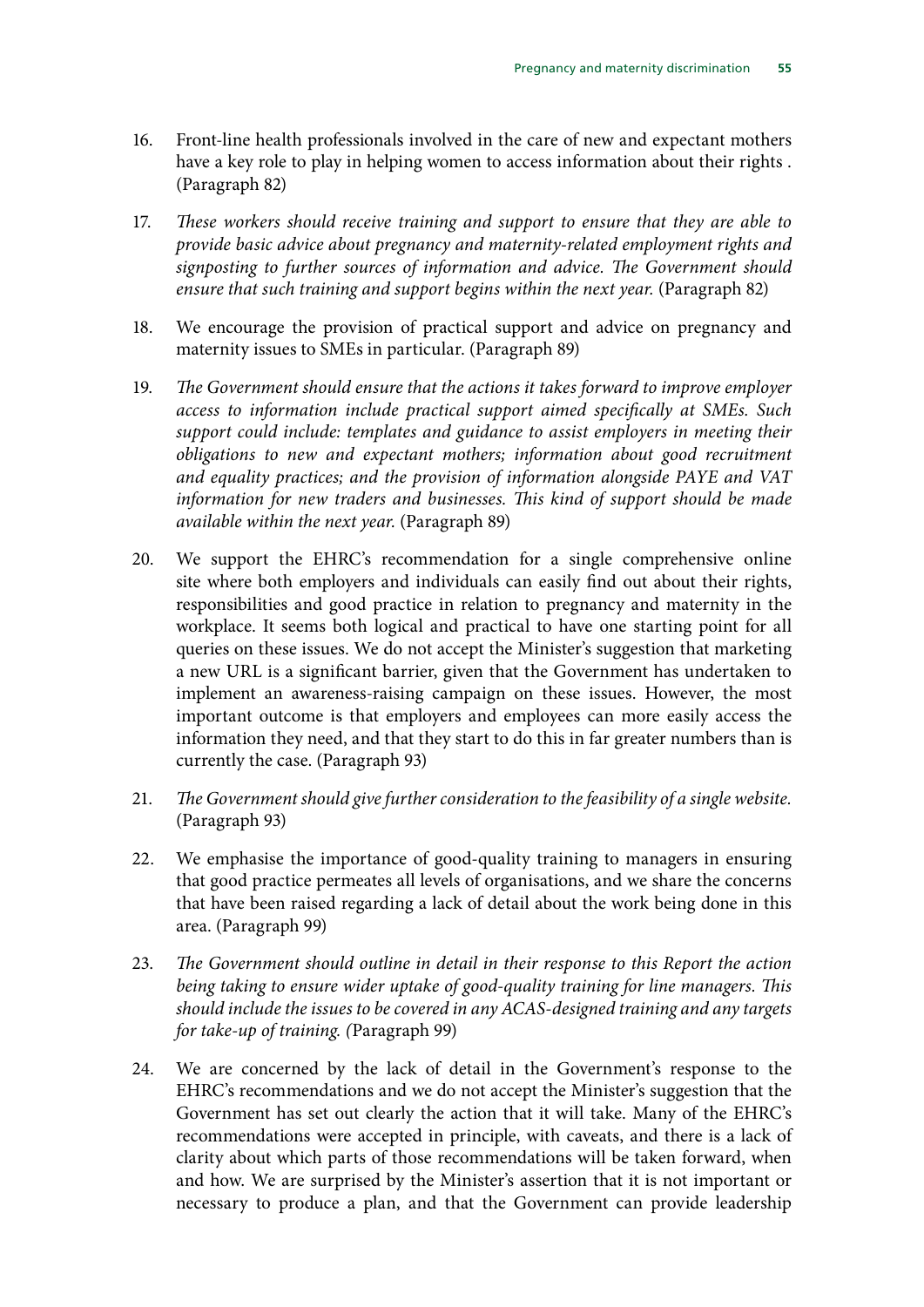without setting out what they intend to achieve, by when and how. On the contrary, if the Government is unable to set out a vision that can be shared, it less likely to be able to provide effective leadership on this issue. (Paragraph 105)

- 25. *The Government should publish, alongside its response to this Report, a strong, specific communications plan for the awareness-raising and attitude-changing work it has agreed to undertake in response to the EHRC's recommendations. The plan should include clear timelines and should set out where accountability for implementation will lie.* (Paragraph 106)
- 26. We welcome the joint communications campaign being taken forward by the Government in partnership with the EHRC and businesses. However, we are not convinced that this approach alone will be enough to tackle the discrimination and negative employer attitudes evidenced in the BIS/EHRC research. (Paragraph 114)
- 27. *The communications campaign needs to be underpinned by a strategy to provide practical support as well as clear incentives and disincentives to encourage greater compliance by employers. The Government should set out in its response to this Report the additional measures it will take to encourage compliance. In doing so, it should place particular emphasis on providing support and incentives for SMEs. We urge the Government to consider*:
	- *paying a higher rate of Small Employers' Relief when the relevant employee is still in post 12 months after returning from maternity leave;*
	- • *automatic payment of Small Employers' Relief;*
	- • *providing financial incentives for employers to take on part-time workers and to facilitate flexible working, and linking these to the retention of women 12 months after returning from maternity leave; an*d
	- *requiring large companies to report on retention rates for women 12 months after returning from maternity leave and 12 months after lodging of an application for flexible working.*

*We further encourage the Government to link any reporting on retention rates to its work to reduce the Gender Pay Gap*. (Paragraph 115)

#### Improving access to justice

- 28. We note the Minister's acknowledgment that pregnant women "have got quite a lot else on their minds and on their plates" and that this may be a reason why they do not take action against their employer when they suspect there has been discrimination. This easy acceptance of the pressures on expectant mothers contradicts the Government's assertion that there is "no evidence" of a need to increase the time limit for a woman to bring an employment tribunal claim. We agree with the EHRC that the case has been made. (Paragraph 142)
- 29. *There is clear evidence of a need to extend the limit for new and expectant mothers. We therefore endorse the Justice Committee's recommendation that the Government*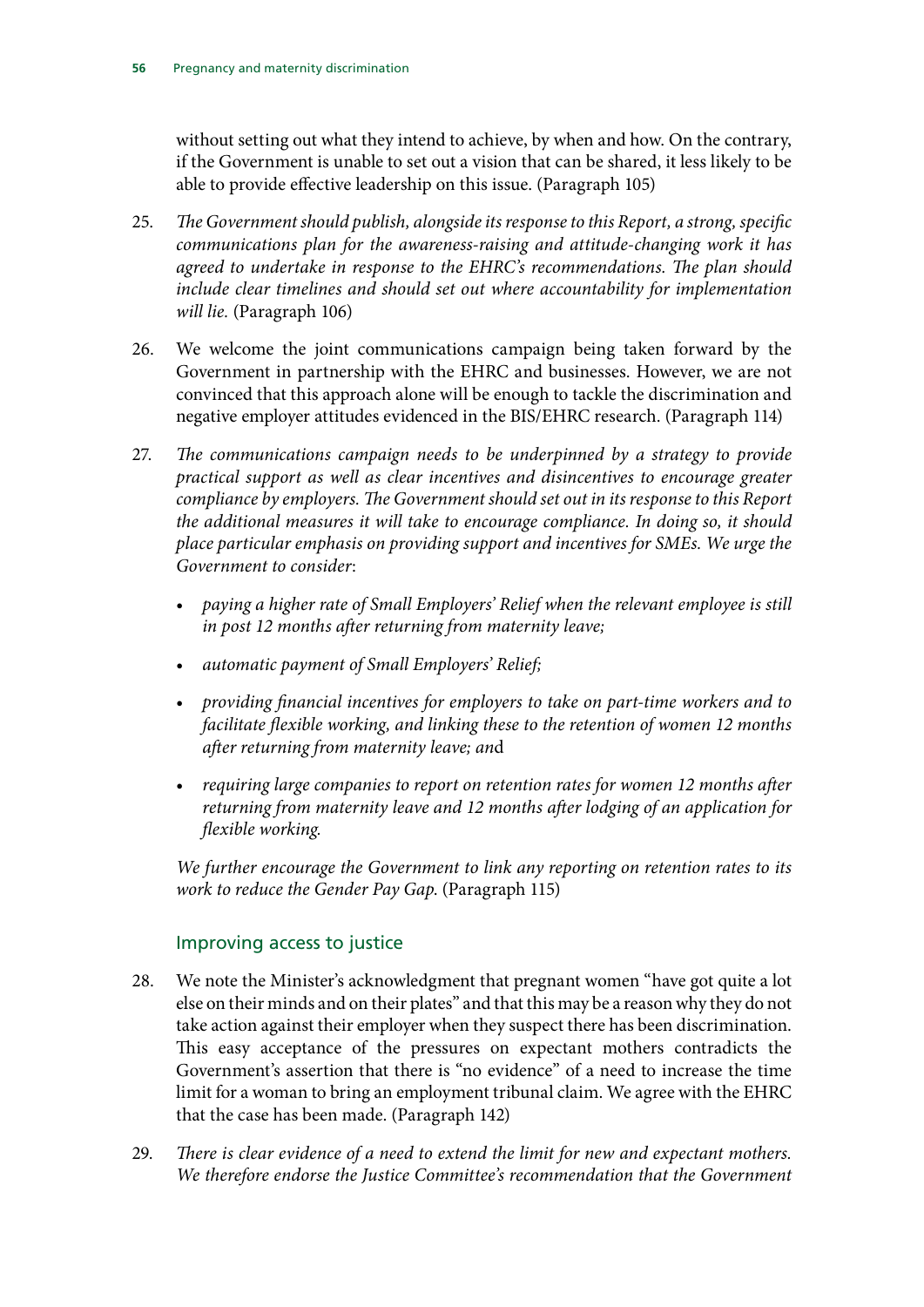*review the three-month time limit for bringing a claim in maternity and pregnancy discrimination cases. We suggest that six months would be a more suitable time limit.*  (Paragraph 143)

- 30. We have concerns about the Government's approach of placing all its hopes in a campaign to persuade employers to comply with the law. It is clear that women are not taking action in large enough numbers to ensure compliance from employers, and yet this type of action is the main source of enforcement for discrimination law. This enforcement gap leaves it open to rogue employers to flout the law, and the actions set out by the Government do not deal with this. The Government has a clear responsibility to ensure that pregnancy and maternity discrimination laws and protections are better enforced. (Paragraph 144)
- 31. We agree with the Government that it is preferable for workplace disputes to be resolved at the earliest possible stage and that tribunals should be a last resort. However we also recognise the important role that tribunals play in enabling individuals to seek redress, in holding employers to account, and as a wider deterrent. We are well aware that the number of sex discrimination and pregnancy-related tribunal claims was low before tribunal fees were introduced. We do not suggest that the removal or reduction of fees would solve the enforcement problem. Nonetheless, we cannot ignore the evidence we have received and the Justice Committee's findings that tribunal fees have had a significant adverse impact on access to justice. (Paragraph 145)
- 32. *We join the Justice Committee in calling for a substantial reduction in tribunal fees for discrimination cases. The Government should publish the findings from its review of the impact of the introduction of tribunal fees as a matter of urgency and should set out in its response to this Report the action it will take to reverse the adverse effect of tribunal fees.* (Paragraph 146)
- 33. We were disappointed to hear from the Minister that the Government has already decided not to invest any more in improving access to good-quality advice. It is unclear whether the Government has reviewed the accessibility of employment advice services, as it said it would in its response to the EHRC, or whether it has merely concluded that no action is required without conducting a review. (Paragraph 155)
- 34. *The Government must set out in its response whether it has conducted this review, and if so what its conclusions were. If it has not yet conducted this review, it should now do so and should publish its findings by the end of 2016.* (Paragraph 155)
- 35. Given the low numbers of women taking enforcement action against their employer in pregnancy and maternity discrimination cases, it is crucial that there is sufficient access to free, good-quality, one-to-one advice and support where needed. ACAS provides a valuable service but we do not accept the Minister's assertion that it can provide all the advice and support that is required. For example, it cannot provide the kind of specific, focused legal advice and casework assistance that is offered by Citizens Advice. It is possible that the actions that the Government is taking to increase access to information will reduce the pressure on advice services for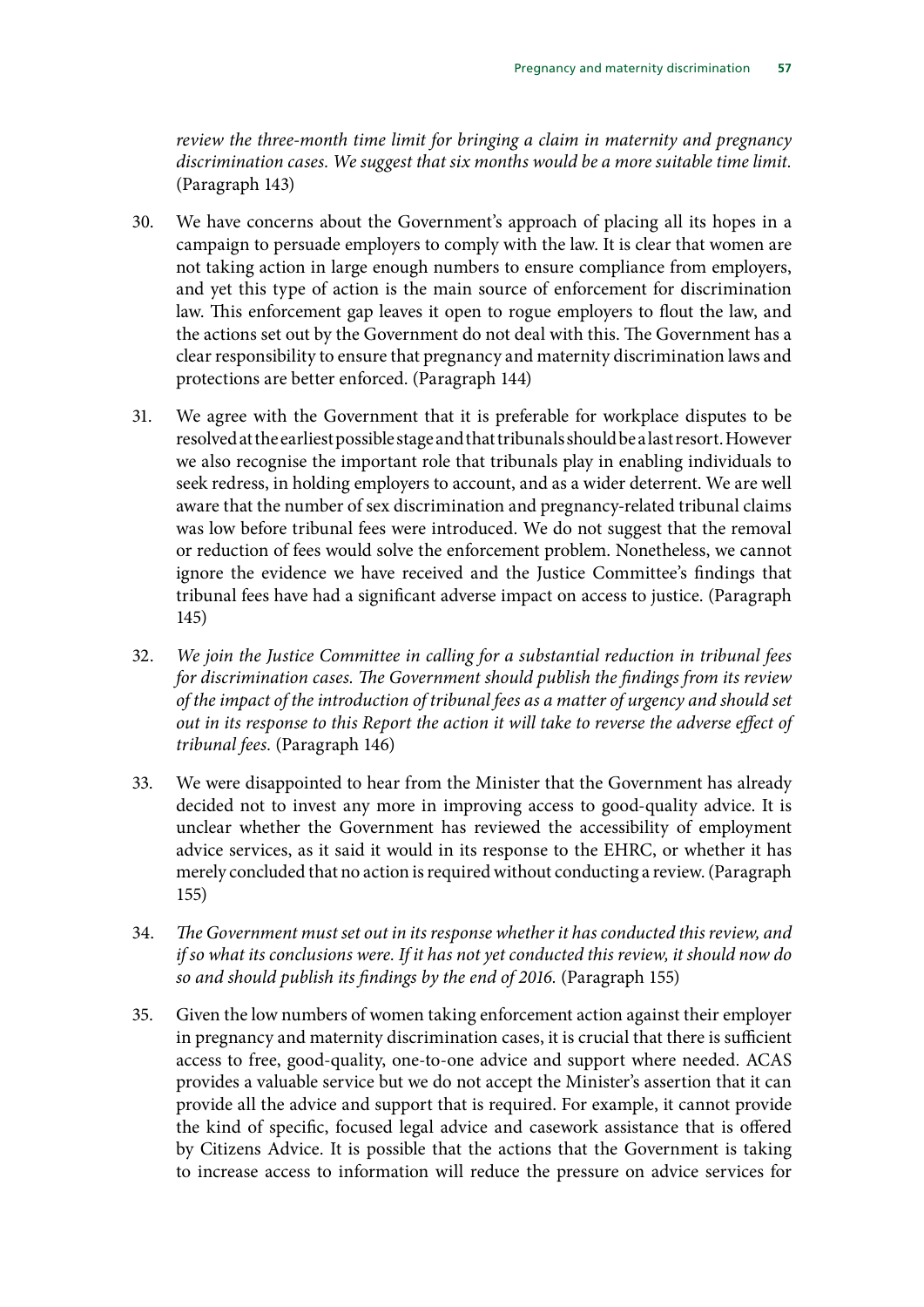more general advice and signposting, thereby freeing up resources for more tailored advice. However, there may also be an increase in demand for such advice as more women become aware of their rights. (Paragraph 156)

36. The Government should work with the main organisations providing free, good*quality, one-to-one advice to women on pregnancy and maternity discrimination to monitor the uptake of and estimated unmet need for such advice. It should further commit to assessing, in a year's time, whether additional resources for one-to-one advice are required, and to making such resources available.* (Paragraph 157)

#### Enforcement and monitoring

- 37. The Government's approach to improving compliance with pregnancy and maternity discrimination law is disjointed and contradictory. It has stated that it is important to focus on enforcement and yet its main focus is on awareness-raising and persuasion. It has voiced concern about the low numbers of women taking enforcement action against their employer, but has rejected the EHRC's recommendations to remove barriers to justice and has no plans to ease the burden of enforcement on women. It has acknowledged that it does not know why so few women take enforcement action, but is unwilling to allocate resources to working out how best to encourage and enable more women to do so. (Paragraph 162)
- 38. *The Government must take action both to relieve the burden of enforcement on women and to encourage more enforcement action by women. It must set out in detail in its response to this Report the measures it will take to ensure that pregnancy and maternity discrimination law is properly enforced. It should consider:* 
	- • *requiring the Health and Safety Executive (HSE) to play a greater role in ensuring that employers comply with their obligations to provide a safe working environment for new and expectant mothers;*
	- • *commissioning research on how best to encourage greater enforcement by women where cases cannot be resolved informally; and*
	- • *commissioning research on the effectiveness of alternative dispute resolution procedures such as conciliation in helping employers and employees to resolve disputes informally.* (Paragraph 163)
- 39. We note the importance of the BIS/EHRC research in establishing the extent and nature of pregnancy and maternity discrimination in the UK. It showed that discrimination had worsened since similar research was conducted a decade earlier, and this had not been picked up by labour market monitoring. We want to ensure that another decade does not pass before we are next able to ascertain the level of discrimination. (Paragraph 171)
- 40. *The Government should commit to repeating the BIS/EHRC research in full or in part by the end of 2020. Regular and timely monitoring must also be undertaken to enable the Government, the EHRC and other interested parties to assess the effectiveness of the actions being taken to tackle this discrimination.* (Paragraph 171)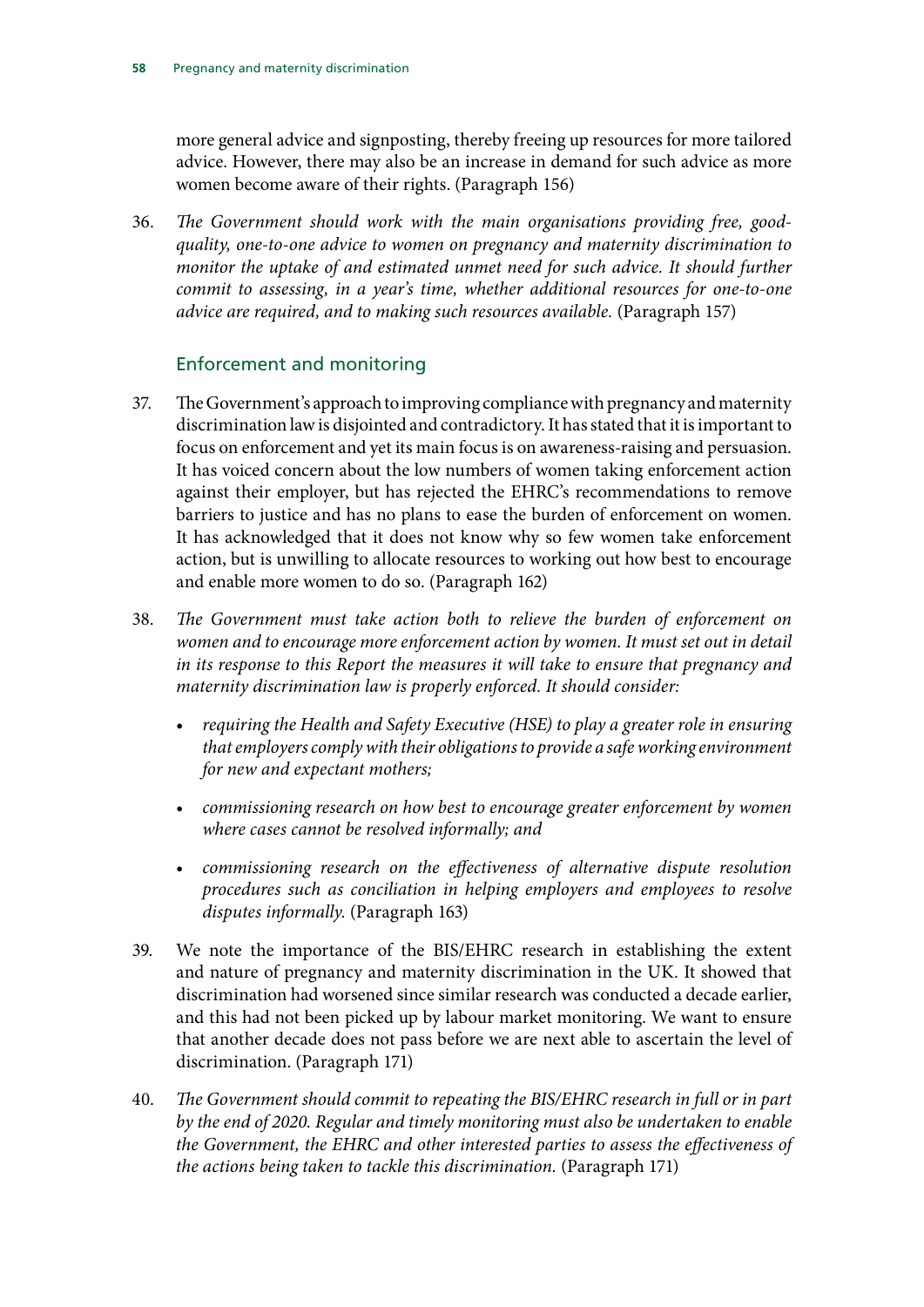- 41. We welcome the Government's acceptance of the EHRC's recommendations on monitoring. It is positive that the Government has agreed to include questions about pregnancy and maternity discrimination in surveys of employers and women. However the lack of detail about what this monitoring will look like makes it difficult to assess how robust it will be and how useful in measuring the prevalence of pregnancy and maternity discrimination. We are concerned that the Minister does not recognise the need for targets to aid scrutiny and measure success. We do not accept his suggestion that simply completing the actions that the Government has agreed to take equates to success. We understand the desire to keep bureaucracy to a minimum but we do not see how the Government—or we—can judge the success of its actions if it does not set out clearly what it intends to achieve and how it will measure success. (Paragraph 172)
- 42. *The Government should set out in more detail how it plans to track the level of pregnancy and maternity discrimination in the UK, and the measures it will use to assess the effectiveness of its actions to tackle this discrimination. It should include in its response to this Report details of:* 
	- • *key measures that will be used for monitoring;*
	- any surveys that will be used for monitoring, including size, frequency and type;
	- the questions on pregnancy and maternity-related discrimination that will be *used in surveys and the issues they will explore;*
	- when and how the results will be published; and
	- where responsibility for this monitoring will lie. (Paragraph 173)
- 43. We are concerned by the lack of urgency displayed by the Government in tackling pregnancy and maternity discrimination. We accept that complex work will be required and that some of this will take time to bed in, but there is also potential for quick wins. There is no reason why the Government should not have ambitious targets for positive and visible results within the next few years. It should also be prepared to take further action if there is no evidence that the situation is improving. (Paragraph 176)
- 44.  *The Government should set out ambitious targets for reducing the level of pregnancy and maternity discrimination within the next two years. It should review its monitoring figures at least annually for evidence that pregnancy and maternity discrimination levels are decreasing significantly, and publish this review. If there is insufficient progress within the next two years, the Government should set out what further action it will take to tackle discrimination.* (Paragraph 176)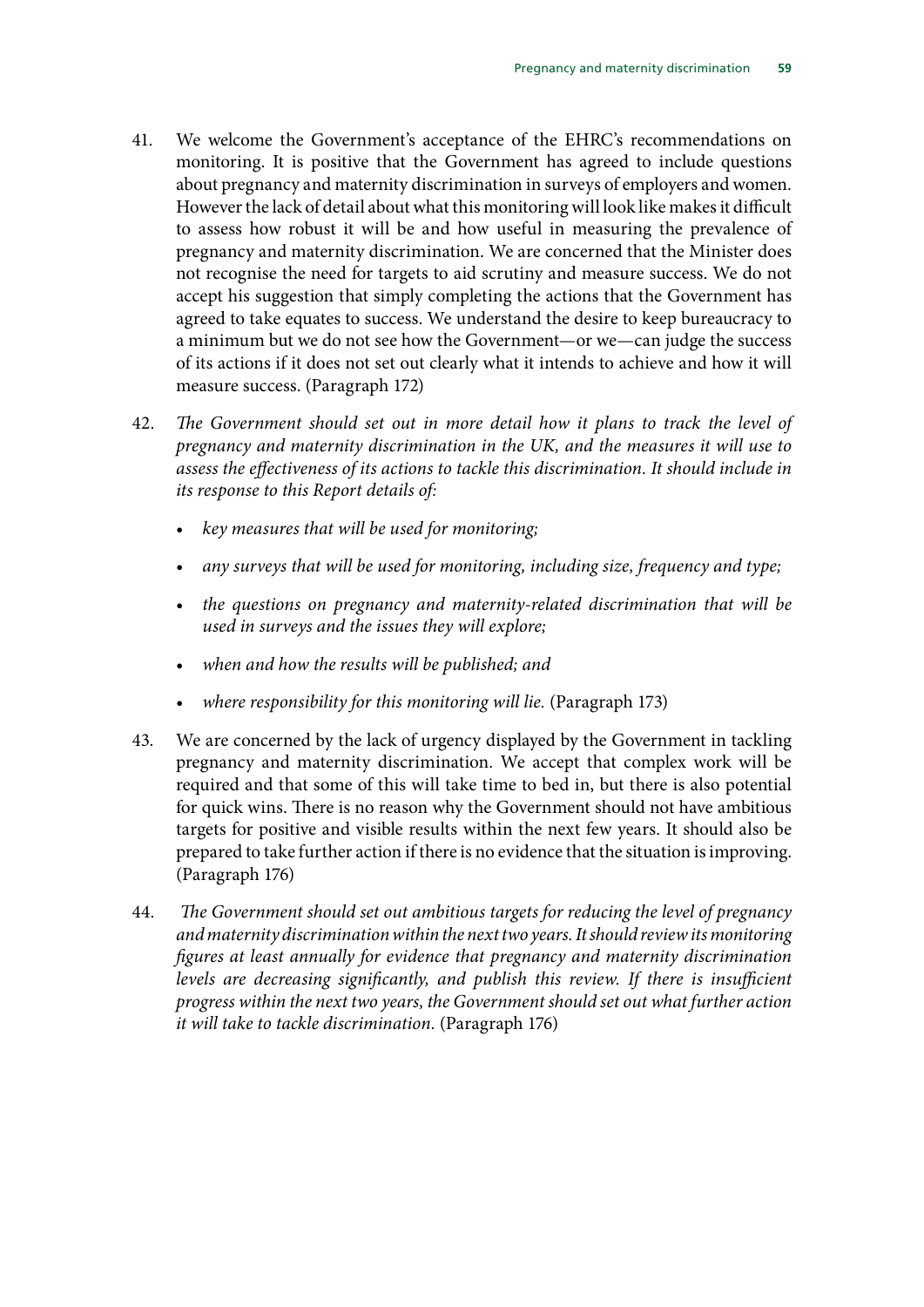## <span id="page-63-0"></span>Annex 1 - Terms of reference

The inquiry was launched on 22 March 2016. The call for evidence stated:

The Committee is keen to hear from employers, policy organisations, and individual women. The inquiry will focus on solutions, with a particular emphasis on the following areas:

- The likely effectiveness of the Government's proposals for action
- How the Government can work with employers to drive behaviour change and improve outcomes for women
- • Whether particular groups or types of employers need more support to achieve this
- How to help women and their employers find the information they need
- Reasons for the reported rise in discrimination in the past decade
- The extent to which changes in the labour market in the past decade have affected levels of discrimination
- What improvements could be brought about by better inter-departmental working in Government
- Whether some areas of existing legislation could be implemented more effectively
- • Effectiveness of tribunals as a deterrent, and whether this has been affected by the introduction of fees in 2013
- Health and safety
- • Whether increased financial support for small business would help to reduce discrimination
- What can be learned from best practice in the UK and elsewhere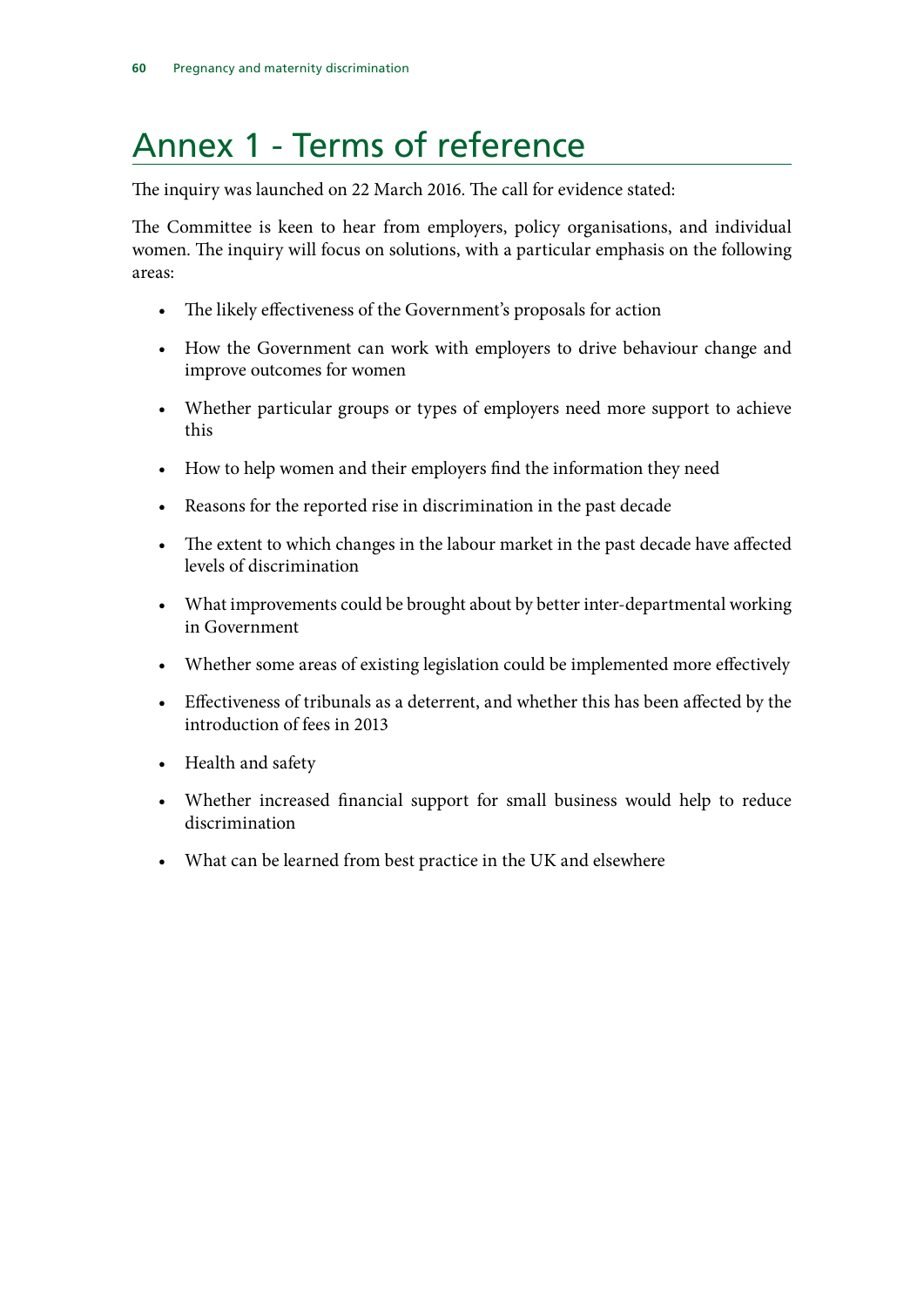### <span id="page-64-0"></span>Annex 2 - Portsmouth visit note

#### **Overview**

The visit was held on 12 May 2016 in a café in Southsea, Portsmouth, where an NCT Bumps and Babes group meet each week. Various networks were used to publicise the event and encourage attendance by a range of participants. About 20 women attended, mostly with babies and young children. Occupations of those attending included chef, military, entrepreneur, teacher, NHS staff, private sector workers, hostel manager and factory worker.

#### **Discussion points**

The group discussed:

- their experiences in the workplace during pregnancy, on maternity leave and on returning to work
- • access to information about pregnancy and maternity rights and employers' responsibilities
- changes that could be made to make things easier for women in the workplace during pregnancy, on maternity leave and for returning to work

#### *Workplace experiences*

Women's experiences had been mixed. Some women had had to leave their job or go on maternity leave early due to health and safety concerns. For example, a teacher had felt unprotected in the classroom when teaching groups of boys/young men. A hostel manager had felt the risks of working alone with substance abusers, including needle users, was too great when pregnant. When she raised these concerns, they were not dealt with. A factory worker on a zero-hours contract said that pregnant workers were not allowed to sit down for shifts of eight hours. She knew a colleague who had lost her baby at eight months and felt that this was due to the lack of adequate health and safety measures at the factory.

While on maternity leave, some women had been made redundant, with one being given a less senior role instead. Another's employer had restructured a number of jobs while three women were on maternity leave, leaving some out of work and forcing another to return to work earlier than she had intended. Some attendees had felt pressured to work from home or had been asked to "pop in" to the office while on maternity leave. One woman said she had lost out on a scheduled pay rise because she had not attended a performance review while on maternity leave.

Some women had felt unable to return to work for various reasons. For example, some who had been in the military had chosen to leave the service because their partners were also in the military and it was difficult to manage child care with both parents in the military. Some women said they had not been able to afford to go back to work at the end of their maternity leave because of childcare costs. Some had decided to work for themselves and it was suggested that this could be made easier. Others commented that it was difficult to find good-quality part-time work.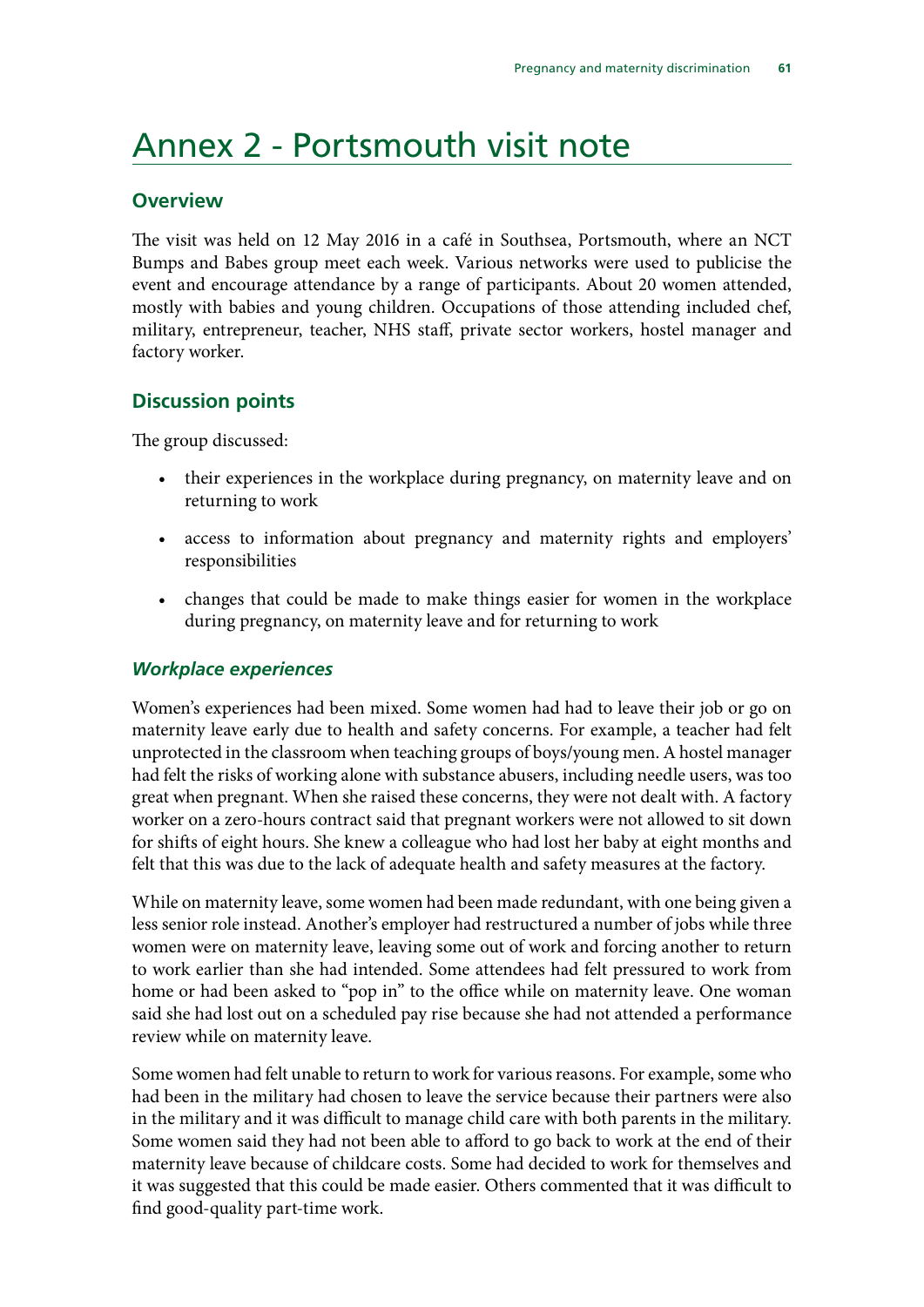<span id="page-65-0"></span>On returning to work, some women had experienced difficulty in getting the flexibility they needed from their employer, including over the length of lunch breaks. One attendee had had a very good experience and attributed this to her manager, who had accepted her part-time hours and flexible working. Others agreed that the attitude of line managers was very important. Some women had experienced difficulty in getting the facilities they needed to support breastfeeding, such as suitable places for breastfeeding, expressing and milk storage. Some had switched to using formula as a result. There were several suggestions for incentives and assistance that could help women with children get back into work after maternity leave or a career break. These included:

- financial incentives for employers to take on part-timers  $-$  eg, tax relief;
- a gold standard for family-friendly employers, similar to Investors in People, to encourage more family-friendly working practices;
- more flexibility over working times and hours, including lunch breaks;
- more paternity leave/ mandatory paternity leave;
- a job share match-up system;
- greater protection from redundancy;
- more guidance for employers on their responsibilities;
- access to advice about getting back into the workplace after a career break, perhaps through a centralised online/phone advice service, careers fairs and events, and mentoring;
- Rent A Granny pool of volunteer grannies willing to help out families who don't have family nearby;
- support for women who want to go self-employed;
- greater financial assistance with child care eg, tax relief on the whole amount per child rather than per parent;
- suitable facilities to support breastfeeding; and
- affordable childcare.

#### *Accessing information*

There was wide agreement that information about pregnancy and maternity rights at work could be made more easily accessible and that there was a need for better and earlier signposting to help women find this information. For example, some women were interested in knowing more about how shared parenting could work and how it would affect their husbands' careers but did not know how to access this information. Others said it had been difficult for them to find out about their rights and their employers' responsibilities early on in their pregnancy. Several women said it had been difficult to find out about their employer's maternity, flexible working and other relevant policies. For example, one woman had not realised that she should have accrued annual leave while on maternity leave, and another did not know about childcare vouchers.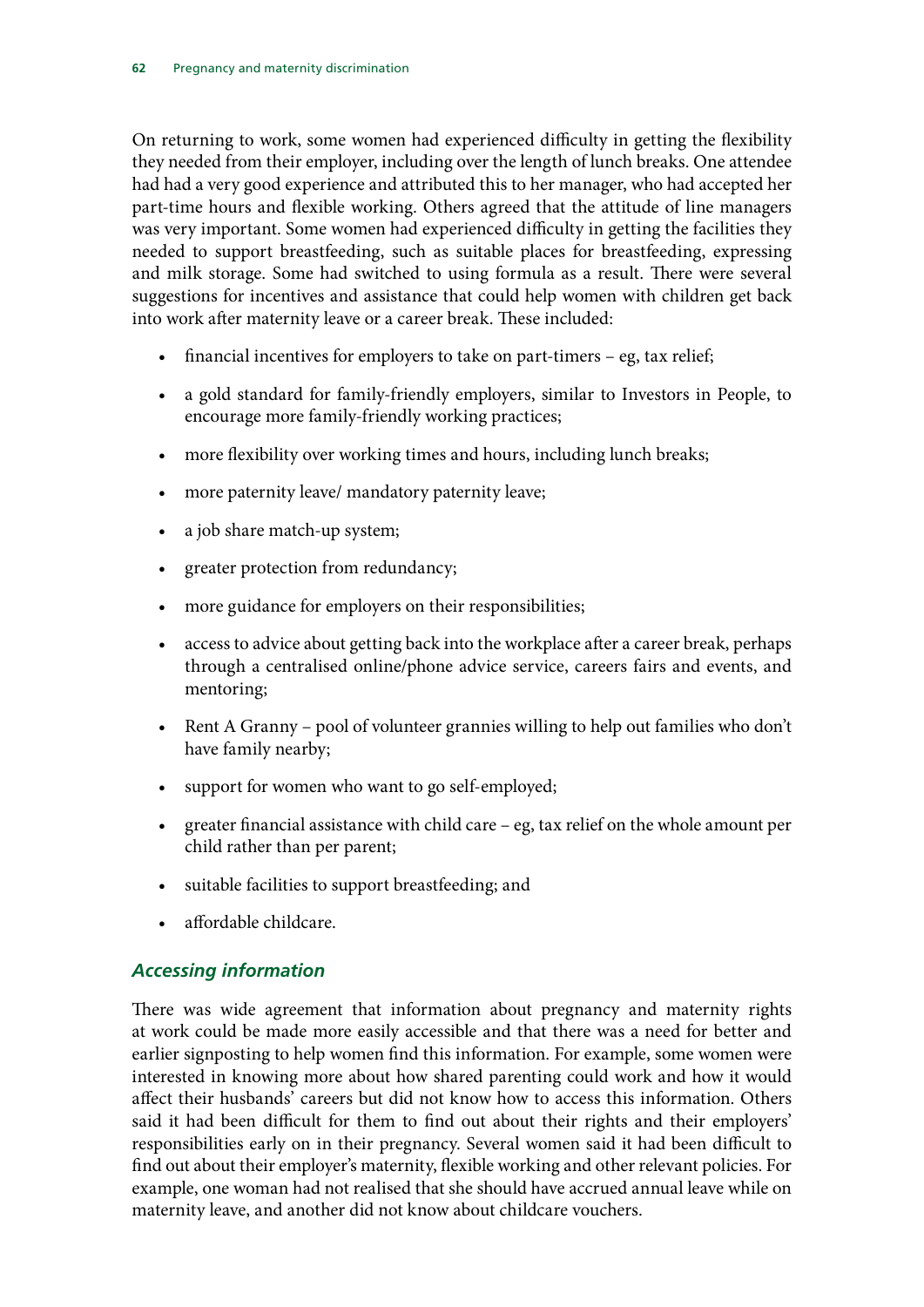Most of the women did not know where to find this kind of information and said they would use an internet search engine if they wanted to find out (but few said that they had actually done this). Some felt that if information came from a health professional they would be able to trust that it was correct. Others felt there was already a great pressure on midwives.

When discussing potential discrimination, some women felt it would be hard to know whether they had been discriminated against in some circumstances. For example, if they were made redundant they would not know how their employer had reached that decision and whether their pregnancy or maternity was a factor.

When asked where they would go for legal advice about rights and/or how to enforce them, most women said they would not know where to go. The cost of legal advice was also raised. Most women said that they probably would not think about going to tribunal when pregnant or with a new baby as there would be too many other things to think about and the idea of representing oneself while looking after a small baby was off-putting. Tribunal fees were considered to be a barrier, particularly for those on statutory maternity pay.

Suggestions for making it easier to access information and legal advice included:

- provision of information about rights and employer responsibilities to women at their first midwife appointment, or when they told their employer about the pregnancy, even if this was just a web address;
- having all the relevant information in one place  $-$  eg, a website and phone line;
- advertising during relevant TV programmes;
- access to free legal advice / more funding for organisations such as NCT to provide legal advice for women;
- greater clarity about KIT days, including how they work and the fact that they are optional; and
- simpler language in the information that is available, with less legal terminology.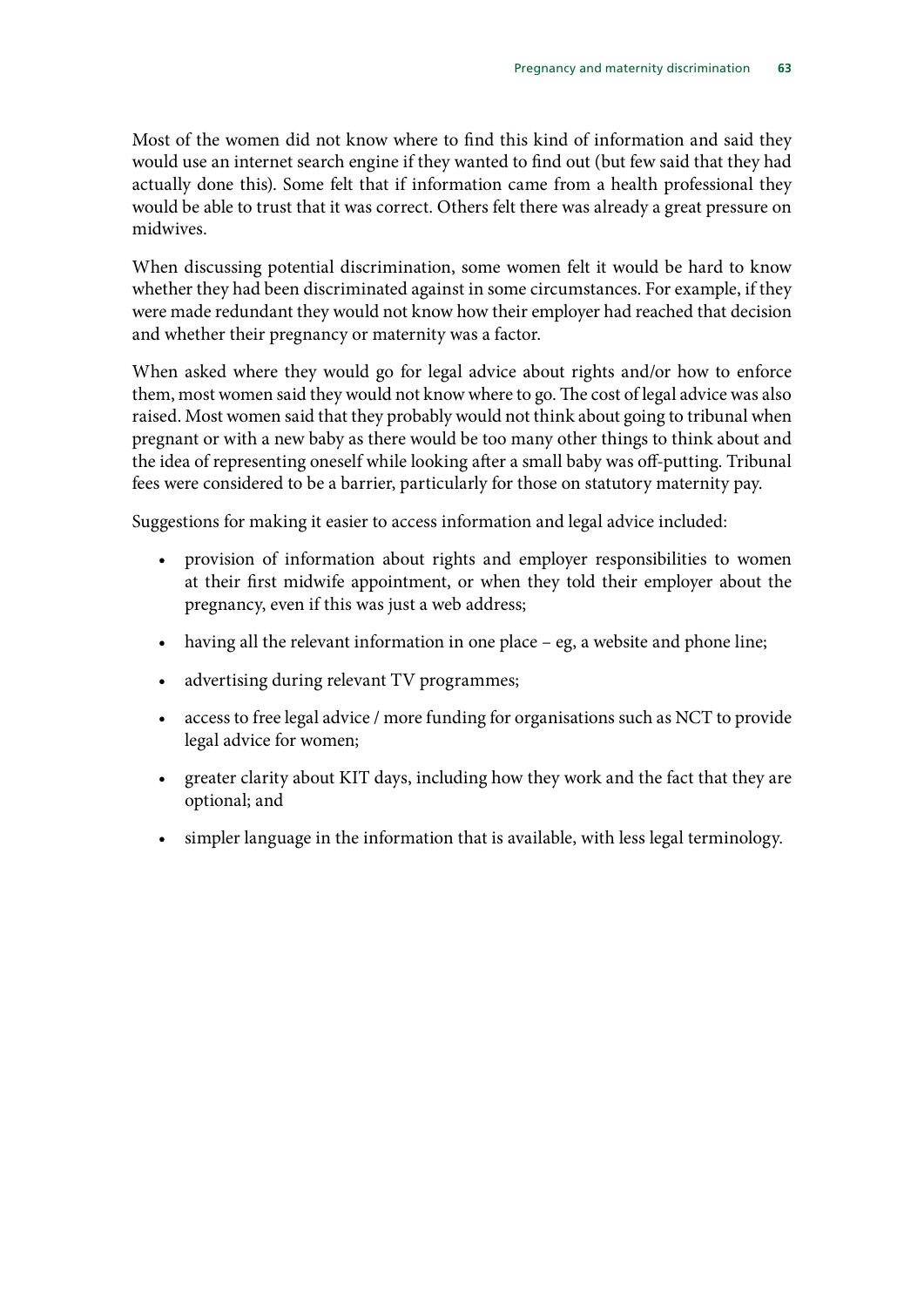## <span id="page-67-0"></span>Formal Minutes

#### **Tuesday 12 July 2016**

Members present:

Mrs Maria Miller, in the Chair

| Ruth Cadbury       | <b>Gill Furniss</b> |
|--------------------|---------------------|
| Jo Churchill       | <b>Ben Howlett</b>  |
| Mrs Flick Drummond | Jess Phillips       |

The following declarations of interest relating to the inquiry were made:

#### **3 May 2015**

Specialist Adviser, Professor Grace James, declared the following interests: *Member of the Fawcett Society; the UK gender equality law expert for the European Equality Law Network (from 2016); former member of the Academic Advisory Group for the EHRC/BIS research project on pregnancy and maternity related discrimination in the workplace (2014-2015).* 

#### **12 July 2015**

Specialist Adviser, Professor Grace James, declared the following interests: *She has made two unsuccessful bids for funding – to look at invocation of law in relation to pregnancy and parenting: workplace conflicts (2008) and to look at carer concerns and workplace dispute resolution (2013).* 

Draft Report (*Pregnancy and maternity discrimination)*, proposed by the Chair, brought up and read.

*Ordered*, That the draft Report be read a second time, paragraph by paragraph.

Paragraphs 1 to 176 read and agreed to.

Annexes and Summary agreed to.

*Resolved*, That the Report be the First Report of the Committee to the House.

*Ordered*, That the Chair make the Report to the House.

*Ordered*, That embargoed copies of the Report be made available (Standing Order No. 134).

The following written evidence was ordered to be reported to the House for publication.

MPD0036 Ministry of Justice

[Adjourned till Wednesday 20 July at 9.45 a.m.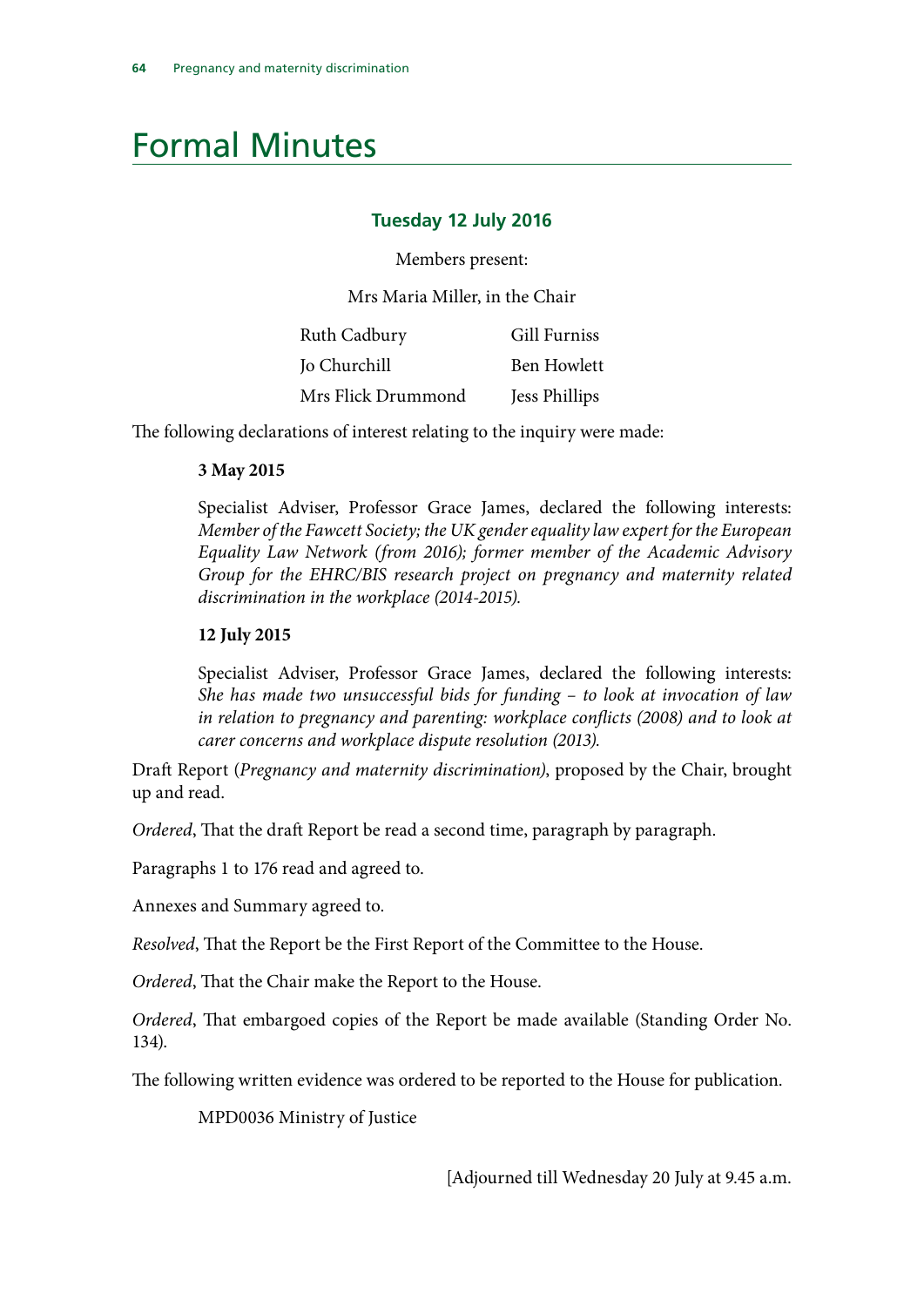### <span id="page-68-0"></span>**Witnesses**

The following witnesses gave evidence. Transcripts can be viewed on the [inquiry publications](http://www.parliament.uk/business/committees/committees-a-z/commons-select/women-and-equalities-committee/inquiries/parliament-2015/pregnancy-and-maternity-discrimination-15-16/publications/) [page](http://www.parliament.uk/business/committees/committees-a-z/commons-select/women-and-equalities-committee/inquiries/parliament-2015/pregnancy-and-maternity-discrimination-15-16/publications/) of the Committee's website.

| <b>Tuesday 22 March 2016</b>                                                                                                                                                                   | <b>Ouestion number</b> |
|------------------------------------------------------------------------------------------------------------------------------------------------------------------------------------------------|------------------------|
| Catherine Rayner, Chair, Discrimination Law Association, and Barrister,<br>Rosalind Bragg, Director, Maternity Action, and Elizabeth Duff, Senior<br>Policy Adviser, National Childbirth Trust | $Q1 - 34$              |
| <b>Tuesday 26 April 2016</b>                                                                                                                                                                   |                        |
| Siobhan Endean, National Officer for Equalities, Unite, Scarlet Harris,<br>Women's Equality Officer, TUC, Samantha Rye, National Women's<br>Committee Secretary, Fire Brigades Union           | Q35-79                 |
| Sarah-Jane Butler, Director, Parental Choice, Louise Handley, Head of<br>Employee Relations, London School of Economics, and Mark McLane,<br>Global Head of Diversity and Inclusion, Barclays  | Q80-105                |
| Tuesday 24 May 2016                                                                                                                                                                            |                        |
| Caroline Waters OBE, Deputy Chair, and Sue Coe, Programme Head,<br>Economy and Employment, Equalities and Human Rights Commission                                                              | Q106-153               |
| Nick Boles MP, Minister of State for Skills, Department for Business,<br>Innovation and Skills                                                                                                 | Q154-192               |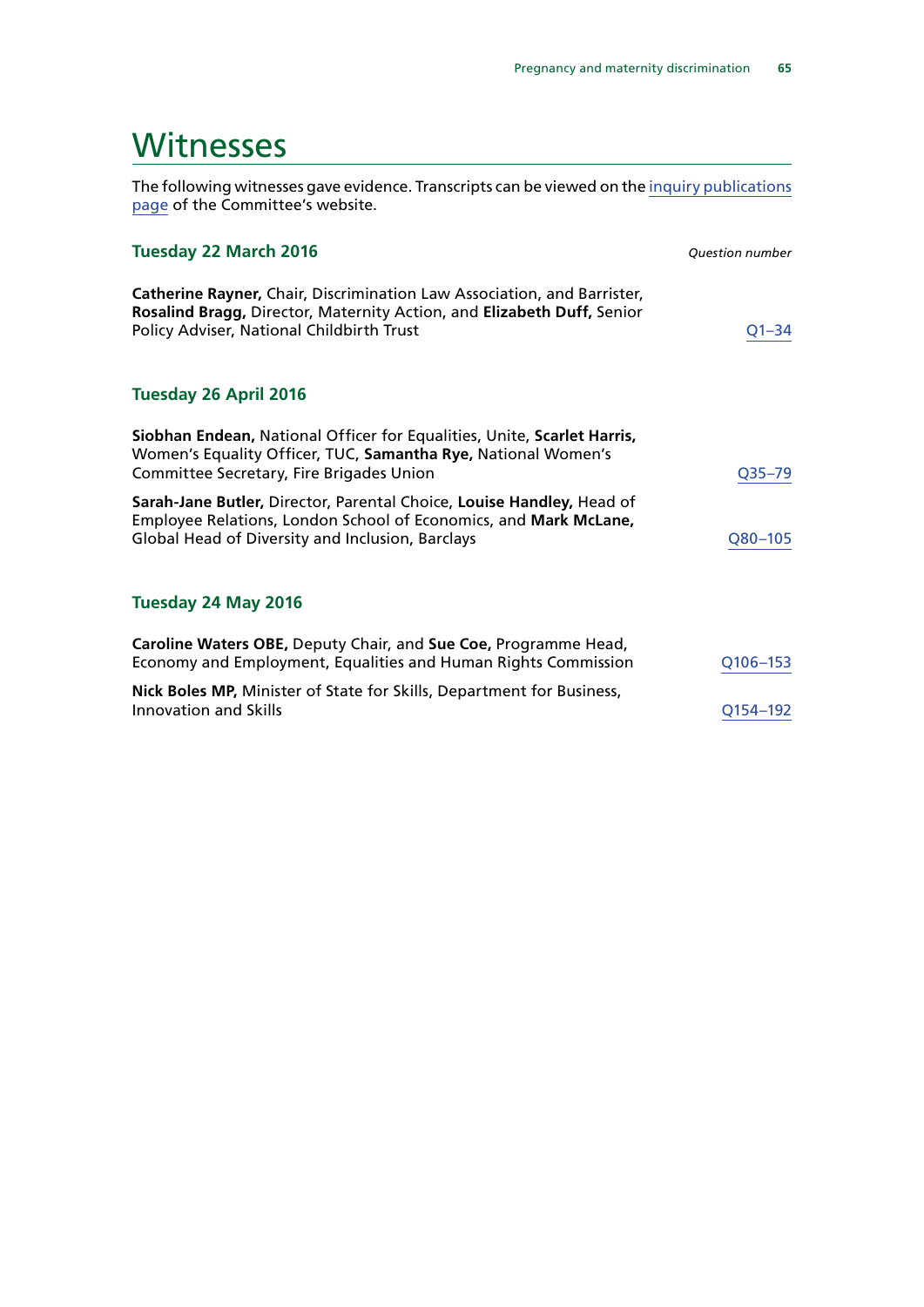## <span id="page-69-0"></span>Published written evidence

The following written evidence was received and can be viewed on the [inquiry publications](http://www.parliament.uk/business/committees/committees-a-z/commons-select/justice-committee/inquiries/parliament-2015/restorative-justice-inquiry-15-16/publications/) [page](http://www.parliament.uk/business/committees/committees-a-z/commons-select/justice-committee/inquiries/parliament-2015/restorative-justice-inquiry-15-16/publications/) of the Committee's website.

MPD numbers are generated by the evidence processing system and so may not be complete.

- 1 Alexandra Heron [\(MPD0010\)](http://data.parliament.uk/WrittenEvidence/CommitteeEvidence.svc/EvidenceDocument/Women%20and%20Equalities/Maternity%20and%20pregnancy%20discrimination/written/31871.html)
- 2 Anonymous [\(MPD0025](http://data.parliament.uk/WrittenEvidence/CommitteeEvidence.svc/EvidenceDocument/Women%20and%20Equalities/Maternity%20and%20pregnancy%20discrimination/written/33413.html))
- 3 Association of Independent Professionals and Self-Employed (IPSE) [\(MPD0003](http://data.parliament.uk/WrittenEvidence/CommitteeEvidence.svc/EvidenceDocument/Women%20and%20Equalities/Maternity%20and%20pregnancy%20discrimination/written/31616.html))
- 4 Barclays ([MPD0033](http://data.parliament.uk/WrittenEvidence/CommitteeEvidence.svc/EvidenceDocument/Women%20and%20Equalities/Maternity%20and%20pregnancy%20discrimination/written/34536.html))
- 5 British Pregnancy Advisory Service (bpas) ([MPD0022\)](http://data.parliament.uk/WrittenEvidence/CommitteeEvidence.svc/EvidenceDocument/Women%20and%20Equalities/Maternity%20and%20pregnancy%20discrimination/written/32570.html)
- 6 Carillion plc [\(MPD0021\)](http://data.parliament.uk/WrittenEvidence/CommitteeEvidence.svc/EvidenceDocument/Women%20and%20Equalities/Maternity%20and%20pregnancy%20discrimination/written/32431.html)
- 7 Chwarae Teg [\(MPD0016](http://data.parliament.uk/WrittenEvidence/CommitteeEvidence.svc/EvidenceDocument/Women%20and%20Equalities/Maternity%20and%20pregnancy%20discrimination/written/31967.html))
- 8 CIPD [\(MPD0014\)](http://data.parliament.uk/WrittenEvidence/CommitteeEvidence.svc/EvidenceDocument/Women%20and%20Equalities/Maternity%20and%20pregnancy%20discrimination/written/31958.html)
- 9 Citizens Advice [\(MPD0027](http://data.parliament.uk/WrittenEvidence/CommitteeEvidence.svc/EvidenceDocument/Women%20and%20Equalities/Maternity%20and%20pregnancy%20discrimination/written/33416.html))
- 10 Citizens Advice [\(MPD0035](http://data.parliament.uk/WrittenEvidence/CommitteeEvidence.svc/EvidenceDocument/Women%20and%20Equalities/Maternity%20and%20pregnancy%20discrimination/written/34699.html))
- 11 Department for Business, Innovation and Skills ([MPD0034\)](http://data.parliament.uk/WrittenEvidence/CommitteeEvidence.svc/EvidenceDocument/Women%20and%20Equalities/Maternity%20and%20pregnancy%20discrimination/written/34568.html)
- 12 Dr Pippa Leighton [\(MPD0001\)](http://data.parliament.uk/WrittenEvidence/CommitteeEvidence.svc/EvidenceDocument/Women%20and%20Equalities/Maternity%20and%20pregnancy%20discrimination/written/31389.html)
- 13 Dr Tanja Staehler [\(MPD0011](http://data.parliament.uk/WrittenEvidence/CommitteeEvidence.svc/EvidenceDocument/Women%20and%20Equalities/Maternity%20and%20pregnancy%20discrimination/written/31886.html))
- 14 Equality and Human Rights Commission [\(MPD0026](http://data.parliament.uk/WrittenEvidence/CommitteeEvidence.svc/EvidenceDocument/Women%20and%20Equalities/Maternity%20and%20pregnancy%20discrimination/written/33415.html))
- 15 Equality and Human Rights Commission [\(MPD0028](http://data.parliament.uk/WrittenEvidence/CommitteeEvidence.svc/EvidenceDocument/Women%20and%20Equalities/Maternity%20and%20pregnancy%20discrimination/written/33505.html))
- 16 Lee Taylor ([MPD0013\)](http://data.parliament.uk/WrittenEvidence/CommitteeEvidence.svc/EvidenceDocument/Women%20and%20Equalities/Maternity%20and%20pregnancy%20discrimination/written/31941.html)
- 17 Lifebulb ([MPD0018](http://data.parliament.uk/WrittenEvidence/CommitteeEvidence.svc/EvidenceDocument/Women%20and%20Equalities/Maternity%20and%20pregnancy%20discrimination/written/31975.html))
- 18 Maternity Action ([MPD0024](http://data.parliament.uk/WrittenEvidence/CommitteeEvidence.svc/EvidenceDocument/Women%20and%20Equalities/Maternity%20and%20pregnancy%20discrimination/written/33313.html))
- 19 Ministry of Justice [\(MPD0036](http://data.parliament.uk/WrittenEvidence/CommitteeEvidence.svc/EvidenceDocument/Women%20and%20Equalities/Maternity%20and%20pregnancy%20discrimination/written/34885.html))
- 20 Mrs Caroline Ryder [\(MPD0002\)](http://data.parliament.uk/WrittenEvidence/CommitteeEvidence.svc/EvidenceDocument/Women%20and%20Equalities/Maternity%20and%20pregnancy%20discrimination/written/31470.html)
- 21 NCT ([MPD0015](http://data.parliament.uk/WrittenEvidence/CommitteeEvidence.svc/EvidenceDocument/Women%20and%20Equalities/Maternity%20and%20pregnancy%20discrimination/written/31959.html))
- 22 OnePlusOne [\(MPD0012](http://data.parliament.uk/WrittenEvidence/CommitteeEvidence.svc/EvidenceDocument/Women%20and%20Equalities/Maternity%20and%20pregnancy%20discrimination/written/31909.html))
- 23 Pregnant and Then Screwed [\(MPD0030\)](http://data.parliament.uk/WrittenEvidence/CommitteeEvidence.svc/EvidenceDocument/Women%20and%20Equalities/Maternity%20and%20pregnancy%20discrimination/written/34040.html)
- 24 Pregnant Then Screwed ([MPD0017](http://data.parliament.uk/WrittenEvidence/CommitteeEvidence.svc/EvidenceDocument/Women%20and%20Equalities/Maternity%20and%20pregnancy%20discrimination/written/31974.html))
- 25 Sarah Barton [\(MPD0029](http://data.parliament.uk/WrittenEvidence/CommitteeEvidence.svc/EvidenceDocument/Women%20and%20Equalities/Maternity%20and%20pregnancy%20discrimination/written/34036.html))
- 26 Scottish Women's Convention ([MPD0006](http://data.parliament.uk/WrittenEvidence/CommitteeEvidence.svc/EvidenceDocument/Women%20and%20Equalities/Maternity%20and%20pregnancy%20discrimination/written/31806.html))
- 27 UCEA ([MPD0007](http://data.parliament.uk/WrittenEvidence/CommitteeEvidence.svc/EvidenceDocument/Women%20and%20Equalities/Maternity%20and%20pregnancy%20discrimination/written/31811.html))
- 28 Unite [\(MPD0023](http://data.parliament.uk/WrittenEvidence/CommitteeEvidence.svc/EvidenceDocument/Women%20and%20Equalities/Maternity%20and%20pregnancy%20discrimination/written/33139.html))
- 29 Working Families ([MPD0005](http://data.parliament.uk/WrittenEvidence/CommitteeEvidence.svc/EvidenceDocument/Women%20and%20Equalities/Maternity%20and%20pregnancy%20discrimination/written/31778.html))
- 30 Workingmums.co.uk ([MPD0004](http://data.parliament.uk/WrittenEvidence/CommitteeEvidence.svc/EvidenceDocument/Women%20and%20Equalities/Maternity%20and%20pregnancy%20discrimination/written/31619.html))
- 31 Yess Law [\(MPD0019](http://data.parliament.uk/WrittenEvidence/CommitteeEvidence.svc/EvidenceDocument/Women%20and%20Equalities/Maternity%20and%20pregnancy%20discrimination/written/32101.html))